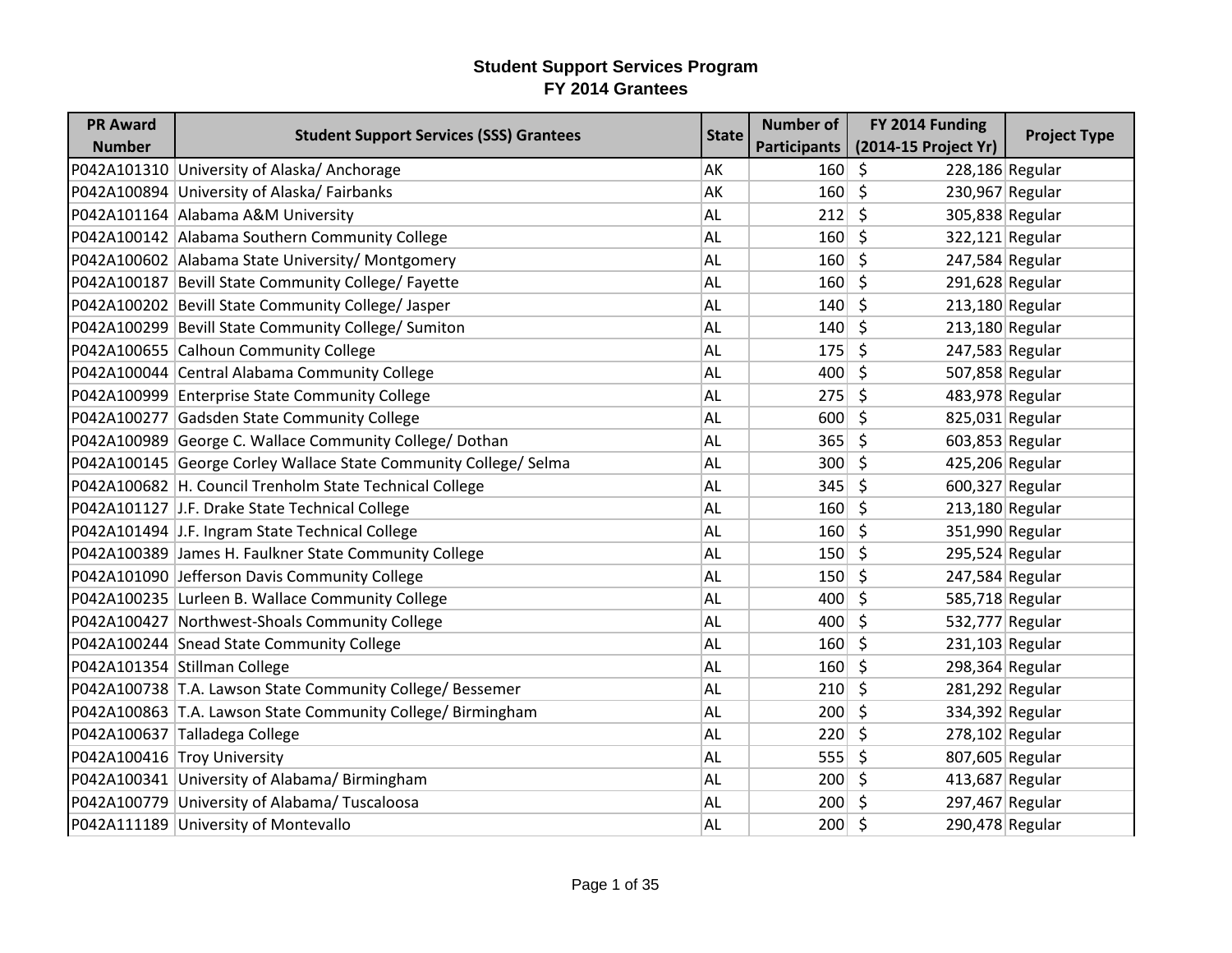| <b>PR Award</b> | <b>Student Support Services (SSS) Grantees</b>                   | <b>State</b> | <b>Number of</b> | FY 2014 Funding                       | <b>Project Type</b> |
|-----------------|------------------------------------------------------------------|--------------|------------------|---------------------------------------|---------------------|
| <b>Number</b>   |                                                                  |              | Participants     | (2014-15 Project Yr)                  |                     |
|                 | P042A100370 University of West Alabama                           | <b>AL</b>    | $160 \mid 5$     | 284,754 Regular                       |                     |
|                 | P042A101167 Wallace State Community College/ Hanceville          | <b>AL</b>    | 200              | $\zeta$<br>286,808 Regular            |                     |
|                 | P042A100572 Arkansas Northeastern College                        | <b>AR</b>    | 175              | Ŝ.<br>281,511 Regular                 |                     |
|                 | P042A100621 Arkansas State University                            | <b>AR</b>    | 175              | Ŝ.<br>267,462 Regular                 |                     |
|                 | P042A100189 Arkansas State University/ Beebe                     | <b>AR</b>    | 160              | $\zeta$<br>247,584 Regular            |                     |
|                 | P042A100288 Arkansas State University/ Heber Springs             | <b>AR</b>    | 140              | $\zeta$<br>213,180 Regular            |                     |
|                 | P042A100006 Arkansas Tech University                             | <b>AR</b>    | 140              | Ŝ.<br>213,180 Regular                 |                     |
|                 | P042A101178 East Arkansas Community College                      | <b>AR</b>    | 200              | $\zeta$<br>303,529 Regular            |                     |
|                 | P042A101295 Harding University                                   | <b>AR</b>    | 275              | $\zeta$<br>355,027 Regular            |                     |
|                 | P042A100256 Henderson State University                           | <b>AR</b>    | 100              | \$                                    | 247,583 Disabled    |
|                 | P042A100323 Henderson State University                           | <b>AR</b>    | 308              | $\zeta$<br>350,742 Regular            |                     |
|                 | P042A100678 John Brown University                                | <b>AR</b>    | $160 \mid 5$     | $231,103$ Regular                     |                     |
|                 | P042A100023 Mid-South Community College                          | <b>AR</b>    | 175              | \$<br>281,490 Regular                 |                     |
|                 | P042A100171 National Park Community College                      | <b>AR</b>    | 206              | \$<br>352,838 Regular                 |                     |
|                 | P042A120198 North Arkansas College                               | <b>AR</b>    | 180              | $\zeta$<br>317,068 Regular            |                     |
|                 | P042A100100 Ouachita Technical College                           | AR           | 200              | Ŝ.<br>257,086 Regular                 |                     |
|                 | P042A100392 Ozarka College                                       | <b>AR</b>    | 215              | $\zeta$<br>278,421 Regular            |                     |
|                 | P042A100726 Pulaski Technical College                            | <b>AR</b>    | 180              | $\zeta$<br>231,103 Regular            |                     |
|                 | P042A100021 Rich Mountain Community College/Main/Waldron         | <b>AR</b>    | 220              | $\zeta$<br>318,212 Regular            |                     |
|                 | P042A100080 Southeast Arkansas College                           | <b>AR</b>    | 160              | $\zeta$<br>231,103 Regular            |                     |
|                 | P042A100769 Southern Arkansas University                         | <b>AR</b>    | 250              | $\zeta$<br>333,028 Regular            |                     |
|                 | P042A100191 University of Arkansas Community College/ Batesville | <b>AR</b>    | 140              | Ŝ.<br>213,180 Regular                 |                     |
|                 | P042A100742 University of Arkansas Community College/ Hope       | <b>AR</b>    | 200              | $\mathsf{\hat{S}}$<br>281,511 Regular |                     |
|                 | P042A101506 University of Arkansas/ Fayetteville                 | <b>AR</b>    | 325              | $\zeta$<br>347,789 Regular            |                     |
|                 | P042A100847 University of Arkansas/ Fort Smith                   | <b>AR</b>    | 140              | $\zeta$<br>213,180 Regular            |                     |
|                 | P042A100159 University of Arkansas/ Little Rock                  | <b>AR</b>    | 260              | 359,161 Regular<br>\$                 |                     |
|                 | P042A100570 University of Arkansas/ Phillips Community College   | <b>AR</b>    | 257              | $\zeta$<br>314,691 Regular            |                     |
|                 | P042A100050 University of Arkansas/ Pine Bluff                   | <b>AR</b>    | 308              | \$<br>413,145 Regular                 |                     |
|                 | P042A100010 University of the Ozarks                             | <b>AR</b>    | $180 \mid 5$     | 268,874 Regular                       |                     |
|                 | P042A100085 American Samoa Community College                     | AS           | $200 \mid 5$     | 281,511 Regular                       |                     |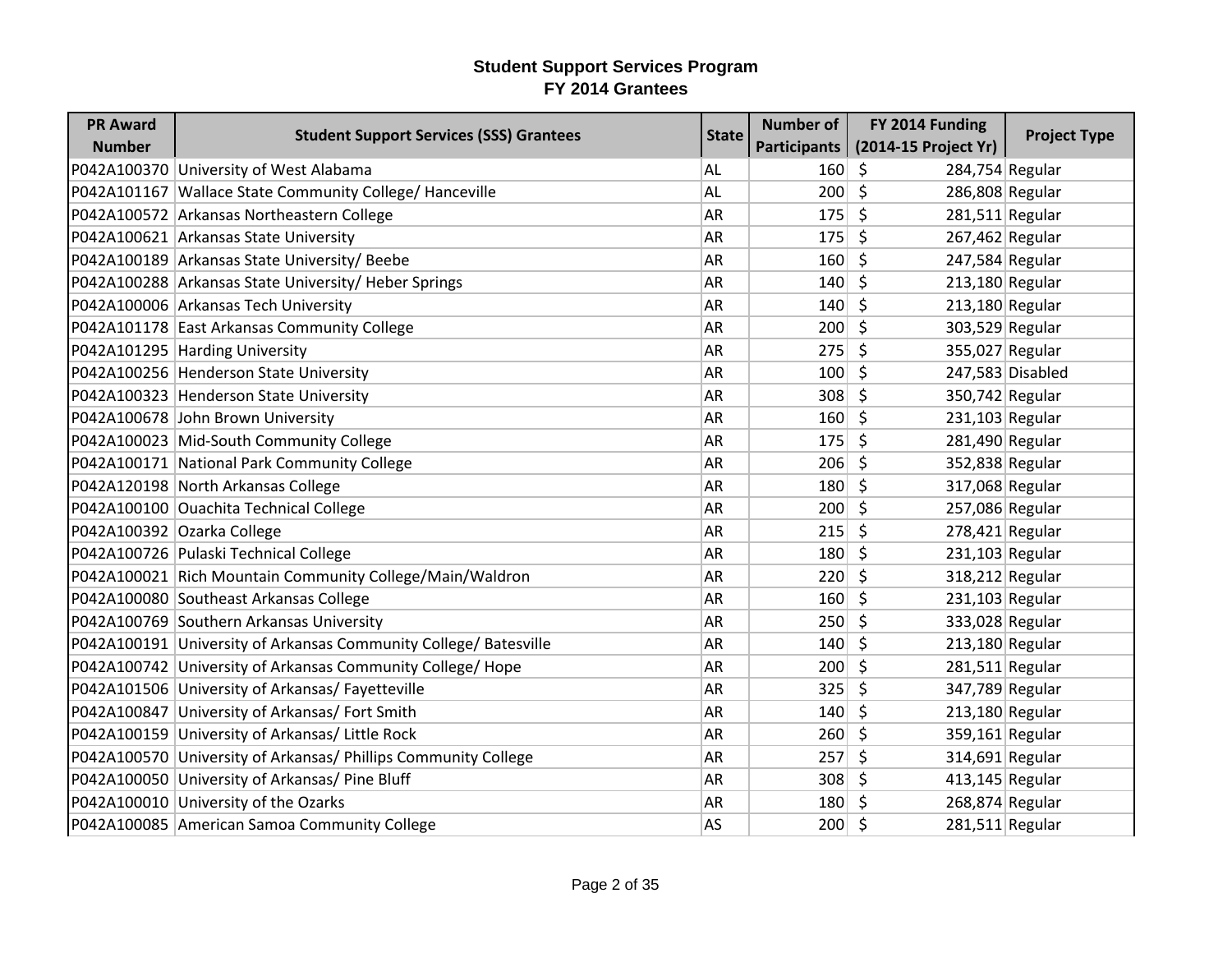| <b>PR Award</b> | <b>Student Support Services (SSS) Grantees</b>              | <b>State</b> | <b>Number of</b> | FY 2014 Funding                       | <b>Project Type</b> |
|-----------------|-------------------------------------------------------------|--------------|------------------|---------------------------------------|---------------------|
| <b>Number</b>   |                                                             |              | Participants     | (2014-15 Project Yr)                  |                     |
|                 | P042A101197 Arizona State University/ Phoenix               | AZ           | 150              | \$<br>213,180 Regular                 |                     |
|                 | P042A101199 Arizona State University/ Polytechnic           | AZ           | 150              | S.<br>213,180 Regular                 |                     |
|                 | P042A101329 Arizona State University/ Tempe                 | <b>AZ</b>    | 270              | \$                                    | 245,312 Disabled    |
|                 | P042A101408 Arizona State University/ West                  | AZ           | 130              | \$<br>213,180 STEM                    |                     |
|                 | P042A101150 Arizona State University/ West                  | AZ           | 240              | - \$<br>295,085 Regular               |                     |
|                 | P042A101492 Arizona Western College                         | <b>AZ</b>    | 240              | \$<br>331,131 Regular                 |                     |
|                 | P042A100264 Central Arizona College                         | AZ           | 160              | \$<br>231,103 Regular                 |                     |
|                 | P042A100472 Cochise College/ Douglas                        | AZ           | 160              | \$<br>235,185 Regular                 |                     |
|                 | P042A101282 Coconino Community College                      | <b>AZ</b>    | 140              | $\zeta$<br>213,180 Regular            |                     |
|                 | P042A100862 Gateway Community College                       | AZ           | 160              | \$<br>230,139 Regular                 |                     |
|                 | P042A101326 Northern Arizona University/ Flagstaff          | AZ           | 240              | \$<br>296,273 Regular                 |                     |
|                 | P042A100846 Phoenix College                                 | AZ           | 250              | Ś.<br>280,528 Regular                 |                     |
|                 | P042A101419 Pima Community College/ East                    | AZ           | 100              | \$                                    | 213,180 Disabled    |
|                 | P042A101081 Pima County Community College/ Desert Vista     | AZ           | 140              | \$<br>213,180 Regular                 |                     |
|                 | P042A100882 South Mountain Community College                | AZ           | 160              | \$<br>$231,103$ Regular               |                     |
|                 | P042A100832 University of Arizona                           | <b>AZ</b>    | 250              | $\zeta$<br>216,950 Regular            |                     |
|                 | P042A100182 Yavapai Community College                       | AZ           | 300              | 406,185 Regular<br>\$                 |                     |
|                 | P042A100760 Allan Hancock Community College                 | CA           | 140              | $\zeta$<br>213,176 Regular            |                     |
|                 | P042A101302 American River College                          | CA           | 140              | $\zeta$<br>213,180 Regular            |                     |
|                 | P042A100334 Antelope Valley College                         | CA           | 160              | \$<br>247,584 Regular                 |                     |
|                 | P042A101021 Berkeley City College                           | CA           | 140              | $\mathsf{\hat{S}}$<br>213,180 Regular |                     |
|                 | P042A100544 Butte-Glenn Community College District          | CA           | 160              | \$<br>231,073 Regular                 |                     |
|                 | P042A100559 California Lutheran University                  | CA           | 200              | \$<br>248,925 Regular                 |                     |
|                 | P042A100910 California Polytechnic State University         | CA           | 250              | \$<br>289,325 Regular                 |                     |
|                 | P042A101317 California Polytechnic University               | CA           | 250              | \$<br>372,450 Regular                 |                     |
|                 | P042A100542 California State Polytechnic University/ Pomona | CA           | 150              | \$.                                   | 281,510 Disabled    |
|                 | P042A101351 California State University/ Carson             | CA           | 160              | \$<br>246,183 Regular                 |                     |
|                 | P042A100626 California State University/ Channel Islands    | CA           | 160              | $\zeta$<br>213,180 Regular            |                     |
|                 | P042A100854 California State University/ Chico              | CA           | 160              | 247,583 Regular<br>\$                 |                     |
|                 | P042A101170 California State University/ East Bay           | CA           | 125              | $\zeta$                               | 231,103 Disabled    |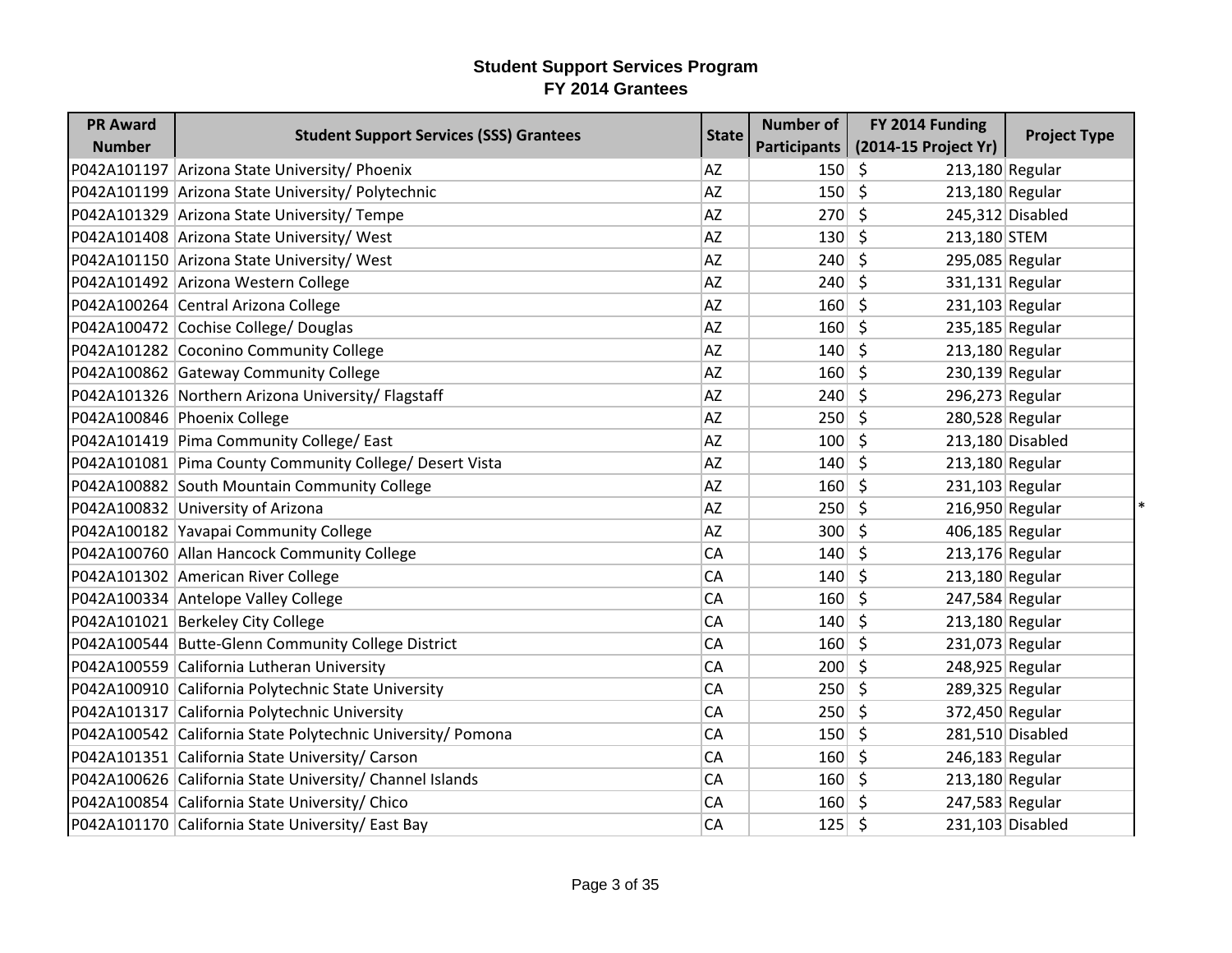| <b>PR Award</b>           | <b>Student Support Services (SSS) Grantees</b>            | <b>State</b> | <b>Number of</b> | FY 2014 Funding                       | <b>Project Type</b> |
|---------------------------|-----------------------------------------------------------|--------------|------------------|---------------------------------------|---------------------|
| <b>Number</b>             |                                                           |              | Participants     | (2014-15 Project Yr)                  |                     |
|                           | P042A101353 California State University/ East Bay         | <b>CA</b>    | 425              | \$<br>455,842 Regular                 |                     |
|                           | P042A100333 California State University/ Fresno           | <b>CA</b>    | 200              | $\zeta$<br>292,340 Regular            |                     |
|                           | P042A100911 California State University/ Fullerton        | <b>CA</b>    | 160              | $\zeta$<br>292,340 Regular            |                     |
|                           | P042A111316 California State University/ Long Beach       | <b>CA</b>    | $450 \mid 5$     | 510,110 Regular                       |                     |
|                           | P042A100534 California State University/ Los Angeles      | <b>CA</b>    | 130              | $\mathsf{\hat{S}}$                    | 281,495 Disabled    |
|                           | P042A100688 California State University/ Monterey Bay     | <b>CA</b>    | 160              | $\zeta$<br>247,584 Regular            |                     |
|                           | P042A101371 California State University/ Northridge       | <b>CA</b>    | 140              | Ŝ.<br>213,180 Regular                 |                     |
|                           | P042A100161 California State University/ Sacramento       | <b>CA</b>    | 150              | $\zeta$                               | 267,386 Disabled    |
|                           | P042A100214 California State University/ San Bernardino   | <b>CA</b>    | 325              | $\zeta$<br>373,614 Regular            |                     |
|                           | P042A100421 California State University/ San Marcos       | <b>CA</b>    | $200 \mid 5$     | 292,340 Regular                       |                     |
|                           | P042A100156 California State University/ Stanislaus       | <b>CA</b>    | 250              | $\mathsf{\hat{S}}$                    | 368,056 Regular     |
|                           | P042A101015 Chabot-Las Positas Community College District | CA           | 160              | $\mathsf{\hat{S}}$<br>231,103 Regular |                     |
|                           | P042A101016 Chabot-Las Positas Community College District | <b>CA</b>    | 140              | \$<br>213,180 ESL                     |                     |
|                           | P042A101020 City College of San Francisco                 | <b>CA</b>    | 300              | $\zeta$<br>391,936 Regular            |                     |
|                           | P042A100923 College of the Desert                         | <b>CA</b>    | 175              | $\zeta$<br>281,509 Regular            |                     |
|                           | P042A100683 College of the Desert                         | <b>CA</b>    | 100              | Ŝ.                                    | 213,180 Disabled    |
|                           | P042A100733 College of the Desert                         | <b>CA</b>    | $140 \mid 5$     | 213,180 Regular                       |                     |
|                           | P042A101113 College of the Redwoods/ Del Norte            | <b>CA</b>    | 200              | $\zeta$<br>297,086 Regular            |                     |
|                           | P042A100276 College of the Sequoias                       | CA           | 140              | \$<br>213,180 Regular                 |                     |
|                           | P042A100255 College of the Siskiyous                      | <b>CA</b>    | 180              | $\zeta$<br>265,828 Regular            |                     |
|                           | P042A100764 El Camino College/ Torrance & Compton         | <b>CA</b>    | 120              | $\zeta$<br>213,180 STEM               |                     |
|                           | P042A100225 Evergreen Valley College                      | <b>CA</b>    | 160              | \$<br>273,202 Regular                 |                     |
|                           | P042A100922 Feather River Community College               | <b>CA</b>    | $160 \mid 5$     | 247,584 Regular                       |                     |
|                           | P042A100552 Fresno City College                           | <b>CA</b>    | 160              | $\mathsf{\hat{S}}$<br>247,584 Regular |                     |
|                           | P042A100321 Gavilan College                               | <b>CA</b>    | 160              | $\zeta$<br>247,583 Regular            |                     |
|                           | P042A100464 Hartnell College                              | <b>CA</b>    | 160              | $\zeta$<br>219,575 Regular            |                     |
|                           | P042A100520 Humboldt State University                     | <b>CA</b>    | 500              | $\zeta$                               | 373,378 Regular     |
|                           | P042A100938 Imperial Valley College                       | <b>CA</b>    | $350 \mid 5$     | 422,031 Regular                       |                     |
|                           | P042A100890 Lake Tahoe Community College                  | <b>CA</b>    | $140 \mid 5$     | 213,083 Regular                       |                     |
| P042A101028 Laney College |                                                           | <b>CA</b>    | $140 \mid 5$     | 213,180 Regular                       |                     |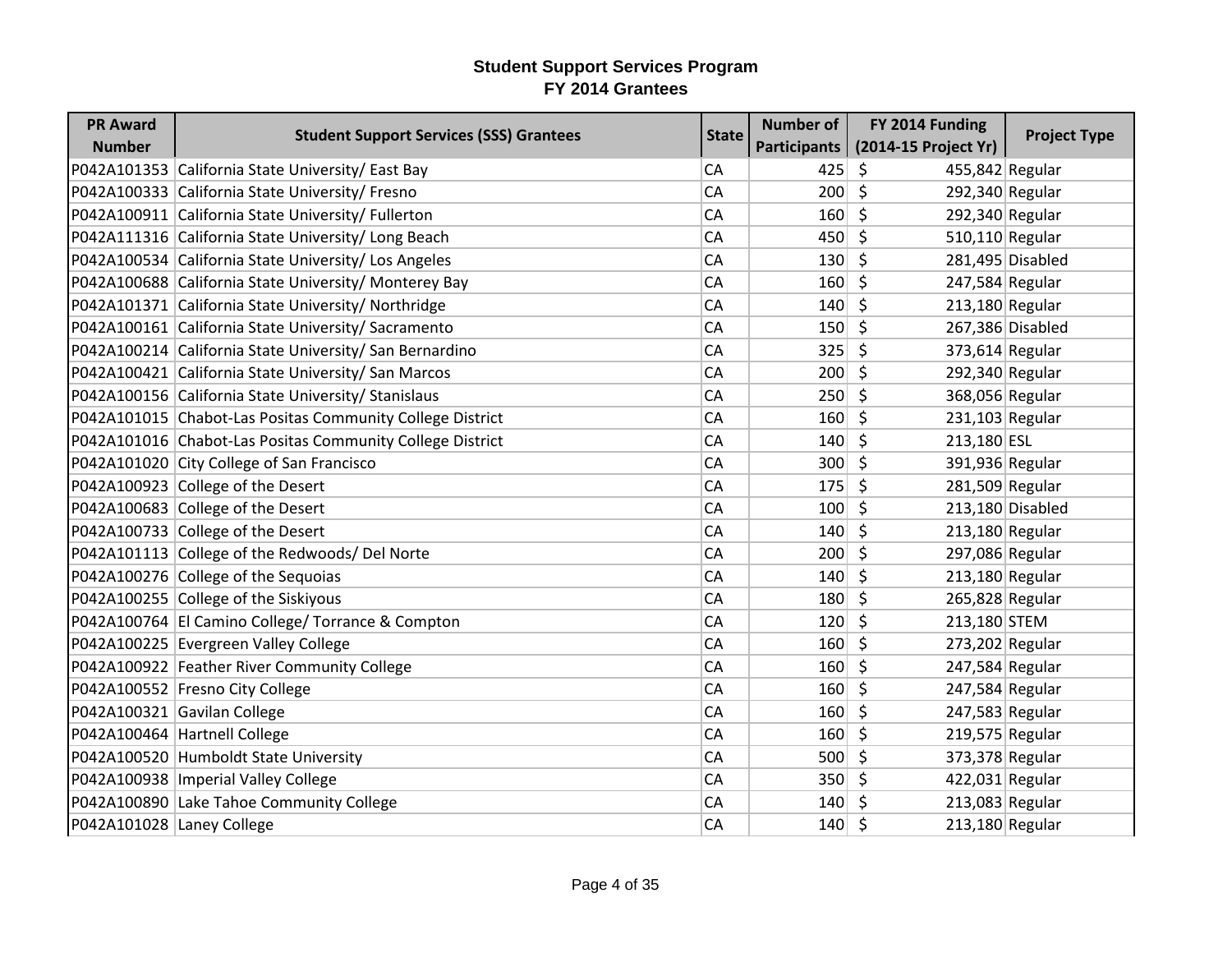| <b>PR Award</b> | <b>Student Support Services (SSS) Grantees</b>                           | <b>State</b> | <b>Number of</b> | FY 2014 Funding         | <b>Project Type</b> |
|-----------------|--------------------------------------------------------------------------|--------------|------------------|-------------------------|---------------------|
| <b>Number</b>   |                                                                          |              | Participants     | (2014-15 Project Yr)    |                     |
|                 | P042A100875 Long Beach City College                                      | CA           | 100              | \$                      | 231,103 Disabled    |
|                 | P042A100727 Long Beach City College                                      | CA           | 165              | \$<br>281,510 Regular   |                     |
|                 | P042A100300 Los Angeles City College                                     | CA           | 160              | \$<br>$281,510$ Regular |                     |
|                 | P042A110519 Los Angeles Harbor College                                   | CA           | 125              | \$                      | 292,340 Disabled    |
|                 | P042A100949 Los Angeles Mission College                                  | CA           | 160              | \$.<br>229,674 Regular  |                     |
|                 | P042A101180 Los Angeles Southwest College                                | CA           | 120              | \$<br>213,180 STEM      |                     |
|                 | P042A100702 Los Angeles Southwest College                                | CA           | 250              | \$<br>439,582 Regular   |                     |
|                 | P042A100131 Los Angeles Valley College                                   | CA           | 160              | \$<br>$231,103$ Regular |                     |
|                 | P042A100873 Mission College                                              | CA           | 160              | \$<br>267,595 Regular   |                     |
|                 | P042A100996 Monterey Peninsula College                                   | CA           | 200              | \$<br>294,916 Regular   |                     |
|                 | P042A100163 Mount St. Mary's College                                     | CA           | 225              | 277,047 Regular<br>\$   |                     |
|                 | P042A100844 Mt. San Antonio College                                      | CA           | 140              | \$<br>213,180 Regular   |                     |
|                 | P042A100879 Napa Valley College                                          | CA           | 180              | \$<br>$281,511$ Regular |                     |
|                 | P042A100939 National Hispanic University                                 | CA           | 160              | S.                      | $1$ Regular         |
|                 | P042A101000 Palo Verde Community College                                 | CA           | 100              | \$                      | 213,177 Disabled    |
|                 | P042A101381 Palomar Community College District/ San Marcos               | CA           | 225              | \$<br>297,862 Regular   |                     |
|                 | P042A100931 Pasadena City College                                        | CA           | 200              | \$<br>292,340 Regular   |                     |
|                 | P042A101030 Reedley College                                              | CA           | 140              | \$<br>213,180 ESL       |                     |
|                 | P042A100717 Reedley College                                              | CA           | 125              | \$                      | 247,583 Disabled    |
|                 | P042A100548 Reedley College                                              | CA           | 140              | \$<br>$213,180$ Regular |                     |
|                 | P042A101430 Rio Hondo College                                            | CA           | 120              | \$<br>213,180 STEM      |                     |
|                 | P042A101499 Rio Hondo College                                            | CA           | 160              | \$<br>247,584 Regular   |                     |
|                 | P042A101234 Riverside Community College District                         | CA           | 100              | \$.                     | 213,180 Disabled    |
|                 | P042A100425 Riverside Community College District/ Moreno Valley          | CA           | 140              | \$<br>213,180 Regular   |                     |
|                 | P042A100907 Riverside Community College District/ Norco                  | CA           | 160              | \$<br>231,103 Regular   |                     |
|                 | P042A100704 Riverside Community College District/ Riverside City College | CA           | 140              | \$.<br>213,180 Regular  |                     |
|                 | P042A100257 San Bernardino Valley College                                | CA           | 200              | \$<br>292,340 Regular   |                     |
|                 | P042A101396 San Diego Mesa College                                       | CA           | 225              | \$<br>284,754 Regular   |                     |
|                 | P042A101183 San Diego State University                                   | CA           | 225              | \$                      | 281,510 Disabled    |
|                 | P042A100432 San Francisco State University                               | CA           | 160              | \$<br>246,266 Regular   |                     |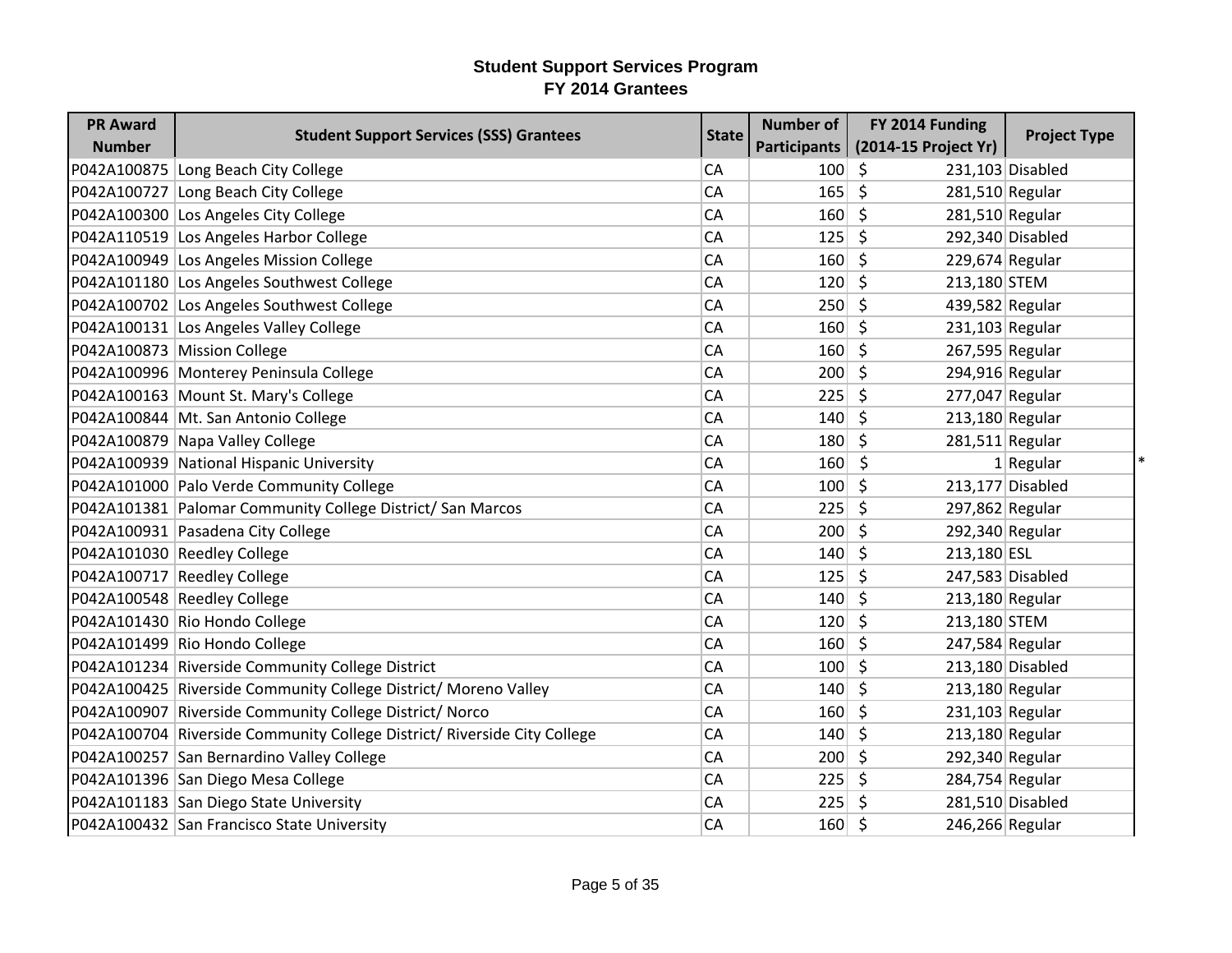| <b>PR Award</b>            | <b>Student Support Services (SSS) Grantees</b>                        | <b>State</b> | <b>Number of</b> | FY 2014 Funding              | <b>Project Type</b> |
|----------------------------|-----------------------------------------------------------------------|--------------|------------------|------------------------------|---------------------|
| <b>Number</b>              |                                                                       |              | Participants     | (2014-15 Project Yr)         |                     |
|                            | P042A101440 San Jose State University                                 | CA           | 250              | \$<br>428,238 Regular        |                     |
|                            | P042A101321 San Mateo County Com College District                     | CA           | 165              | \$<br>$231,103$ Regular      |                     |
|                            | P042A100515 San Mateo County Community College/ Skyline College       | CA           | 330 5            | 496,320 Regular              |                     |
|                            | P042A111169 Santa Ana College                                         | CA           | 175              | \$<br>292,340 Regular        |                     |
|                            | P042A100965 Santa Monica College                                      | CA           | 160              | $\zeta$<br>281,509 Regular   |                     |
| P042A100919 Shasta College |                                                                       | CA           | 175              | \$<br>$281,510$ Regular      |                     |
|                            | P042A100546 Sierra Joint Community College District                   | CA           | 140              | \$<br>212,958 Regular        |                     |
|                            | P042A100294 Sonoma State University                                   | CA           | 140              | $\zeta$<br>213,180 ESL       |                     |
|                            | P042A110055 Sonoma State University                                   | CA           | 350              | \$<br>431,009 Regular        |                     |
|                            | P042A101403 State Center Community College District/ North Centers    | CA           | 120              | \$<br>193,800 STEM           |                     |
|                            | P042A101074 State Center Community College District/ North Centers    | CA           | 140              | $\zeta$<br>213,180 Regular   |                     |
| P042A101342 Taft College   |                                                                       | CA           | 140              | $\zeta$<br>213,180 Regular   |                     |
|                            | P042A100157 University of California/ Berkeley                        | CA           | 250              | \$                           | 292,138 Disabled    |
|                            | P042A100665 University of California/ Berkeley                        | CA           | 320              | \$<br>475,401 Regular        |                     |
|                            | P042A100831 University of California/ Davis                           | CA           | 160              | \$<br>$231,103$ Regular      |                     |
|                            | P042A101275 University of California/ La Jolla                        | CA           | 200              | \$<br>292,340 Regular        |                     |
|                            | P042A101423 University of California/ Riverside                       | CA           | 140              | \$<br>213,048 Regular        |                     |
|                            | P042A100871 University of San Diego                                   | CA           | 160              | \$<br>230,822 Regular        |                     |
|                            | P042A100866 University of the Pacific                                 | CA           | 200              | \$<br>$284,741$ Regular      |                     |
|                            | P042A100414 West Hills College Coalinga/ West Hills College Firebaugh | CA           | 250              | \$<br>$270,961$ Regular      |                     |
|                            | P042A100551 West Los Angeles College                                  | CA           | 160              | $\zeta$<br>247,584 Regular   |                     |
|                            | P042A100729 West Valley College                                       | CA           | 140              | \$<br>213,180 Regular        |                     |
|                            | P042A101307 Woodland Community College                                | CA           | 140              | \$<br>213,178 ESL            |                     |
|                            | P042A101269 Woodland Community College                                | CA           | 140              | $\zeta$<br>$213,178$ Regular |                     |
|                            | P042A100928 Yosemite Community College District                       | CA           | 140              | \$<br>213,180 Regular        |                     |
|                            | P042A100550 Yosemite Community College District                       | CA           | 250              | \$<br>281,509 Regular        |                     |
|                            | P042A100248 Adams State College                                       | CO           | 175              | \$<br>247,583 Regular        |                     |
|                            | P042A100162 Aims Community College                                    | CO           | 120              | \$<br>213,180 STEM           |                     |
|                            | P042A100150 Aims Community College                                    | CO           | 160              | Ŝ.<br>$231,103$ Regular      |                     |
|                            | P042A100095 Colorado Mountain College                                 | CO           | $140 \mid 5$     | 213,180 Regular              |                     |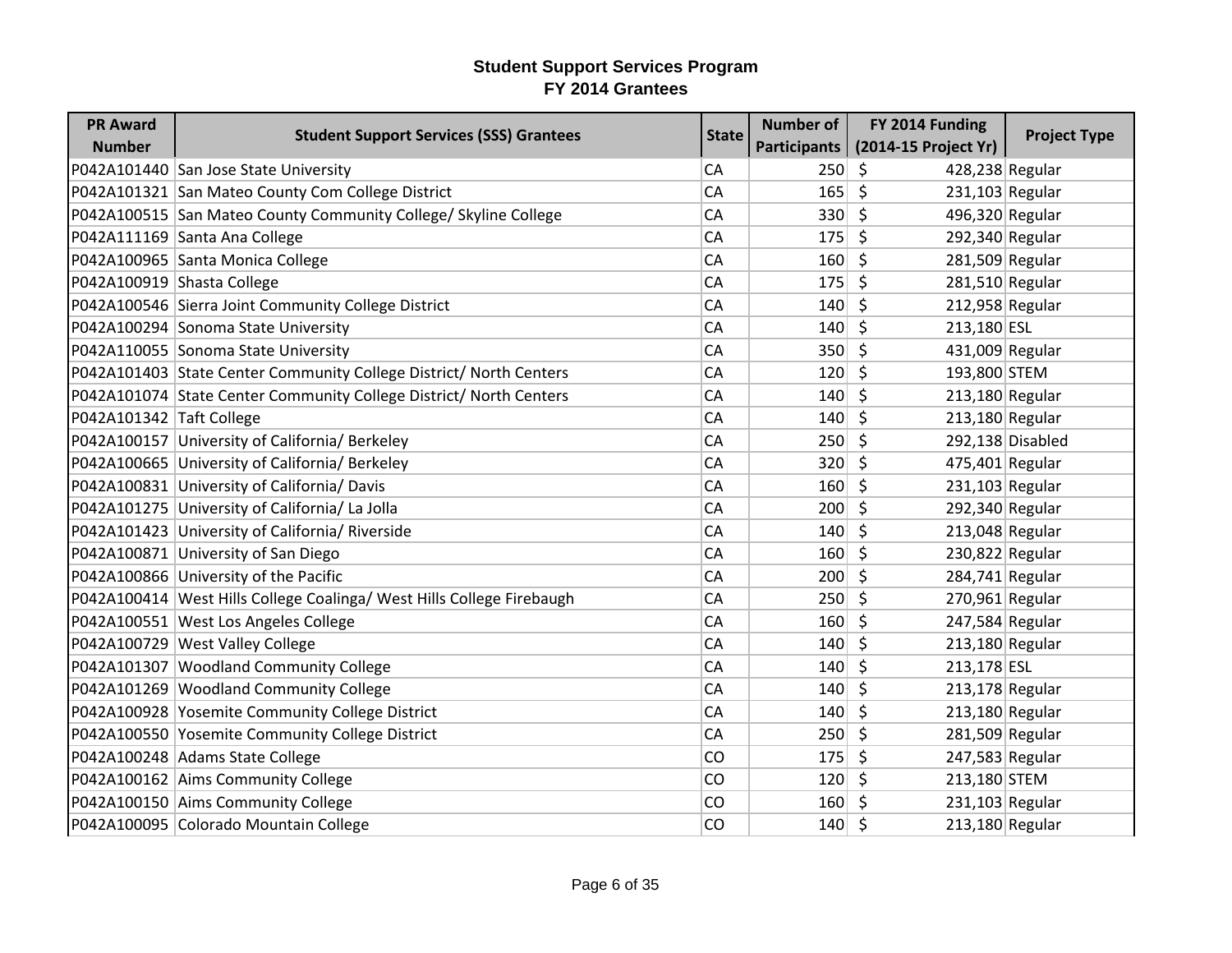| <b>PR Award</b> | <b>Student Support Services (SSS) Grantees</b>                   | <b>State</b> | <b>Number of</b> | FY 2014 Funding              | <b>Project Type</b> |
|-----------------|------------------------------------------------------------------|--------------|------------------|------------------------------|---------------------|
| <b>Number</b>   |                                                                  |              | Participants     | (2014-15 Project Yr)         |                     |
|                 | P042A110087 Colorado Mountain Junior College District            | CO           | 160              | $\zeta$<br>280,978 Regular   |                     |
|                 | P042A121402 Colorado State University                            | CO           | 275              | \$<br>377,282 Regular        |                     |
|                 | P042A101156 Colorado State University/ Pueblo                    | CO           | 220              | \$<br>300,251 Regular        |                     |
|                 | P042A100970 Community College of Aurora                          | CO           | 160              | \$<br>213,149 Regular        |                     |
|                 | P042A100428 Community College of Denver                          | CO           | 200              | \$<br>284,753 Regular        |                     |
|                 | P042A100802 Fort Lewis College                                   | CO           | 120              | \$<br>213,180 STEM           |                     |
|                 | P042A110400 Fort Lewis College                                   | CO           | 200              | \$<br>284,752 Regular        |                     |
|                 | P042A100304 Lamar Community College                              | CO           | 160              | \$<br>254,158 Regular        |                     |
|                 | P042A101135 Mesa State College                                   | CO           | 140              | \$<br>213,180 Regular        |                     |
|                 | P042A100393 Metropolitan State College of Denver                 | CO           | 200              | \$<br>284,754 Regular        |                     |
|                 | P042A100450 Northeastern Junior College                          | CO           | 180              | \$<br>240,174 Regular        |                     |
|                 | P042A100377 Otero Junior College                                 | CO           | 180              | $\zeta$<br>$213,180$ Regular |                     |
|                 | P042A101209 Pikes Peak Community College                         | CO           | 160              | \$<br>231,103 Regular        |                     |
|                 | P042A101213 Pikes Peak Community College                         | CO           | 100              | $\zeta$                      | 213,136 Disabled    |
|                 | P042A100955 Pueblo Community College                             | CO           | 220              | $\zeta$<br>322,297 Regular   |                     |
|                 | P042A100336 Trinidad State Junior College                        | CO           | 250              | \$<br>383,598 Regular        |                     |
|                 | P042A100662 Trinidad State Junior College/ Valley                | CO           | 140              | \$<br>213,180 Regular        |                     |
|                 | P042A100397 University of Colorado Denver                        | CO           | 165              | \$<br>233,008 Regular        |                     |
|                 | P042A100902 University of Colorado/ Boulder                      | CO           | 186              | $\zeta$<br>310,164 Regular   |                     |
|                 | P042A110591 University of Northern Colorado                      | CO           | 200              | \$<br>282,485 Regular        |                     |
|                 | P042A100693 Fairfield University                                 | <b>CT</b>    | 160              | \$<br>280,557 Regular        |                     |
|                 | P042A100492 Norwalk Community College                            | <b>CT</b>    | 240              | \$<br>339,443 Regular        |                     |
|                 | P042A100700 University of Bridgeport                             | <b>CT</b>    | 140              | \$<br>213,180 Regular        |                     |
|                 | P042A100074 University of Connecticut                            | <b>CT</b>    | 225              | \$<br>292,337 Regular        |                     |
|                 | P042A101096 Howard University                                    | DC           | 225              | \$<br>356,442 Regular        |                     |
|                 | P042A100311 Delaware Technical & Community College/ Terry Campus | DE           | 200              | \$<br>279,172 Regular        |                     |
|                 | P042A100576 University of Delaware                               | DE           | 175              | \$<br>291,504 Regular        |                     |
|                 | P042A100656 Chipola College                                      | <b>FL</b>    | 140              | \$<br>213,180 Regular        |                     |
|                 | P042A100196 College of Central Florida                           | FL           | 220              | \$<br>315,942 Regular        |                     |
|                 | P042A100684 Daytona State College                                | <b>FL</b>    | 160              | \$<br>314,682 Regular        |                     |
|                 |                                                                  |              |                  |                              |                     |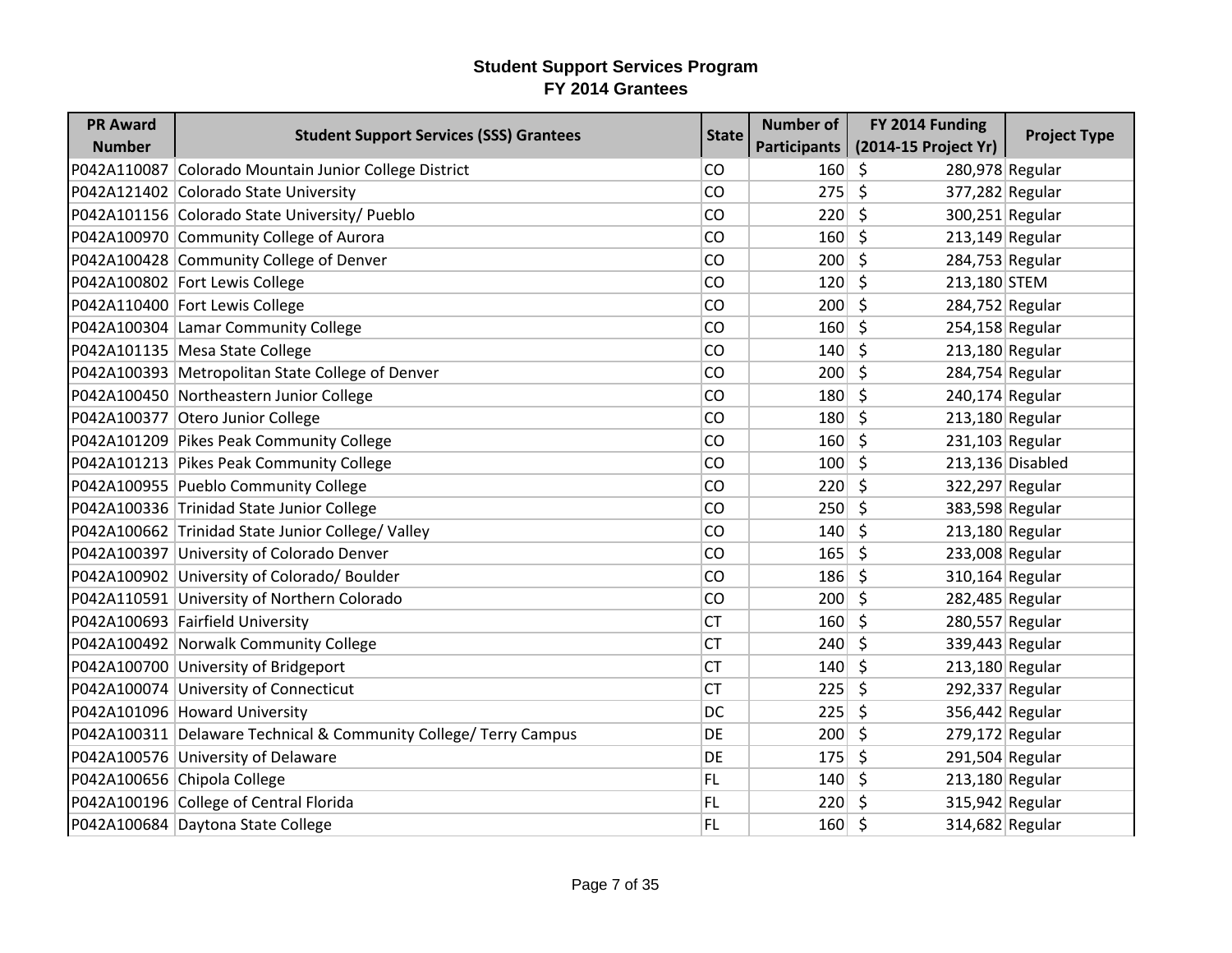| <b>PR Award</b> |                                                         |              | <b>Number of</b>    | FY 2014 Funding              |                         |
|-----------------|---------------------------------------------------------|--------------|---------------------|------------------------------|-------------------------|
| <b>Number</b>   | <b>Student Support Services (SSS) Grantees</b>          | <b>State</b> | <b>Participants</b> | (2014-15 Project Yr)         | <b>Project Type</b>     |
|                 | P042A101168 Eastern Florida State College               | FL           | 235                 | \$<br>284,751 Regular        |                         |
|                 | P042A100915 Edward Waters College, Inc.                 | FL           | 160                 | $\zeta$<br>213,303 Regular   |                         |
|                 | P042A101495 Florida A&M University                      | FL.          | 250                 | \$                           | 310,547 Regular         |
|                 | P042A100267 Florida Gulf Coast University               | FL           | 160                 | \$<br>247,584 Regular        |                         |
|                 | P042A100270 Florida Gulf Coast University               | FL           | 120                 | -\$<br>213,180 STEM          |                         |
|                 | P042A101362 Florida International University            | FL.          | 160                 | \$<br>$211,601$ Regular      |                         |
|                 | P042A100094 Florida Memorial University                 | FL.          | 207                 | \$<br>300,361 Regular        |                         |
|                 | P042A100625   Florida Southwestern State College        | FL.          | 200                 | \$<br>284,754 Regular        |                         |
|                 | P042A100732 Florida State College at Jacksonville       | FL.          | 120                 | \$                           | 193,800 Health Sciences |
|                 | P042A100103 Gulf Coast State College                    | FL           | 190                 | \$<br>248,359 Regular        |                         |
|                 | P042A100853 Hillsborough Community College              | FL.          | 200                 | \$                           | 317,738 Regular         |
|                 | P042A100508  Indian River State College                 | FL           | 160                 | \$<br>$281,511$ Regular      |                         |
|                 | P042A101052 Jacksonville University                     | FL           | 140                 | $\zeta$<br>$213,177$ Regular |                         |
|                 | P042A100815 Miami Dade College/ Homestead               | FL.          | 140                 | $\zeta$<br>213,180 Regular   |                         |
|                 | P042A100403 Miami Dade College/ North                   | FL           | 160                 | \$<br>230,916 Regular        |                         |
|                 | P042A100077 North Florida Community College             | FL           | 200                 | $\zeta$<br>268,776 Regular   |                         |
|                 | P042A100852 Palm Beach State College                    | FL.          | 170                 | \$<br>247,584 Regular        |                         |
|                 | P042A100569 Pensacola State College                     | FL.          | 225                 | \$                           | 318,545 Regular         |
|                 | P042A100756 Polk State College                          | FL           | 152                 | $\zeta$<br>219,575 Regular   |                         |
|                 | P042A100817 Santa Fe College                            | FL.          | 200                 | \$<br>$281,511$ Regular      |                         |
|                 | P042A101046 South Florida State College                 | FL.          | 160                 | \$<br>213,180 Regular        |                         |
|                 | P042A110667 St. Petersburg College                      | FL           | 160                 | \$<br>$281,510$ Regular      |                         |
|                 | P042A101500 University of Central Florida               | FL.          | 120                 | \$<br>213,061 STEM           |                         |
|                 | P042A101398 University of South Florida/ St. Petersburg | FL.          | 200                 | \$<br>213,180 Regular        |                         |
|                 | P042A100068 University of South Florida/Tampa           | FL           | 220                 | $\zeta$<br>289,738 Regular   |                         |
|                 | P042A101383 University of West Florida                  | FL           | 200                 | \$<br>292,193 Regular        |                         |
|                 | P042A100111 Andrew College                              | GA           | 160                 | \$<br>$279,544$ Regular      |                         |
|                 | P042A101366 Atlanta Metropolitan College                | GA           | 140                 | $\zeta$<br>213,180 Regular   |                         |
|                 | P042A100233 College of Coastal Georgia                  | GA           | 160                 | 231,103 Regular<br>-S        |                         |
|                 | P042A100631 Corporation of Mercer University            | GA           | $140 \mid 5$        | 213,180 Regular              |                         |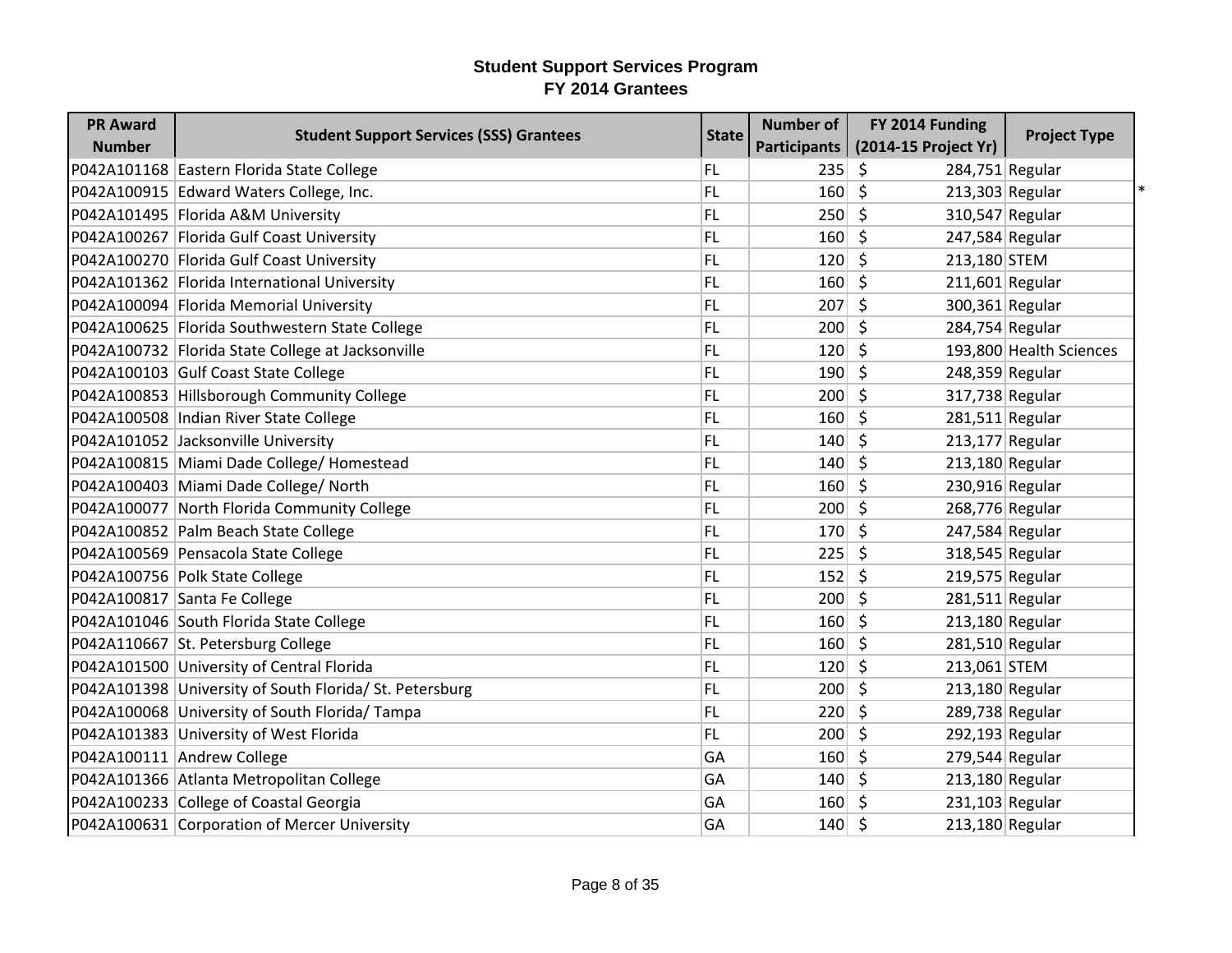| <b>PR Award</b>           | <b>Student Support Services (SSS) Grantees</b>                | <b>State</b> | <b>Number of</b> | FY 2014 Funding            | <b>Project Type</b> |
|---------------------------|---------------------------------------------------------------|--------------|------------------|----------------------------|---------------------|
| <b>Number</b>             |                                                               |              | Participants     | (2014-15 Project Yr)       |                     |
|                           | P042A101361 Fort Valley State University                      | GA           | 140              | \$<br>213,180 Regular      |                     |
|                           | P042A100317 Georgia Perimeter College/ Clarkston              | GA           | 140              | \$<br>213,180 Regular      |                     |
|                           | P042A100318 Georgia Perimeter College/ Decatur                | GA           | 160              | \$<br>247,583 Regular      |                     |
|                           | P042A100019 Georgia Southwestern State University             | GA           | 155              | \$<br>287,906 Regular      |                     |
|                           | P042A101064 Georgia State University                          | GA           | 120              | \$<br>213,180 STEM         |                     |
|                           | P042A100828 Georgia State University                          | GA           | 200              | \$<br>292,344 Regular      |                     |
|                           | P042A101279 Middle Georgia State College                      | GA           | 180              | \$<br>107,246 Regular      |                     |
| P042A100208 Paine College |                                                               | GA           | 130              | \$<br>239,964 Regular      |                     |
|                           | P042A101252 Savannah State University                         | GA           | 175              | \$<br>292,340 Regular      |                     |
|                           | P042A101426 Thomas University                                 | GA           | 175              | \$<br>292,337 Regular      |                     |
|                           | P042A101084 Guam Community College                            | GU           | 175              | \$<br>292,340 Regular      |                     |
|                           | P042A100554 University of Guam                                | GU           | 160              | \$<br>281,511 Regular      |                     |
|                           | P042A100943 Chaminade University/ Honolulu                    | HI           | 200              | \$<br>324,881 Regular      |                     |
|                           | P042A100545 Honolulu Community College                        | HI           | 160              | $\zeta$<br>230,289 Regular |                     |
|                           | P042A110754 University of Hawaii/ Hilo                        | HI           | 200              | \$<br>291,974 Regular      |                     |
|                           | P042A100426 University of Hawaii/ Kapiolani Community College | HI           | 206              | \$<br>322,351 Regular      |                     |
|                           | P042A100303 University of Hawaii/ Manoa                       | HI           | 265              | \$<br>382,529 Regular      |                     |
|                           | P042A100460 University of Hawaii/ Maui Community College      | HI           | 160              | \$<br>246,485 Regular      |                     |
|                           | P042A110099 University of Hawaii/ Windward                    | HI           | 250              | \$<br>369,027 Regular      |                     |
|                           | P042A100035 Briar Cliff University                            | ΙA           | 200              | \$<br>$280,161$ Regular    |                     |
|                           | P042A100056 Central College                                   | ΙA           | 200              | \$<br>284,754 Regular      |                     |
| P042A100829 Coe College   |                                                               | ΙA           | 210              | \$<br>284,754 Regular      |                     |
|                           | P042A100513 Des Moines Area Community College                 | ΙA           | 200              | \$<br>329,069 Regular      |                     |
|                           | P042A101157 Ellsworth Community College                       | ΙA           | 40               | \$                         | $58,140$ Regular    |
|                           | P042A100028 Graceland University                              | ΙA           | 180              | \$<br>292,340 Regular      |                     |
|                           | P042A100027 Hawkeye Community College                         | IA           | 160              | \$<br>247,584 Regular      |                     |
|                           | P042A101053  Indian Hills Community College                   | ΙA           | 225              | \$<br>284,361 Regular      |                     |
|                           | P042A101035 lowa Central Community College                    | IA           | 175              | \$<br>247,583 Regular      |                     |
|                           | P042A100843 lowa Lakes Community College                      | ΙA           | 200              | 281,490 Regular<br>\$      |                     |
|                           | P042A100785 lowa State University                             | ΙA           | 250              | $\zeta$<br>331,883 Regular |                     |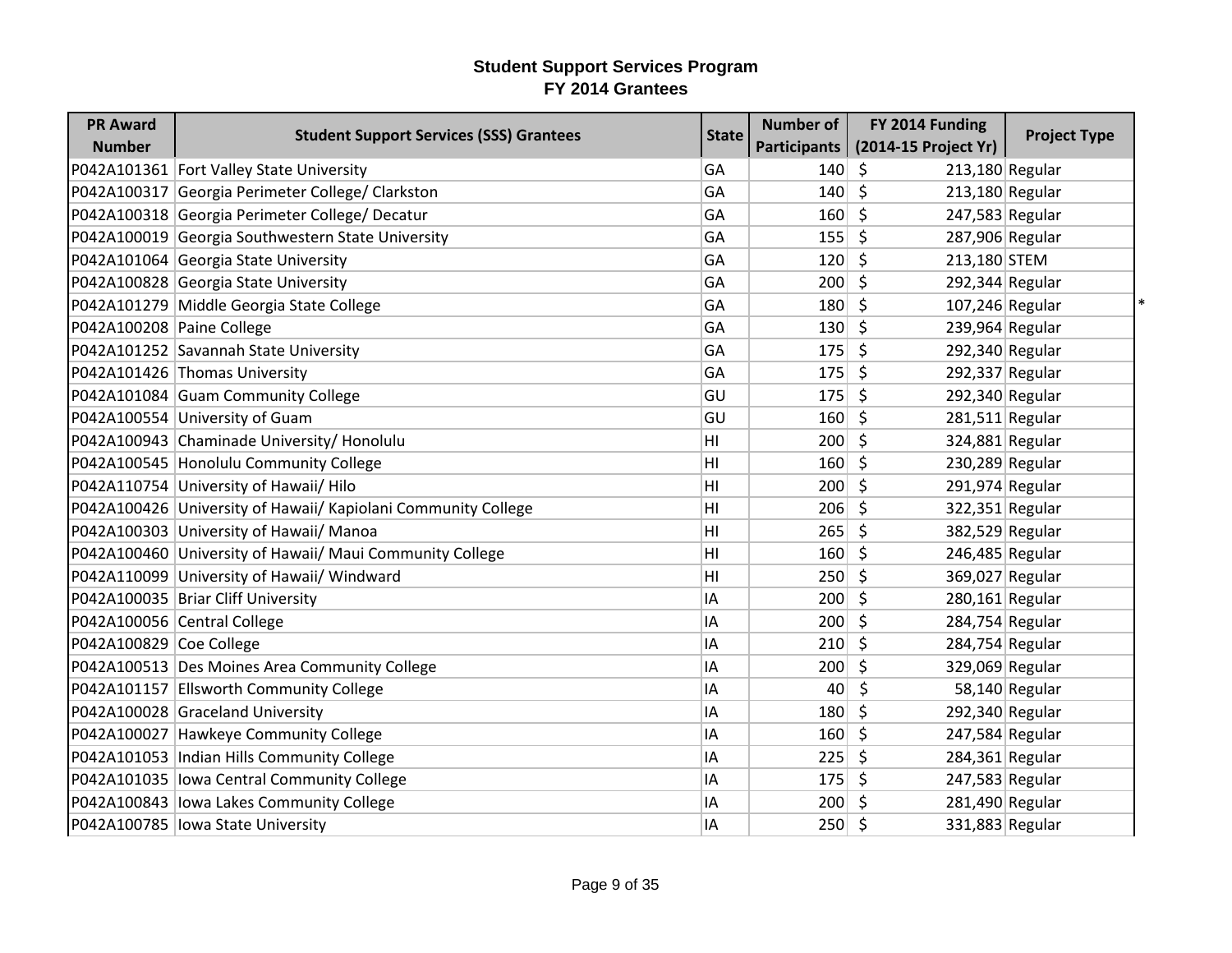| <b>PR Award</b>            | <b>Student Support Services (SSS) Grantees</b>                | <b>State</b> | <b>Number of</b> | FY 2014 Funding              | <b>Project Type</b> |
|----------------------------|---------------------------------------------------------------|--------------|------------------|------------------------------|---------------------|
| <b>Number</b>              |                                                               |              | Participants     | (2014-15 Project Yr)         |                     |
|                            | P042A100186 lowa Western Community College                    | IA           | 175              | \$<br>284,051 Regular        |                     |
|                            | P042A100607 Kirkwood Community College                        | IA           | 175              | \$<br>284,754 Regular        |                     |
| P042A100210 Luther College |                                                               | IA           | 160              | $\zeta$<br>284,754 Regular   |                     |
|                            | P042A101155 Marshalltown Community College                    | IA           | 100              | S.<br>145,350 Regular        |                     |
|                            | P042A100048 North Iowa Area Community College                 | IA           | 200              | \$<br>292,340 Regular        |                     |
|                            | P042A100088 Northeast Iowa Community College                  | IA           | 160              | $\zeta$<br>$231,103$ Regular |                     |
|                            | P042A100824 Northwest Iowa Community College                  | IA           | 160              | 241,643 Regular<br>\$        |                     |
|                            | P042A100623 Scott Community College                           | ΙA           | 190              | \$<br>$279,414$ Regular      |                     |
|                            | P042A100736 Simpson College                                   | IA           | 160              | $\zeta$<br>231,103 Regular   |                     |
|                            | P042A100091 Southeastern Community College                    | IA           | 250              | \$<br>355,656 Regular        |                     |
|                            | P042A100175 Southwestern Community College                    | ΙA           | 180              | 262,557 Regular<br>S.        |                     |
|                            | P042A101507 University of Dubuque                             | ΙA           | 140              | \$<br>$213,180$ Regular      |                     |
|                            | P042A100878 University of Iowa                                | IA           | 350              | $\zeta$<br>347,409 Regular   |                     |
|                            | P042A101095 University of Northern Iowa                       | IA           | 200              | \$<br>312,917 Regular        |                     |
|                            | P042A100218 Western Iowa Tech Community College               | IA           | 175              | $\zeta$<br>281,492 Regular   |                     |
|                            | P042A100613 Western Iowa Tech Community College               | IA           | 140              | $\zeta$<br>213,180 Regular   |                     |
|                            | P042A101223 Boise State University                            | ID           | 180              | 334,590 Regular<br>S.        |                     |
|                            | P042A100690 Idaho State University                            | ID           | 250              | \$<br>286,338 Regular        |                     |
|                            | P042A100913 Lewis-Clark State College                         | ID           | 160              | $\zeta$<br>325,654 Regular   |                     |
|                            | P042A100216 North Idaho College                               | ID           | 160              | \$<br>247,584 Regular        |                     |
|                            | P042A101264 University of Idaho                               | ID           | 225              | $\zeta$<br>325,260 Regular   |                     |
|                            | P042A100151 Black Hawk College                                | IL           | 225              | $\zeta$<br>322,761 Regular   |                     |
|                            | P042A100836 Chicago State University                          | IL           | 250              | \$<br>292,729 Regular        |                     |
|                            | P042A100110 City Colleges of Chicago/ Harry S. Truman College | IL           | 160              | \$<br>219,248 Regular        |                     |
|                            | P042A100390 College of Lake County/ Grayslake & Lakeshore     | IL           | 140              | \$<br>$212,104$ Regular      |                     |
|                            | P042A100489 Columbia College Chicago                          | IL           | 160              | $\zeta$<br>281,510 Regular   |                     |
|                            | P042A100543 Danville Area Community College                   | IL           | 190              | \$<br>281,510 Regular        |                     |
|                            | P042A100893 DePaul University                                 | IL           | 200              | $\zeta$<br>270,348 Regular   |                     |
|                            | P042A100932 Eastern Illinois University                       | IL           | 175              | \$<br>246,050 Regular        |                     |
|                            | P042A100883 Elgin Community College                           | IL           | 140              | \$<br>213,180 ESL            |                     |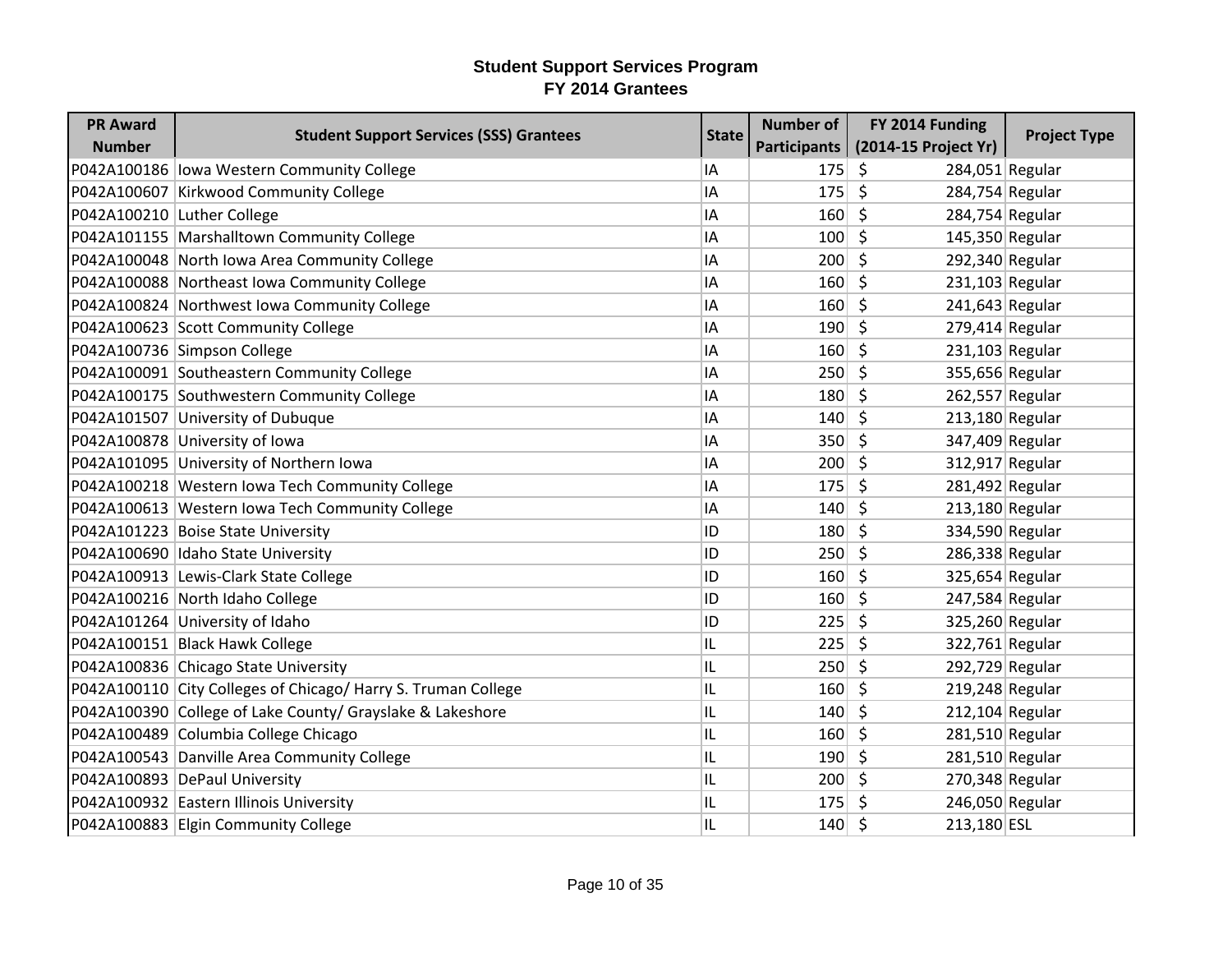| <b>PR Award</b>               | <b>Student Support Services (SSS) Grantees</b>             | <b>State</b> | <b>Number of</b> | FY 2014 Funding              | <b>Project Type</b>  |
|-------------------------------|------------------------------------------------------------|--------------|------------------|------------------------------|----------------------|
| <b>Number</b>                 |                                                            |              | Participants     | (2014-15 Project Yr)         |                      |
|                               | P042A100415 Elgin Community College                        | IL.          | 350              | \$<br>$421,419$ Regular      |                      |
|                               | P042A101093 Heartland Community College                    | IL           | 170              | $\zeta$<br>$231,103$ Regular |                      |
|                               | P042A100463 Highland Community College                     | IL           | 275              | \$<br>289,429 Regular        |                      |
|                               | P042A100737 Illinois Central College                       | IL           | 250              | \$<br>315,885 Regular        |                      |
| P042A100885  Illinois College |                                                            | IL           | 140              | $\zeta$<br>213,180 Regular   |                      |
|                               | P042A100107   Illinois Eastern Community Colleges          | IL           | 190              | \$<br>292,340 Regular        |                      |
|                               | P042A100813 Illinois State University                      | IL           | 225              | \$<br>$259,961$ Regular      |                      |
|                               | P042A101182 Illinois Valley Community College              | IL           | 160              | \$                           | 280,652 Regular      |
|                               | P042A100122 John A. Logan College                          | IL           | 200              | \$<br>$273,611$ Regular      |                      |
|                               | P042A100833 John Wood Community College                    | IL           | 160              | 315,194 Regular<br>\$        |                      |
|                               | P042A100153 Joliet Junior College                          | IL           | 200              | \$<br>378,361 Regular        |                      |
|                               | P042A100413 Kankakee Community College                     | IL           | 150              | \$<br>$281,510$ Regular      |                      |
|                               | P042A100422 Kaskaskia College                              | IL           | 140              | \$<br>213,180 Regular        |                      |
| P042A100588 Knox College      |                                                            | IL           | 165              | \$<br>302,731 Regular        |                      |
|                               | P042A100593 Lake Land College                              | IL           | 160              | \$<br>$231,103$ Regular      |                      |
|                               | P042A110596 Lewis-Clark Community College                  | IL           | 225              | \$<br>285,634 Regular        |                      |
|                               | P042A101301 Loyola University/ Chicago                     | IL           | 140              | \$<br>212,339 Regular        |                      |
|                               | P042A100449 Malcolm X College                              | IL           | 160              | $\zeta$<br>227,198 Regular   |                      |
|                               | P042A100391 Moraine Valley Community College               | IL           | 160              | \$<br>247,584 Regular        |                      |
|                               | P042A100204 Northeastern Illinois University               | IL           | 140              | \$<br>213,180 Regular        |                      |
|                               | P042A100205 Northeastern Illinois University               | IL           | 100              | $\zeta$                      | 213,180 Disabled     |
|                               | P042A100207 Northeastern Illinois University               | IL           | 140              | \$                           | 213,180 Teacher Prep |
|                               | P042A101432 Northern Illinois University                   | IL           | 300              | \$<br>349,671 Regular        |                      |
|                               | P042A100367 Oakton Community College/ Skokie & Des Plaines | IL           | 215              | \$<br>292,810 Regular        |                      |
|                               | P042A100525 Parkland College                               | IL           | 180              | \$<br>$281,511$ Regular      |                      |
|                               | P042A100553 Prairie State College                          | IL           | 160              | \$<br>213,180 Regular        |                      |
|                               | P042A101147 Rend Lake College                              | IL           | 160              | \$                           | $267,134$ Regular    |
|                               | P042A100724 Richland Community College                     | IL           | 160              | \$<br>281,348 Regular        |                      |
|                               | P042A110705 Robert Morris College                          | IL           | 175              | $281,511$ Regular<br>Ŝ.      |                      |
|                               | P042A100896 Roosevelt University                           | IL           | $260 \mid 5$     | 354,793 Regular              |                      |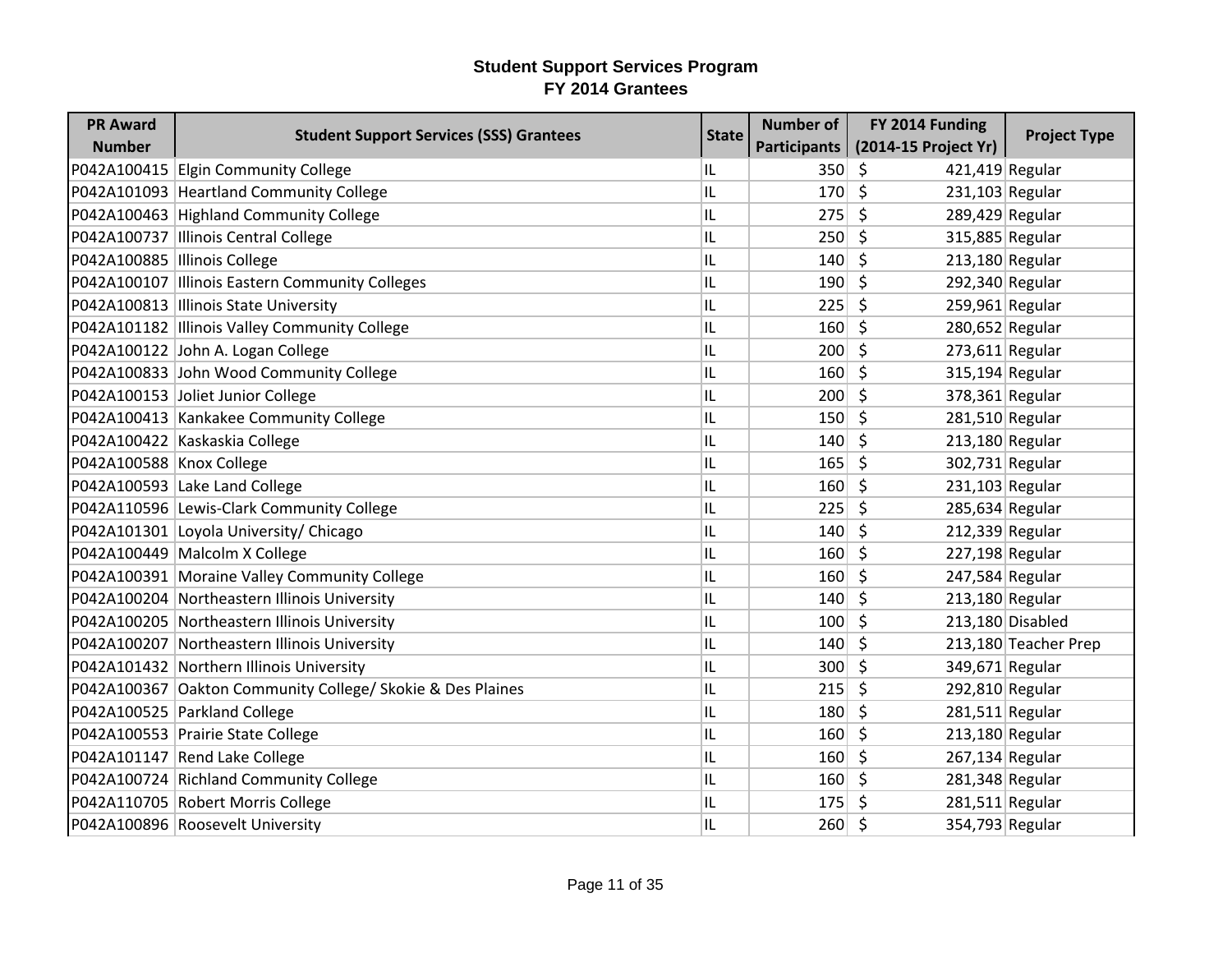| <b>PR Award</b>            |                                                                                      |              | <b>Number of</b>    | FY 2014 Funding              |                     |
|----------------------------|--------------------------------------------------------------------------------------|--------------|---------------------|------------------------------|---------------------|
| <b>Number</b>              | <b>Student Support Services (SSS) Grantees</b>                                       | <b>State</b> | <b>Participants</b> | (2014-15 Project Yr)         | <b>Project Type</b> |
|                            | P042A101244 Saint Xavier University                                                  | IL           | 204                 | \$<br>292,338 Regular        |                     |
|                            | P042A100620 Sauk Valley Community College                                            | IL           | 200                 | \$<br>259,958 Regular        |                     |
|                            | P042A101012 Shawnee Community College                                                | IL           | 160                 | \$<br>284,754 Regular        |                     |
|                            | P042A100947 Southeastern Illinois College                                            | IL           | 165                 | \$<br>286,303 Regular        |                     |
|                            | P042A101498 Southern Illinois University                                             | IL           | 160                 | \$<br>281,374 Regular        |                     |
|                            | P042A100793 Southwestern Illinois College                                            | IL           | 160                 | \$<br>242,626 Regular        |                     |
|                            | P042A101069 Spoon River College                                                      | IL           | 140                 | \$<br>213,180 Regular        |                     |
|                            | P042A100168 St. Augustine College                                                    | IL           | 200                 | \$<br>275,688 Regular        |                     |
| P042A101045 Triton College |                                                                                      | IL           | 160                 | \$<br>$213,144$ Regular      |                     |
|                            | P042A111421 University of Illinois/ Chicago                                          | IL           | 160                 | \$<br>246,375 Regular        |                     |
|                            | P042A100851 University of Illinois/ Urbana-Champaign                                 | IL           | 180                 | Ŝ.<br>284,220 Regular        |                     |
|                            | P042A100405 Waubonsee Community College                                              | IL           | 200                 | \$<br>255,648 Regular        |                     |
|                            | P042A100213  Indiana Institute of Technology                                         | İN           | 110                 | \$<br>236,394 Regular        |                     |
|                            | P042A101065   Indiana State University                                               | IN           | 300                 | \$<br>320,477 Regular        |                     |
|                            | P042A100185  Indiana University Purdue University Indianapolis (IUPUI) / Bloomington | IN           | 300                 | \$<br>294,287 Regular        |                     |
|                            | P042A100622 Indiana University Purdue University Indianapolis (IUPUI)/ Indianapolis  | IN           | $300 \mid 5$        | 271,615 Regular              |                     |
|                            | P042A100536   Indiana University / Indiana University East                           | IN           | 200                 | $\zeta$<br>192,459 Regular   |                     |
|                            | P042A101309   Indiana University / Purdue University                                 | ${\sf IN}$   | 140                 | \$<br>213,180 Regular        |                     |
|                            | P042A100238 Indiana Wesleyan University                                              | IN           | 160                 | \$<br>279,734 Regular        |                     |
|                            | P042A101075   Ivy Tech Community College/ Coliseum & North                           | İN           | 160                 | \$<br>$231,103$ Regular      |                     |
| P042A100344                | Ivy Tech Community College/ Indiana, Muncie, Anderson & Marion<br>Campuses           | IN           | 160                 | \$<br>245,063 Regular        |                     |
|                            | P042A100219   Ivy Tech Community College/ Indianapolis                               | IN           | 160                 | $\zeta$<br>$231,103$ Regular |                     |
|                            | P042A100640   Ivy Tech Community College/ Northwest                                  | IN           | 160                 | \$<br>213,180 Regular        |                     |
|                            | P042A100289 Oakland City University                                                  | IN           | 225                 | \$<br>263,021 Regular        |                     |
|                            | P042A100398 Purdue University                                                        | IN           | 330                 | \$<br>368,317 Regular        |                     |
|                            | P042A101406 Purdue University                                                        | IN           | 195                 | 289,901 Regular<br>\$        |                     |
|                            | P042A100584 University of Saint Francis                                              | IN           | 140                 | $\zeta$<br>213,180 Regular   |                     |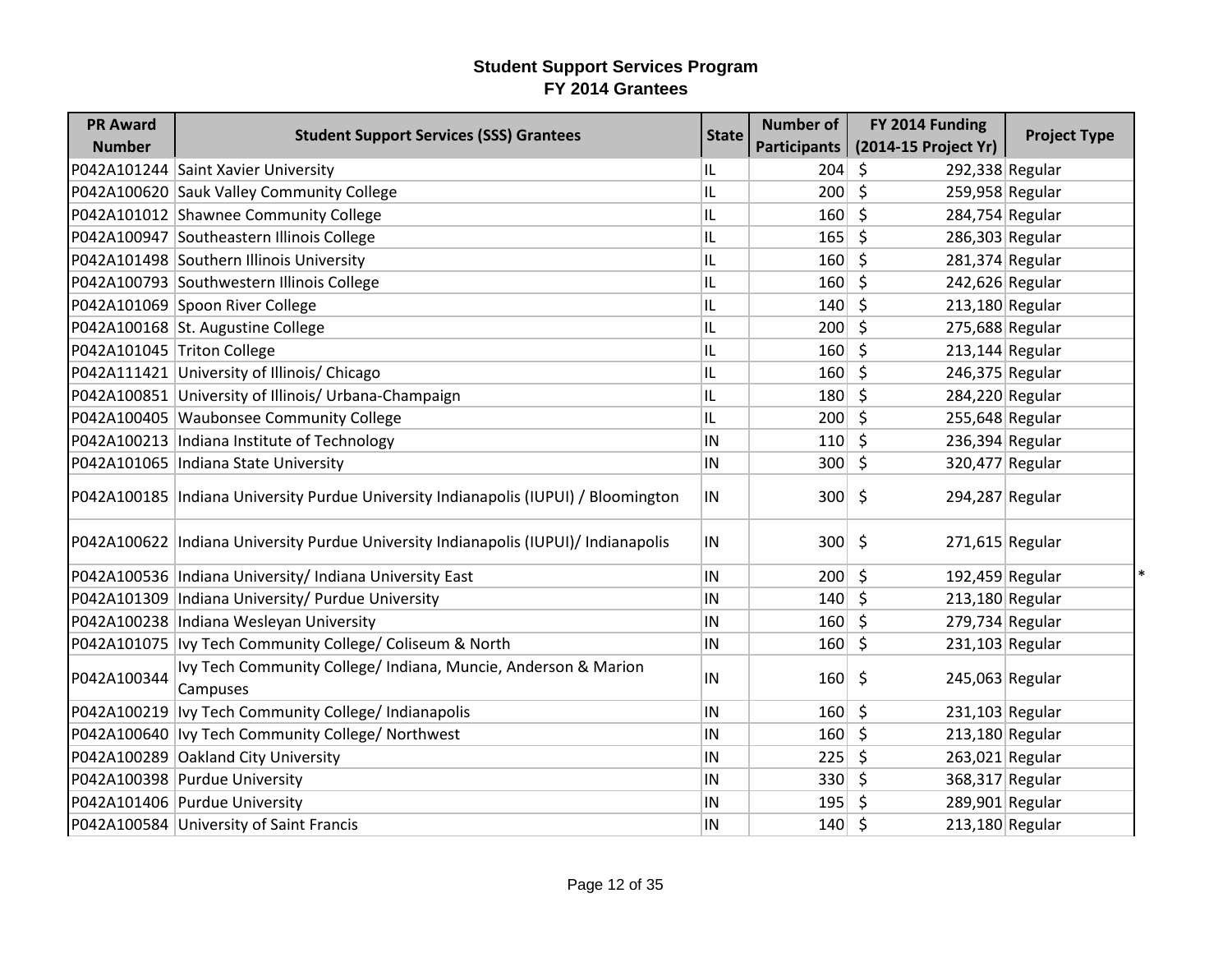| <b>PR Award</b>           | <b>Student Support Services (SSS) Grantees</b>                  | <b>State</b> | <b>Number of</b> | FY 2014 Funding              | <b>Project Type</b> |
|---------------------------|-----------------------------------------------------------------|--------------|------------------|------------------------------|---------------------|
| <b>Number</b>             |                                                                 |              | Participants     | (2014-15 Project Yr)         |                     |
|                           | P042A100983 University of Southern Indiana                      | IN           | 140              | \$<br>$210,145$ Regular      |                     |
|                           | P042A100279 Vincennes University                                | IN           | 255              | \$<br>336,653 Regular        |                     |
|                           | P042A100313 Barton County Community College                     | KS           | 200              | \$<br>308,746 Regular        |                     |
|                           | P042A101005 Butler County Community College                     | <b>KS</b>    | 140              | \$<br>$213,180$ Regular      |                     |
|                           | P042A100104 Cloud County Community College                      | <b>KS</b>    | 160              | $\zeta$<br>$231,103$ Regular |                     |
|                           | P042A100803 Colby Community College                             | KS           | 200              | \$<br>229,107 Regular        |                     |
|                           | P042A110052 Cowley County Community College                     | KS           | 160              | \$<br>$281,510$ Regular      |                     |
|                           | P042A100930 Dodge City Community College                        | <b>KS</b>    | 140              | \$<br>$213,180$ Regular      |                     |
|                           | P042A101044 Donnelly College                                    | KS           | 240              | $\zeta$<br>264,747 Regular   |                     |
|                           | P042A100093 Emporia State University                            | <b>KS</b>    | 165              | \$<br>284,753 Regular        |                     |
|                           | P042A100272 Garden City Community College                       | <b>KS</b>    | 200              | $\zeta$<br>275,282 Regular   |                     |
|                           | P042A100792 Haskell Indian Nations University                   | <b>KS</b>    | 175              | $\zeta$<br>247,584 Regular   |                     |
|                           | P042A100719 Highland Community College                          | KS           | 140              | $213,179$ Regular<br>\$      |                     |
|                           | P042A100860 Independence Community College                      | <b>KS</b>    | 225              | \$<br>288,706 Regular        |                     |
|                           | P042A100610 Kansas State University                             | <b>KS</b>    | 300              | \$<br>288,576 Regular        |                     |
|                           | P042A101165 Kansas State University/ Salina                     | KS           | 160              | \$<br>$222,151$ Regular      |                     |
|                           | P042A100306 Labette Community College                           | <b>KS</b>    | 215              | \$<br>300,916 Regular        |                     |
|                           | P042A100261 Neosho County Community College                     | <b>KS</b>    | 160              | $\zeta$<br>278,962 Regular   |                     |
|                           | P042A100971 Seward County Community College                     | KS           | 160              | \$<br>$231,103$ Regular      |                     |
|                           | P042A110606 University of Kansas                                | <b>KS</b>    | 250              | \$<br>285,690 Regular        |                     |
|                           | P042A101111 Wichita State University                            | <b>KS</b>    | 115              | \$                           | 247,584 Disabled    |
|                           | P042A100509 Wichita State University                            | KS           | 250              | $\zeta$<br>415,766 Regular   |                     |
|                           | P042A100239 Ashland Community and Technical College             | KY           | 175              | Ś.<br>284,754 Regular        |                     |
| P042A101314 Berea College |                                                                 | KY           | 140              | \$<br>$213,180$ Regular      |                     |
|                           | P042A100618 Bluegrass Community and Technical College           | KY           | 140              | $\zeta$<br>$213,180$ Regular |                     |
|                           | P042A100721 Bluegrass Community and Technical College/ Danville | KY           | 140              | \$<br>213,180 Regular        |                     |
|                           | P042A100179 Brescia University Incorporated                     | KY           | 160              | \$<br>$273,252$ Regular      |                     |
|                           | P042A100117 Eastern Kentucky University                         | KY           | 206              | \$<br>337,546 Regular        |                     |
|                           | P042A100465 Elizabethtown Community & Technical College         | KY           | 185              | 261,309 Regular<br>\$        |                     |
|                           | P042A100387 Gateway Community and Technical College             | KY           | $200 \mid 5$     | 231,099 Regular              |                     |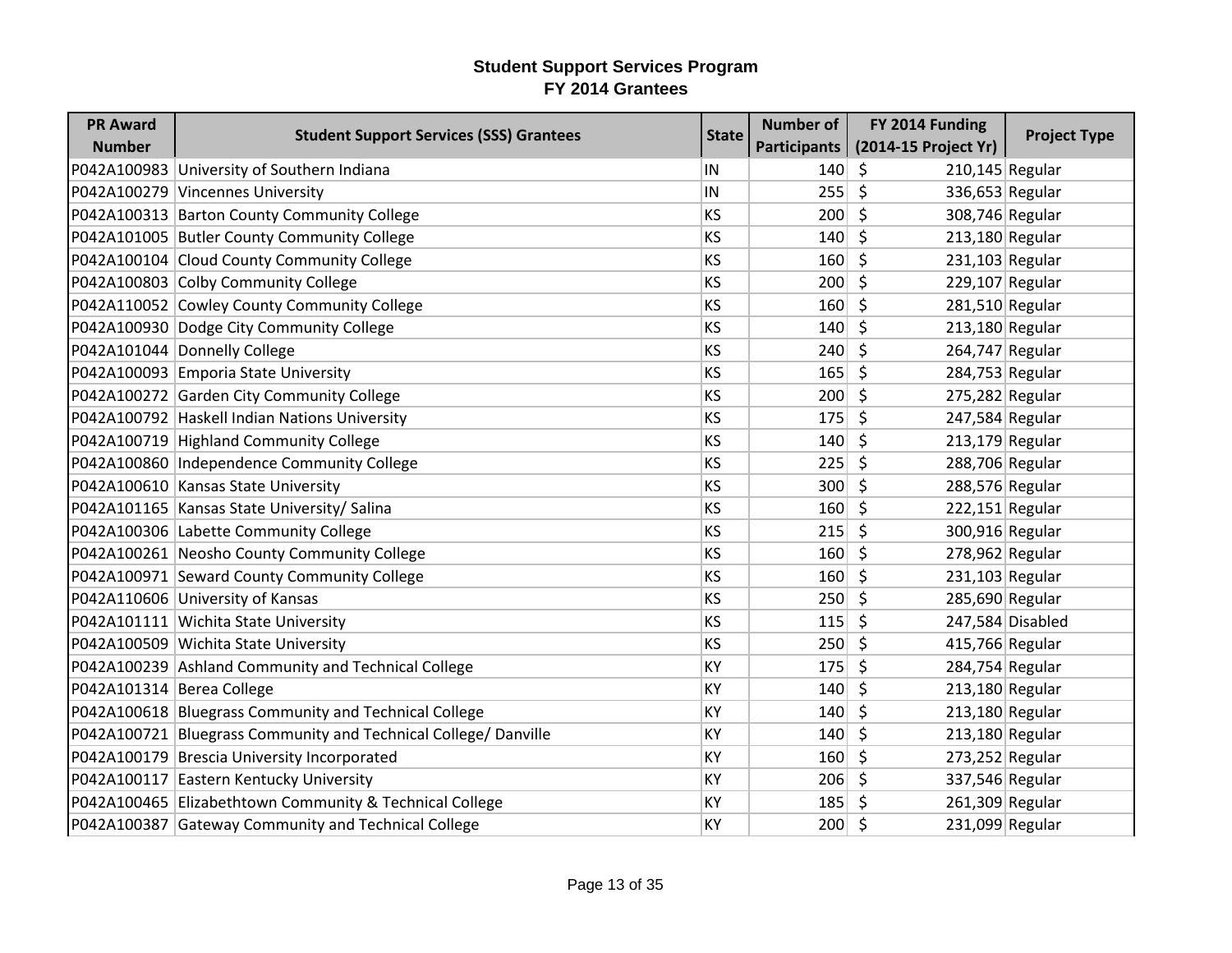| <b>PR Award</b>           | <b>Student Support Services (SSS) Grantees</b>               | <b>State</b> | <b>Number of</b> | FY 2014 Funding              | <b>Project Type</b>     |
|---------------------------|--------------------------------------------------------------|--------------|------------------|------------------------------|-------------------------|
| <b>Number</b>             |                                                              |              | Participants     | (2014-15 Project Yr)         |                         |
|                           | P042A100924 Hazard Community and Technical College           | KY           | 200              | \$<br>308,211 Regular        |                         |
|                           | P042A100522 Hopkinsville Community College/KCTCS             | KY           | 206              | \$<br>284,288 Regular        |                         |
|                           | P042A100322 Jefferson Community and Technical College        | KY           | 200              | \$<br>279,345 Regular        |                         |
|                           | P042A100504 Kentucky State University                        | KY           | 140              | $\zeta$<br>$213,180$ Regular |                         |
|                           | P042A100788 Lindsey Wilson College                           | KY           | 140              | \$<br>143,180 Regular        |                         |
|                           | P042A100837 Madisonville Community College                   | KY           | 170              | $\zeta$<br>280,477 Regular   |                         |
|                           | P042A100755   Maysville Community and Technical College      | KY           | 160              | \$<br>231,103 Regular        |                         |
|                           | P042A100227 Morehead State University                        | KY           | 221              | \$<br>330,313 Regular        |                         |
|                           | P042A100376 Murray State University                          | <b>KY</b>    | 186              | \$<br>264,807 Regular        |                         |
|                           | P042A100241 Northern Kentucky University Research Foundation | KY           | 225              | \$<br>340,476 Regular        |                         |
|                           | P042A100119 Pikeville College                                | KY           | 160              | \$.<br>247,584 Regular       |                         |
|                           | P042A100353 Somerset Community College                       | KY           | 140              | \$<br>213,180 Regular        |                         |
|                           | P042A100535 Southeast Kentucky Community & Technical College | KY           | 140              | \$<br>283,937 Regular        |                         |
| P042A100140 Union College |                                                              | KY           | 175              | \$<br>292,340 Regular        |                         |
|                           | P042A101248 University of Kentucky                           | KY           | 160              | \$<br>283,658 Regular        |                         |
|                           | P042A100474 University of Louisville                         | KY           | 140              | \$<br>$213,180$ Regular      |                         |
|                           | P042A100505 West Kentucky Community and Technical College    | KY           | 206              | \$<br>250,410 Regular        |                         |
|                           | P042A110172 Western Kentucky University                      | KY           | 225              | \$<br>292,340 Regular        |                         |
|                           | P042A101375 Delgado Community College                        | LA           | 140              | $\zeta$<br>213,180 Regular   |                         |
|                           | P042A100433 Dillard University                               | LA           | 300              | \$<br>302,822 Regular        |                         |
|                           | P042A100698 Dillard University                               | LA           | 150              | \$                           | 193,800 Health Sciences |
|                           | P042A101448 Grambling State University                       | LA           | 244              | $\zeta$<br>352,258 Regular   |                         |
|                           | P042A101414 Louisiana State University and A&M College       | LA           | 280              | \$<br>336,971 Regular        |                         |
|                           | P042A100470 Louisiana State University Eunice                | LA           | 400              | \$<br>251,468 Regular        |                         |
|                           | P042A100360 Northwestern State University                    | LA           | 360              | $\zeta$<br>404,178 Regular   |                         |
|                           | P042A100993 River Parishes Community College                 | LA           | 140              | \$<br>213,180 Regular        |                         |
|                           | P042A100786 Southeastern Louisiana University                | LA           | 250              | \$<br>336,850 Regular        |                         |
|                           | P042A100348 Southern University/ New Orleans                 | LA           | 300              | $\zeta$<br>474,281 Regular   |                         |
|                           | P042A101006 Southern University/ Shreveport                  | LA           | 250              | 365,989 Regular<br>\$        |                         |
|                           | P042A101172 University of Louisiana/ Lafayette               | LA           | 400              | $\zeta$<br>617,459 Regular   |                         |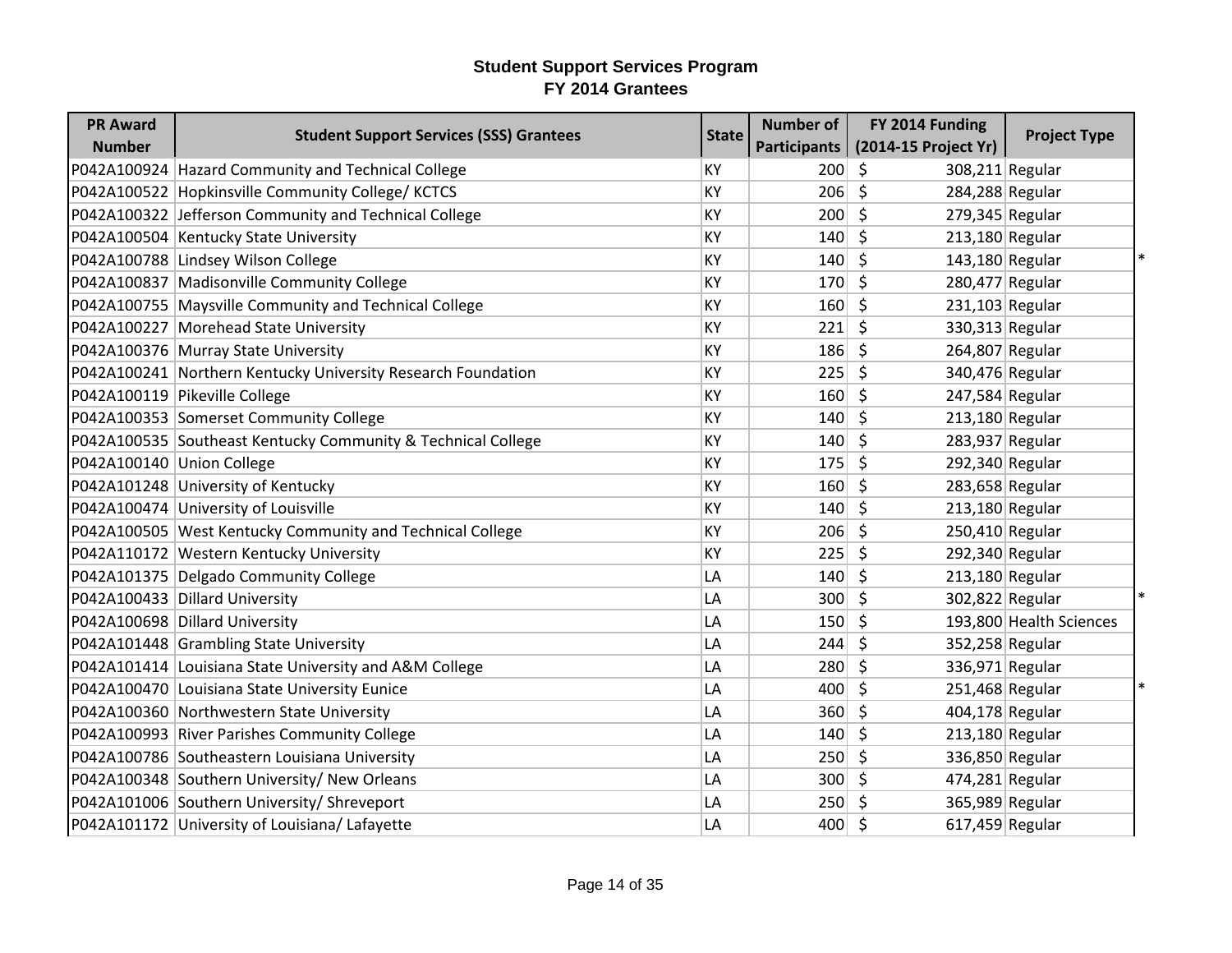| <b>PR Award</b> | <b>Student Support Services (SSS) Grantees</b>               | <b>State</b> | <b>Number of</b> | FY 2014 Funding            | <b>Project Type</b>     |
|-----------------|--------------------------------------------------------------|--------------|------------------|----------------------------|-------------------------|
| <b>Number</b>   |                                                              |              | Participants     | (2014-15 Project Yr)       |                         |
|                 | P042A101077 University of Louisiana/ Lafayette               | LA           | 120              | \$<br>211,436 STEM         |                         |
|                 | P042A101424 University of Louisiana/ Lafayette               | LA           | 140              | \$                         | 213,180 Teacher Prep    |
|                 | P042A101338 University of Louisiana/ Lafayette               | LA           | 100              | \$                         | 213,180 Disabled        |
|                 | P042A110834 University of New Orleans                        | LA           | 200              | \$<br>271,938 Regular      |                         |
|                 | P042A100750 American International College                   | МA           | 160              | \$<br>231,036 Regular      |                         |
|                 | P042A100116 Berkshire Community College                      | МA           | 160              | $\zeta$<br>247,584 Regular |                         |
|                 | P042A101233 Boston College                                   | MA           | 200              | \$<br>284,491 Regular      |                         |
|                 | P042A101085 Brandeis University                              | MA           | 145              | \$<br>292,341 Regular      |                         |
|                 | P042A111266   Bristol Community College                      | MA           | 400              | \$<br>361,320 Regular      |                         |
|                 | P042A101311 Bunker Hill Community College                    | MA           | 175              | \$<br>267,936 Regular      |                         |
|                 | P042A100178 Cape Cod Community College                       | MA           | 175              | 280,387 Regular<br>\$      |                         |
|                 | P042A100812 Fitchburg State College                          | MA           | 160              | \$<br>229,295 Regular      |                         |
|                 | P042A100781 Holyoke Community College                        | MA           | 215              | \$<br>341,828 Regular      |                         |
|                 | P042A101198 Massachusetts College of Liberal Arts            | MA           | 200              | \$<br>281,510 Regular      |                         |
|                 | P042A100495   Massasoit Community College/ Brockton & Canton | MA           | 155              | \$<br>281,510 Regular      |                         |
|                 | P042A100538 Middlesex Community College                      | MA           | 200              | \$<br>311,328 Regular      |                         |
|                 | P042A100578 Middlesex Community College                      | МA           | 100              | \$                         | 240,392 Disabled        |
|                 | P042A100177 Mount Ida College                                | MA           | 140              | $\zeta$<br>247,563 Regular |                         |
|                 | P042A101238 Mount Wachusett Community College                | MA           | 120              | $\zeta$                    | 193,800 Health Sciences |
|                 | P042A110458 Mount Wachusett Community College                | MA           | 200              | \$<br>339,950 Regular      |                         |
|                 | P042A100994 North Shore Community College                    | MA           | 350              | \$<br>477,726 Regular      |                         |
|                 | P042A110247 Northern Essex Community College                 | MA           | 250              | $\zeta$<br>365,960 Regular |                         |
|                 | P042A100645 Quinsigamond Community College                   | МA           | 140              | \$<br>213,180 Regular      |                         |
|                 | P042A100250 Salem State College                              | MA           | 325              | \$<br>450,518 Regular      |                         |
|                 | P042A100990 Springfield Technical Community College          | MA           | 240              | $\zeta$<br>270,686 Regular |                         |
|                 | P042A110811 University of Massachusetts/ Boston              | MA           | 500              | \$<br>428,375 Regular      |                         |
|                 | P042A101388 University of Massachusetts/Dartmouth            | MA           | 270              | \$<br>390,995 Regular      |                         |
|                 | P042A101249 Westfield State College                          | MA           | 160              | \$<br>264,284 Regular      |                         |
|                 | P042A100650 Allegany College/ Maryland                       | MD           | 140              | \$<br>212,675 Regular      |                         |
|                 | P042A100090 Baltimore City Community College                 | <b>MD</b>    | 230              | \$<br>335,448 Regular      |                         |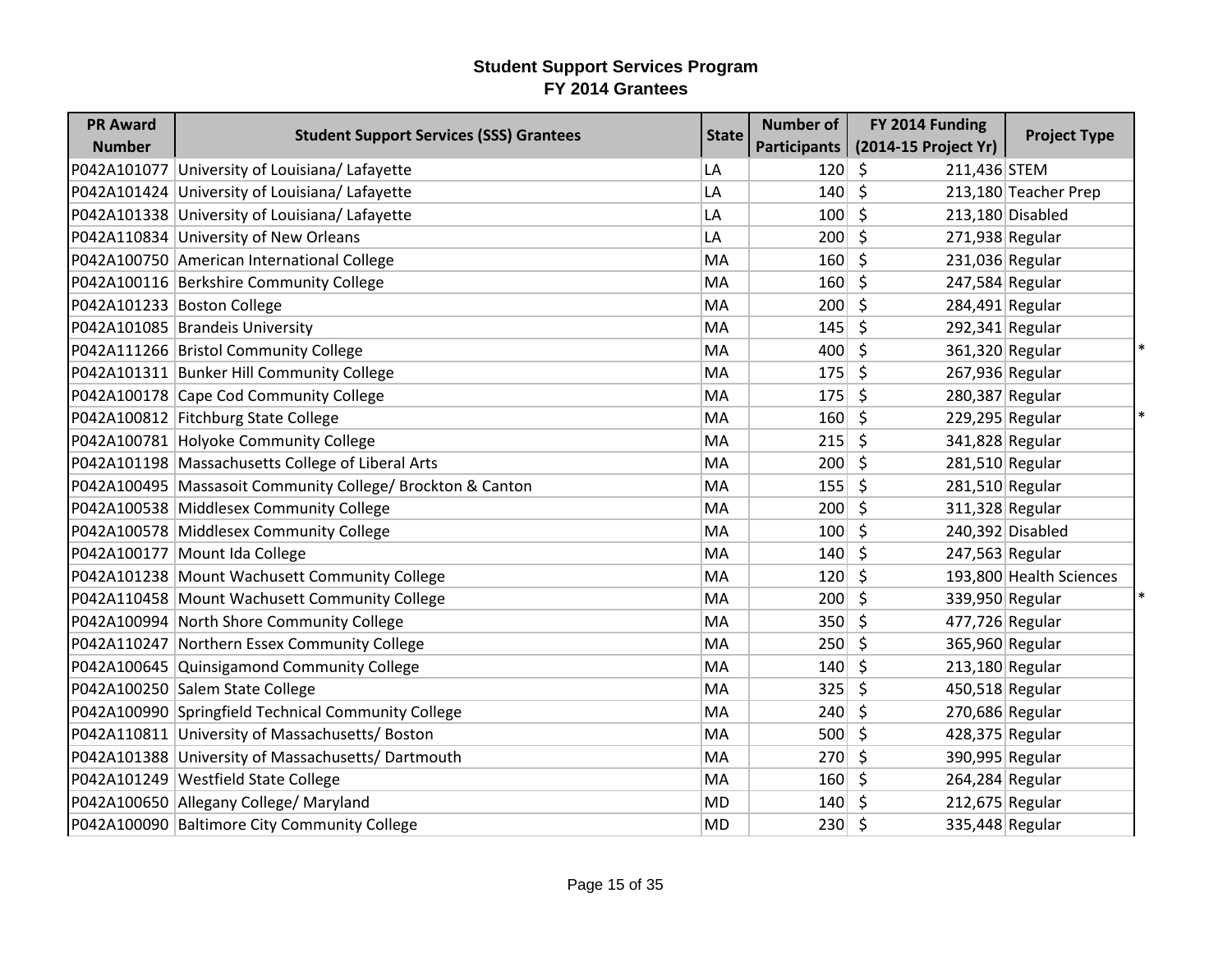| <b>PR Award</b> | <b>Student Support Services (SSS) Grantees</b>    | <b>State</b> | <b>Number of</b> | FY 2014 Funding            | <b>Project Type</b> |
|-----------------|---------------------------------------------------|--------------|------------------|----------------------------|---------------------|
| <b>Number</b>   |                                                   |              | Participants     | (2014-15 Project Yr)       |                     |
|                 | P042A101497 Bowie State University                | <b>MD</b>    | 200              | \$<br>299,488 Regular      |                     |
|                 | P042A100292 Chesapeake College                    | <b>MD</b>    | 215              | \$<br>320,850 Regular      |                     |
|                 | P042A100842 Community College of Baltimore County | <b>MD</b>    | 185              | \$<br>282,543 Regular      |                     |
|                 | P042A100850 Community College of Baltimore County | <b>MD</b>    | 200              | \$<br>292,643 Regular      |                     |
|                 | P042A100612 Coppin State University               | <b>MD</b>    | 160              | \$<br>284,428 Regular      |                     |
|                 | P042A100573 Frostburg State University            | <b>MD</b>    | 275              | \$<br>332,930 Regular      |                     |
|                 | P042A100925 Hagerstown Community College          | <b>MD</b>    | 175              | \$<br>213,178 Regular      |                     |
|                 | P042A100592 Howard Community College              | <b>MD</b>    | 225              | \$<br>342,173 Regular      |                     |
|                 | P042A101204 Montgomery College                    | <b>MD</b>    | 175              | \$<br>$231,103$ Regular    |                     |
|                 | P042A100664 Prince George's Community College     | <b>MD</b>    | 275              | \$<br>355,680 Regular      |                     |
|                 | P042A100870 Salisbury University                  | <b>MD</b>    | 140              | \$<br>213,180 Regular      |                     |
|                 | P042A101267 University of Maryland/ College Park  | <b>MD</b>    | 350              | \$<br>395,681 Regular      |                     |
|                 | P042A100362 Central Maine Community College       | ME           | 175              | \$<br>$281,511$ Regular    |                     |
|                 | P042A100616 Kennebec Valley Community College     | ME           | 180              | \$<br>226,300 Regular      |                     |
|                 | P042A100118 Northern Maine Community College      | <b>ME</b>    | 175              | \$<br>$247,583$ Regular    |                     |
|                 | P042A100855 University of Maine/ Augusta          | ME           | 360              | \$<br>484,682 Regular      |                     |
|                 | P042A100089 University of Maine/ Farmington       | ME           | 180              | \$<br>284,753 Regular      |                     |
|                 | P042A100146 University of Maine/ Fort Kent        | <b>ME</b>    | 160              | $\zeta$<br>288,181 Regular |                     |
|                 | P042A100200 University of Maine/ Orono            | ME           | 400              | \$<br>561,225 Regular      |                     |
|                 | P042A100629 University of Maine/ Presque Isle     | <b>ME</b>    | 180              | \$<br>301,355 Regular      |                     |
|                 | P042A101443 University of Southern Maine          | <b>ME</b>    | 140              | \$<br>213,179 Regular      |                     |
|                 | P042A100026 Washington County Community College   | <b>ME</b>    | 160              | \$<br>244,677 Regular      |                     |
|                 | P042A100406 York County Community College         | ME           | 175              | \$<br>231,103 Regular      |                     |
|                 | P042A100070 Adrian College                        | MI           | 160              | $\zeta$<br>284,754 Regular |                     |
|                 | P042A110358 Alpena Community College              | MI           | 175              | \$<br>268,611 Regular      |                     |
|                 | P042A100840 Aquinas College                       | MI           | 160              | \$<br>238,646 Regular      |                     |
|                 | P042A100412 Bay De Noc Community College          | MI           | 160              | $\zeta$<br>292,362 Regular |                     |
|                 | P042A100237 Bay Mills Community College           | MI           | 170              | \$<br>247,583 Regular      |                     |
|                 | P042A100022 Finlandia University                  | MI           | 180              | 286,598 Regular<br>\$      |                     |
|                 | P042A100929 Glen Oaks Community College           | MI           | 140              | $\zeta$<br>212,888 Regular |                     |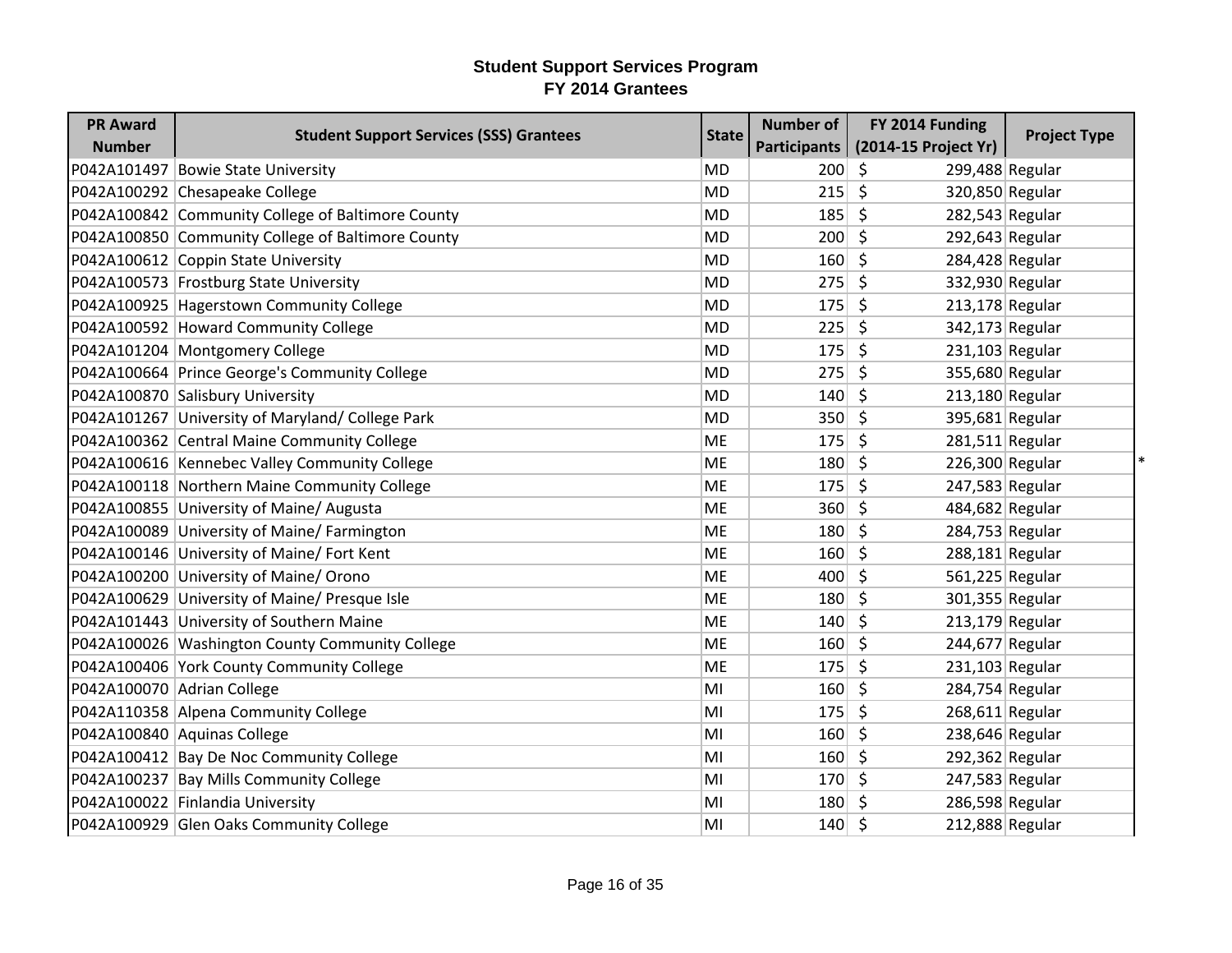| <b>PR Award</b> |                                                                    |              | <b>Number of</b>    | FY 2014 Funding         |                      |
|-----------------|--------------------------------------------------------------------|--------------|---------------------|-------------------------|----------------------|
| <b>Number</b>   | <b>Student Support Services (SSS) Grantees</b>                     | <b>State</b> | <b>Participants</b> | (2014-15 Project Yr)    | <b>Project Type</b>  |
|                 | P042A100343 Gogebic Community College                              | MI           | 160                 | \$<br>247,580 Regular   |                      |
|                 | P042A100916 Grand Rapids Community College                         | MI           | 350                 | \$<br>387,564 Regular   |                      |
|                 | P042A100740 Grand Valley State University                          | MI           | 215                 | \$<br>312,674 Regular   |                      |
|                 | P042A100484 Jackson Community College                              | MI           | 140                 | \$<br>213,180 Regular   |                      |
|                 | P042A101297 Kellogg Community College                              | MI           | 250                 | Ŝ.<br>352,826 Regular   |                      |
|                 | P042A100948 Lake Michigan College                                  | MI           | 200                 | \$<br>281,489 Regular   |                      |
|                 | P042A110763 Lansing Community College                              | MI           | 200                 | \$<br>281,509 Regular   |                      |
|                 | P042A100481 Madonna University                                     | MI           | 200                 | \$<br>244,120 Regular   |                      |
|                 | P042A101489 Michigan State University                              | MI           | 600                 | \$<br>659,582 Regular   |                      |
|                 | P042A100666 Mott Community College                                 | MI           | 200                 | \$<br>353,331 Regular   |                      |
|                 | P042A100480 Northern Michigan University                           | MI           | 210                 | \$<br>300,249 Regular   |                      |
|                 | P042A100183 Siena Heights University                               | MI           | 160                 | \$<br>284,219 Regular   |                      |
|                 | P042A100473 Southwestern Michigan College/ Dowagiac and Niles Area | MI           | 225                 | \$<br>291,977 Regular   |                      |
|                 | P042A100630 St. Clair County Community College                     | MI           | 140                 | \$<br>213,180 Regular   |                      |
|                 | P042A101455 Wayne County Community College District                | MI           | 350                 | \$<br>543,924 Regular   |                      |
|                 | P042A101221 Western Michigan University                            | MI           | 140                 | \$                      | 213,180 Teacher Prep |
|                 | P042A100604 Western Michigan University                            | MI           | 210                 | \$<br>284,754 Regular   |                      |
|                 | P042A100563 Anoka Ramsey Community College/ Coon Rapids            | <b>MN</b>    | 175                 | \$<br>292,340 Regular   |                      |
|                 | P042A110265 Arrowhead Community Colleges                           | MN           | 1,000               | \$<br>1,387,251 Regular |                      |
|                 | P042A100482 Augsburg College                                       | <b>MN</b>    | 160                 | \$<br>247,583 Regular   |                      |
|                 | P042A110346 Bemidji State University                               | <b>MN</b>    | 350                 | \$<br>405,873 Regular   |                      |
|                 | P042A100507 Carleton College                                       | MN           | 115                 | \$<br>233,844 Regular   |                      |
|                 | P042A101350 Central Lakes College                                  | <b>MN</b>    | 180                 | \$<br>235,235 Regular   |                      |
|                 | P042A100065 Century Community and Technical College                | <b>MN</b>    | 200                 | \$<br>323,632 Regular   |                      |
|                 | P042A100125 College of St. Scholastica, Inc.                       | MN           | 175                 | \$<br>284,755 Regular   |                      |
|                 | P042A100936 Dakota County Technical College                        | MN           | 160                 | \$.<br>247,580 Regular  |                      |
|                 | P042A110746 Fond Du Lac Tribal & Community College                 | <b>MN</b>    | 175                 | \$<br>284,754 Regular   |                      |
|                 | P042A100444 Hennepin Technical College                             | MN           | 140                 | \$<br>199,226 Regular   |                      |
|                 | P042A100419   Inver Hills Community College                        | MN           | 140                 | 213,180 Regular<br>\$.  |                      |
|                 | P042A101038 Lake Superior College                                  | <b>MN</b>    | 210                 | \$<br>246,740 Regular   |                      |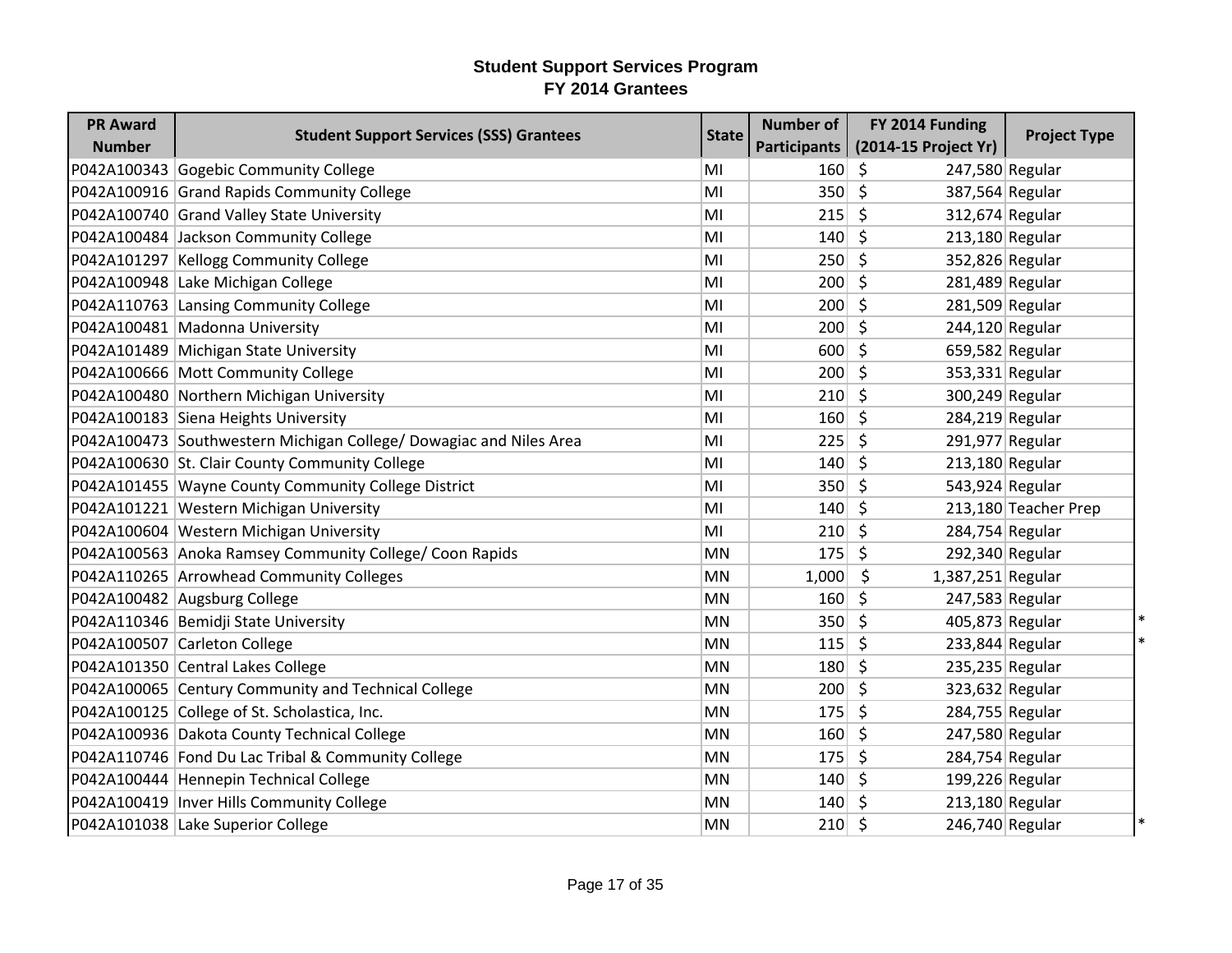| <b>PR Award</b> | <b>Student Support Services (SSS) Grantees</b>             | <b>State</b> | <b>Number of</b> | FY 2014 Funding                 | <b>Project Type</b> |
|-----------------|------------------------------------------------------------|--------------|------------------|---------------------------------|---------------------|
| <b>Number</b>   |                                                            |              | Participants     | (2014-15 Project Yr)            |                     |
|                 | P042A101212   Metropolitan State University                | <b>MN</b>    | 160              | \$<br>247,584 Regular           |                     |
|                 | P042A100307 Minneapolis Community and Technical College    | <b>MN</b>    | 140              | $\zeta$<br>213,180 ESL          |                     |
|                 | P042A100281 Minneapolis Community and Technical College    | MN           | 225              | \$<br>340,045 Regular           |                     |
|                 | P042A100287 Minneapolis Community and Technical College    | MN           | 100              | \$                              | 213,180 Disabled    |
|                 | P042A100203 Minnesota State University/ Mankato            | <b>MN</b>    | 175              | $\zeta$                         | 322,026 Regular     |
|                 | P042A100886 North Hennepin Community College               | MN           | 230              | \$<br>357,363 Regular           |                     |
|                 | P042A100312 Ridgewater College                             | MN           | 175              | \$<br>230,236 Regular           |                     |
|                 | P042A100231 Rochester Community and Technical College      | <b>MN</b>    | 250              | \$                              | 379,390 Regular     |
|                 | P042A101461 South Central College                          | MN           | 140              | \$<br>$213,164$ Regular         |                     |
|                 | P042A100223 St. Cloud Technical College                    | MN           | 160              | \$<br>257,087 Regular           |                     |
|                 | P042A100349 St. Olaf College                               | MN           | 160              | \$<br>247,584 Regular           |                     |
|                 | P042A111118 University of Minnesota/ Minneapolis           | MN           | 270              | $\zeta$<br>332,443 Regular      |                     |
|                 | P042A100399 Winona State University                        | MN           | 225              | \$<br>292,266 Regular           |                     |
|                 | P042A100190 Columbia College                               | <b>MO</b>    | 160              | \$<br>$231,103$ Regular         |                     |
|                 | P042A110047 Crowder College                                | <b>MO</b>    | 175              | \$<br>284,754 Regular           |                     |
|                 | P042A100597 Crowder College/ Cassville                     | <b>MO</b>    | 140              | \$<br>213,180 Regular           |                     |
|                 | P042A100981 Crowder College/ Nevada                        | <b>MO</b>    | 140              | \$<br>213,180 Regular           |                     |
|                 | P042A100059 Jefferson College District of Jefferson County | <b>MO</b>    | 160              | \$<br>257,086 Regular           |                     |
|                 | P042A101390 Lincoln University                             | <b>MO</b>    | 250              | \$<br>332,075 Regular           |                     |
|                 | P042A100568 Mineral Area College                           | <b>MO</b>    | 200              | \$<br>281,510 Regular           |                     |
|                 | P042A100062 Missouri Southern State University             | <b>MO</b>    | 170              | $\zeta$<br>247,564 Regular      |                     |
|                 | P042A101237 Missouri State University/ Springfield         | <b>MO</b>    | 190              | \$<br>280,405 Regular           |                     |
|                 | P042A100671 Missouri State University/ West Plains         | <b>MO</b>    | 140              | \$<br>213,180 Regular           |                     |
|                 | P042A100687 North Central Missouri College                 | <b>MO</b>    | 160              | $\zeta$<br>247,583 Regular      |                     |
|                 | P042A100386 Northwest Missouri State University            | <b>MO</b>    | 180              | \$<br>292,340 Regular           |                     |
|                 | P042A100892 Penn Valley Community College                  | <b>MO</b>    | 250              | \$<br>364,560 Regular           |                     |
|                 | P042A100274 Ranken Technical College                       | <b>MO</b>    | 160              | \$                              | $231,083$ Regular   |
|                 | P042A101382 Saint Louis University                         | <b>MO</b>    | 175              | \$<br>276,823 Regular           |                     |
|                 | P042A100954 Southeast Missouri State University            | <b>MO</b>    | 200              | 317,558 Regular<br><sup>S</sup> |                     |
|                 | P042A100624 St. Louis Community College                    | <b>MO</b>    | $140 \mid 5$     | 213,180 Regular                 |                     |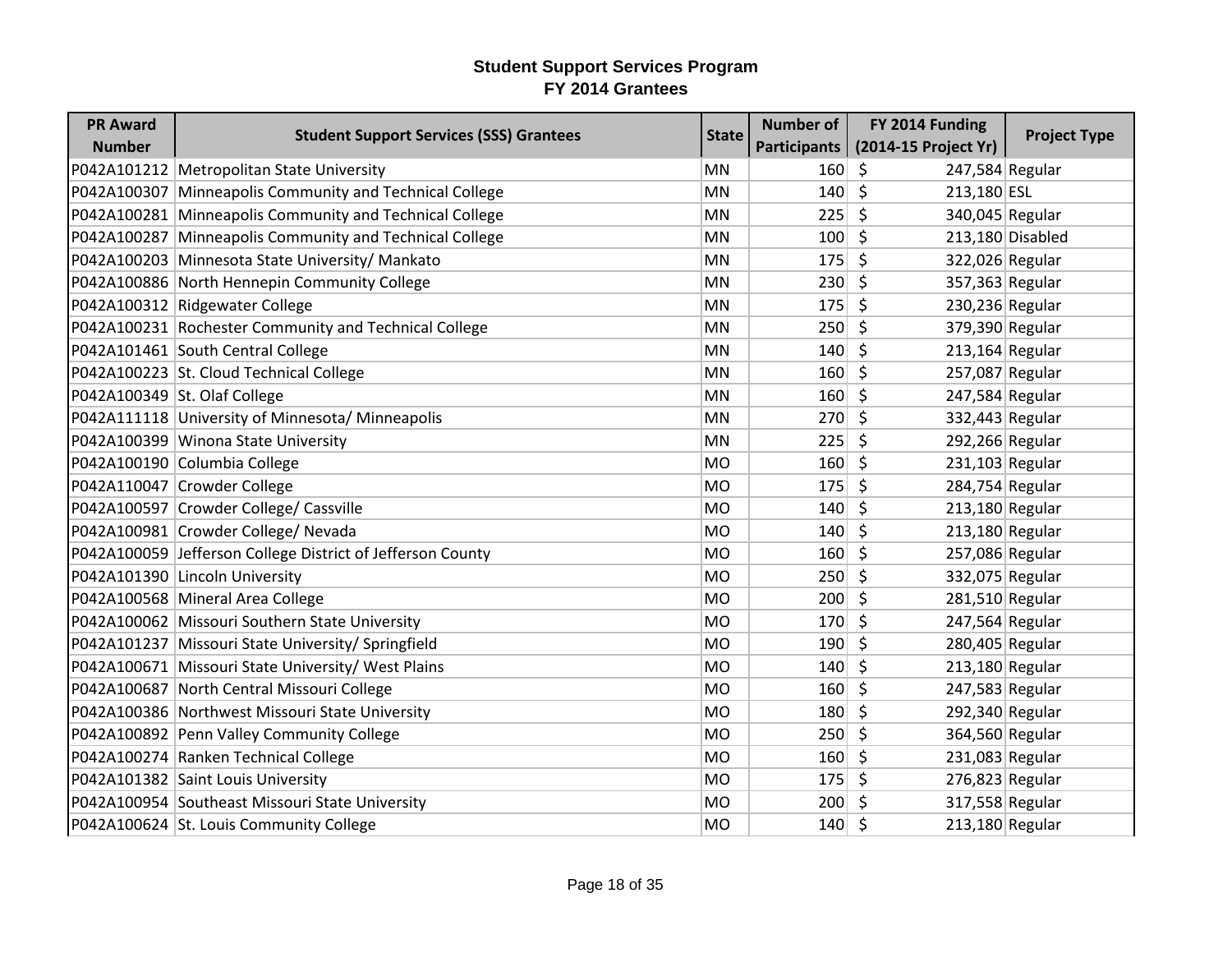| <b>PR Award</b>          |                                                            |              | <b>Number of</b> | FY 2014 Funding            |                     |
|--------------------------|------------------------------------------------------------|--------------|------------------|----------------------------|---------------------|
| <b>Number</b>            | <b>Student Support Services (SSS) Grantees</b>             | <b>State</b> | Participants     | (2014-15 Project Yr)       | <b>Project Type</b> |
|                          | P042A100326 St. Louis Community College/ Florissant Valley | <b>MO</b>    | 160              | \$<br>$231,103$ Regular    |                     |
|                          | P042A100777 St. Louis Community College/ Meramec           | <b>MO</b>    | 160              | \$<br>212,946 Regular      |                     |
|                          | P042A100778 State Fair Community College                   | <b>MO</b>    | 160              | \$<br>246,859 Regular      |                     |
|                          | P042A100451 Three Rivers Community College                 | <b>MO</b>    | 250              | \$<br>289,181 Regular      |                     |
|                          | P042A100305 University of Central Missouri                 | <b>MO</b>    | 210              | Ŝ.<br>304,520 Regular      |                     |
|                          | P042A100868 University of Missouri/ Columbia               | <b>MO</b>    | 650              | \$<br>607,500 Regular      |                     |
|                          | P042A100493 Washington University in St. Louis             | <b>MO</b>    | 200              | \$<br>341,510 Regular      |                     |
|                          | P042A101429 Alcorn State University                        | <b>MS</b>    | 200              | \$<br>329,571 Regular      |                     |
|                          | P042A100097 Copiah-Lincoln Community College               | <b>MS</b>    | 160              | \$<br>284,753 Regular      |                     |
|                          | P042A101001 Hinds Community College                        | <b>MS</b>    | 175              | \$<br>284,754 Regular      |                     |
|                          | P042A100648 Holmes Community College                       | <b>MS</b>    | 200              | \$.<br>283,339 Regular     |                     |
|                          | P042A100315 Mississippi State University                   | <b>MS</b>    | 160              | \$<br>246,050 Regular      |                     |
|                          | P042A100905 Mississippi Valley State University            | <b>MS</b>    | 200              | \$<br>257,020 Regular      |                     |
|                          | P042A100945 Northeast Mississippi Community College        | <b>MS</b>    | 160              | \$<br>226,901 Regular      |                     |
|                          | P042A110369 Northwest Mississippi Community College        | <b>MS</b>    | 160              | \$<br>281,057 Regular      |                     |
|                          | P042A100084 Pearl River Community College                  | <b>MS</b>    | 160              | \$<br>313,316 Regular      |                     |
| P042A100827 Rust College |                                                            | <b>MS</b>    | 200              | 280,952 Regular<br>\$      |                     |
|                          | P042A100859 Tougaloo College                               | <b>MS</b>    | 160              | \$<br>312,291 Regular      |                     |
|                          | P042A100601 University of Southern Mississippi             | <b>MS</b>    | 195              | \$<br>257,087 Regular      |                     |
|                          | P042A100962 William Carey University                       | <b>MS</b>    | 150              | 224,546 Regular<br>\$      |                     |
|                          | P042A110906 Blackfeet Community College                    | MT           | 170              | \$<br>294,826 Regular      |                     |
|                          | P042A100338 Chief Dull Knife College                       | MT           | 90 <sup>°</sup>  | \$<br>130,815 Regular      |                     |
|                          | P042A100092 Dawson Community College                       | MT           | 140              | 272,939 Regular<br>\$      |                     |
|                          | P042A101232 Flathead Valley Community College              | MT           | 350              | \$<br>323,238 Regular      |                     |
|                          | P042A100016 Fort Peck Community College/ Wolf Point        | MT           | 175              | \$<br>270,551 Regular      |                     |
|                          | P042A100452 Montana State University Billings              | MT           | 250              | \$<br>304,719 Regular      |                     |
|                          | P042A101159 Montana State University/ Northern             | MT           | 240              | \$<br>255,079 Regular      |                     |
|                          | P042A101049 Montana Tech of the University of Montana      | MT           | 120              | $\zeta$<br>213,180 STEM    |                     |
|                          | P042A100310 Rocky Mountain College                         | MT           | 250              | 272,014 Regular<br>\$      | $\ast$              |
|                          | P042A100975 Salish Kootenai College                        | MT           | 230              | $\zeta$<br>291,922 Regular |                     |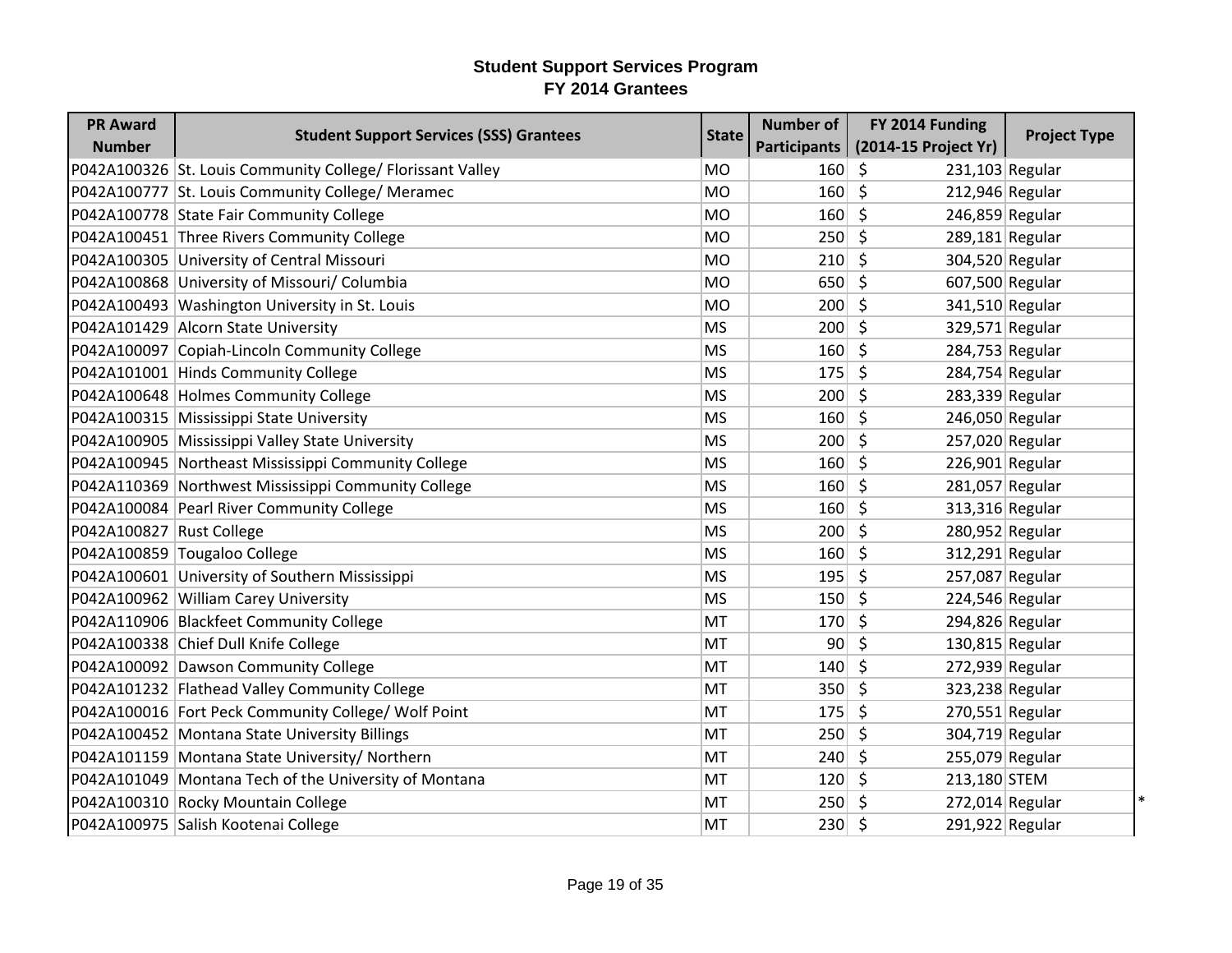| <b>PR Award</b> | <b>Student Support Services (SSS) Grantees</b>                         | <b>State</b> | <b>Number of</b>    | FY 2014 Funding            | <b>Project Type</b> |
|-----------------|------------------------------------------------------------------------|--------------|---------------------|----------------------------|---------------------|
| <b>Number</b>   |                                                                        |              | <b>Participants</b> | (2014-15 Project Yr)       |                     |
|                 | P042A100636 The University of Montana/ Helena College of Technology    | MT           | 140                 | $\zeta$<br>213,180 Regular |                     |
|                 | P042A101109 University of Great Falls                                  | MT           | 230                 | $\zeta$<br>288,623 Regular |                     |
|                 | P042A100818 University of Montana                                      | MT           | 375                 | $\zeta$<br>407,708 Regular |                     |
|                 | P042A100643 University of Montana Western                              | MT           | 160                 | Ŝ.<br>247,584 Regular      |                     |
|                 | P042A100194 Appalachian State University                               | <b>NC</b>    | 200                 | $\zeta$<br>284,593 Regular |                     |
|                 | P042A101480 Beaufort County Community College                          | <b>NC</b>    | 175                 | $\zeta$<br>339,027 Regular |                     |
|                 | P042A100141 Caldwell Community College and Technical Institute         | <b>NC</b>    | 200                 | \$<br>290,354 Regular      |                     |
|                 | P042A100533 Carteret Community College                                 | <b>NC</b>    | 160                 | $\zeta$<br>247,584 Regular |                     |
|                 | P042A100628 Central Piedmont Community College                         | <b>NC</b>    | 175                 | \$<br>264,853 Regular      |                     |
|                 | P042A100309 Cleveland Community College                                | <b>NC</b>    | 140                 | \$<br>213,180 Regular      |                     |
|                 | P042A101026 Craven Community College/ New Bern & Havelock              | <b>NC</b>    | 180                 | \$<br>$211,447$ Regular    |                     |
|                 | P042A100734 Davidson County Community College/ Davidson                | <b>NC</b>    | 160                 | \$<br>247,584 Regular      |                     |
|                 | P042A100236 Elizabeth City State University                            | <b>NC</b>    | 175                 | $\zeta$<br>310,659 Regular |                     |
|                 | P042A100030 Fayetteville State University                              | <b>NC</b>    | 200                 | Ś.<br>336,657 Regular      |                     |
|                 | P042A100767 Gaston College                                             | <b>NC</b>    | 140                 | $\zeta$<br>212,880 Regular |                     |
|                 | P042A100224 Halifax Community College                                  | <b>NC</b>    | 250                 | $\zeta$<br>329,422 Regular |                     |
|                 | P042A100120 James Sprunt Community College                             | <b>NC</b>    | 210                 | 336,461 Regular<br>S.      |                     |
|                 | P042A101330 Johnson C. Smith University                                | <b>NC</b>    | 180                 | \$<br>281,306 Regular      |                     |
|                 | P042A100076 Johnston Community College                                 | <b>NC</b>    | 160                 | $\zeta$<br>231,103 Regular |                     |
|                 | P042A101226 Livingstone College                                        | <b>NC</b>    | 225                 | \$<br>292,340 Regular      |                     |
|                 | P042A100790 Mars Hill College                                          | <b>NC</b>    | 160                 | $\zeta$<br>281,510 Regular |                     |
|                 | P042A110595 Mayland Community College                                  | <b>NC</b>    | 160                 | $\zeta$<br>294,993 Regular |                     |
|                 | P042A101225 North Carolina Agricultural and Technical State University | <b>NC</b>    | 200                 | \$<br>281,509 Regular      |                     |
|                 | P042A100226 North Carolina State University                            | <b>NC</b>    | 140                 | \$<br>213,180 Regular      |                     |
|                 | P042A100564 Piedmont Community College                                 | <b>NC</b>    | 200                 | \$<br>342,763 Regular      |                     |
|                 | P042A100501 Pitt Community College                                     | <b>NC</b>    | 160                 | $\zeta$<br>231,103 Regular |                     |
|                 | P042A100830 Roanoke/ Chowan Community College                          | <b>NC</b>    | 200                 | \$<br>298,249 Regular      |                     |
|                 | P042A100712 Robeson Community College                                  | <b>NC</b>    | 160                 | $\zeta$<br>230,988 Regular |                     |
|                 | P042A100351 Rockingham Community College                               | <b>NC</b>    | 140                 | \$<br>213,180 Regular      |                     |
|                 | P042A100758 Saint Augustine's College                                  | <b>NC</b>    | 190                 | \$<br>310,831 Regular      |                     |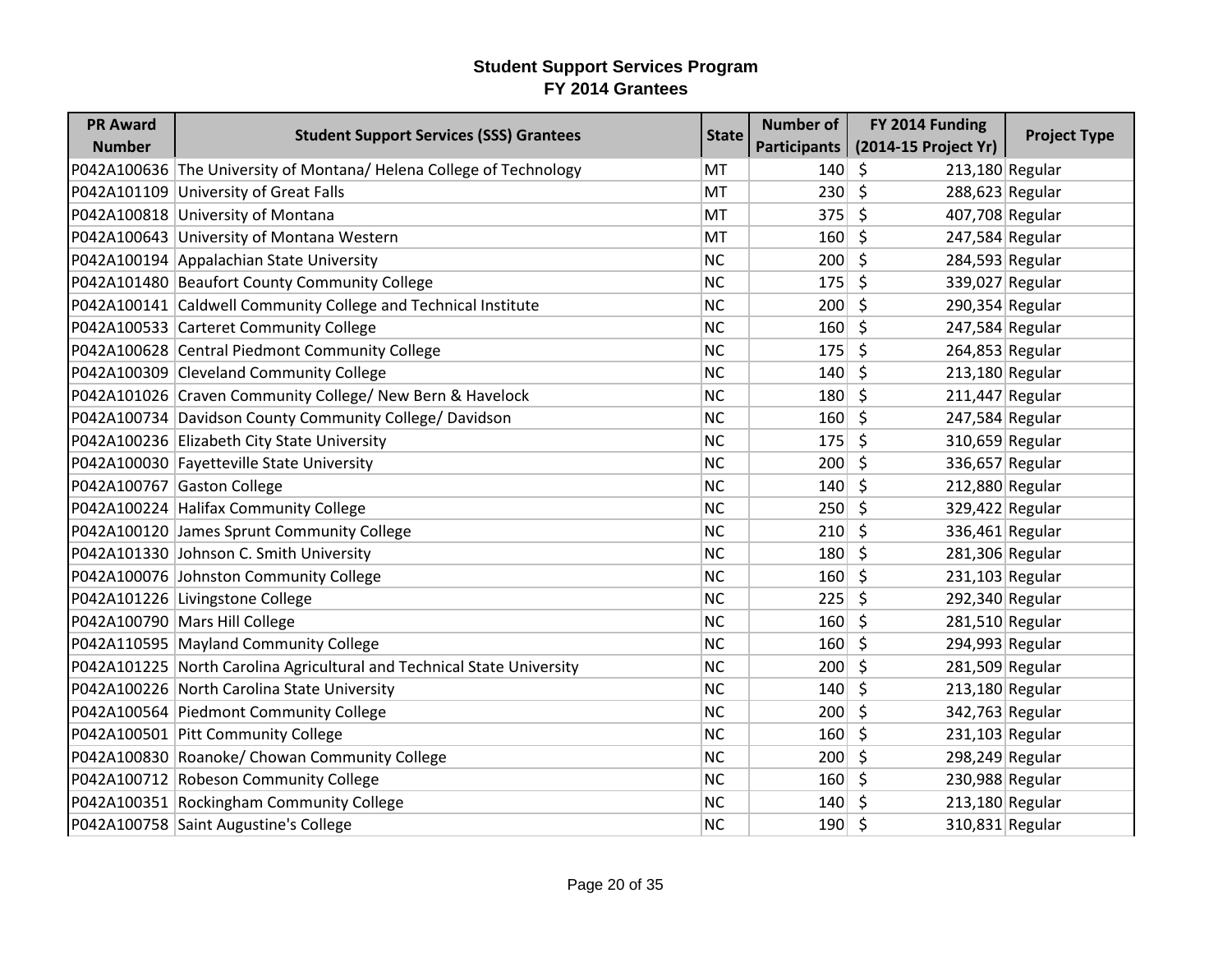| <b>PR Award</b><br><b>Number</b> | <b>Student Support Services (SSS) Grantees</b>          | <b>State</b> | <b>Number of</b><br>Participants | FY 2014 Funding<br>(2014-15 Project Yr) | <b>Project Type</b> |
|----------------------------------|---------------------------------------------------------|--------------|----------------------------------|-----------------------------------------|---------------------|
|                                  | P042A100418 Sampson Community College                   | <b>NC</b>    | 180                              | S.<br>$259,271$ Regular                 |                     |
|                                  | P042A100170 Sandhills Community College                 | <b>NC</b>    | 175                              | \$<br>247,584 Regular                   |                     |
|                                  | P042A101152 Southwestern Community College/ Jackson     | <b>NC</b>    | 150                              | $\zeta$<br>277,210 Regular              |                     |
|                                  | P042A101125 The University of North Carolina/ Charlotte | <b>NC</b>    | 164                              | S.<br>$259,651$ Regular                 |                     |
|                                  | P042A110108 University of North Carolina/ Greensboro    | <b>NC</b>    | 200                              | $\zeta$<br>301,381 Regular              |                     |
|                                  | P042A100632 University of North Carolina/ Pembroke      | <b>NC</b>    | 200                              | $\zeta$<br>286,759 Regular              |                     |
|                                  | P042A100900 Wilkes Community College                    | <b>NC</b>    | 175                              | \$<br>315,396 Regular                   |                     |
|                                  | P042A100466 Wilson Community College                    | <b>NC</b>    | 200                              | $\zeta$<br>$311,631$ Regular            |                     |
|                                  | P042A101482 Winston-Salem State University              | <b>NC</b>    | 160                              | $\zeta$<br>241,707 Regular              |                     |
|                                  | P042A100291 Cankdeska Cikana Community College          | <b>ND</b>    | 100                              | Ŝ.<br>$281,511$ Regular                 |                     |
|                                  | P042A100455 Dickinson State University                  | <b>ND</b>    | 200                              | $\zeta$<br>$281,511$ Regular            |                     |
|                                  | P042A100651 Lake Region State College                   | <b>ND</b>    | 160                              | Ŝ.<br>247,578 Regular                   |                     |
|                                  | P042A100861 Minot State University                      | <b>ND</b>    | 200                              | $\zeta$<br>213,183 Regular              |                     |
|                                  | P042A101231 North Dakota State University               | <b>ND</b>    | 350                              | 422,941 Regular<br>\$                   |                     |
|                                  | P042A100512 Sitting Bull College                        | <b>ND</b>    | 140                              | $\zeta$<br>$213,180$ Regular            |                     |
|                                  | P042A100503 Turtle Mountain Community College           | <b>ND</b>    | 200                              | $\zeta$<br>297,557 Regular              |                     |
|                                  | P042A100555 University of Mary                          | <b>ND</b>    | 160                              | $\zeta$<br>281,510 Regular              |                     |
|                                  | P042A100234 University of North Dakota                  | <b>ND</b>    | 300                              | Ŝ.<br>336,183 Regular                   |                     |
|                                  | P042A100184 Central Community College                   | <b>NE</b>    | 186                              | $\zeta$<br>247,584 Regular              |                     |
|                                  | P042A100364 Chadron State College                       | <b>NE</b>    | 160                              | $\zeta$<br>247,344 Regular              |                     |
|                                  | P042A101032 Creighton University                        | <b>NE</b>    | 160                              | $\zeta$<br>285,208 Regular              |                     |
| P042A100514 Doane College        |                                                         | <b>NE</b>    | 200                              | $\zeta$<br>$275,167$ Regular            |                     |
|                                  | P042A101013 Metropolitan Community College              | <b>NE</b>    | 400                              | Ŝ.<br>346,742 Regular                   |                     |
|                                  | P042A100347 Peru State College                          | <b>NE</b>    | 230                              | $\zeta$<br>278,028 Regular              |                     |
|                                  | P042A100801 Southeast Community College Area            | <b>NE</b>    | 160                              | $\zeta$<br>247,584 Regular              |                     |
|                                  | P042A101286 University of Nebraska/ Kearney             | <b>NE</b>    | 200                              | 285,819 Regular<br>\$.                  |                     |
|                                  | P042A101070 University of Nebraska/ Lincoln             | <b>NE</b>    | 350                              | \$<br>496,104 Regular                   |                     |
|                                  | P042A100641 University of Nebraska/Omaha                | <b>NE</b>    | 160                              | $\mathsf{\hat{S}}$<br>313,272 Regular   |                     |
|                                  | P042A101043 Wayne State College                         | <b>NE</b>    | 225                              | 308,069 Regular<br>\$.                  |                     |
|                                  | P042A100251 Western Nebraska Community College          | <b>NE</b>    | $200 \mid 5$                     | 336,486 Regular                         |                     |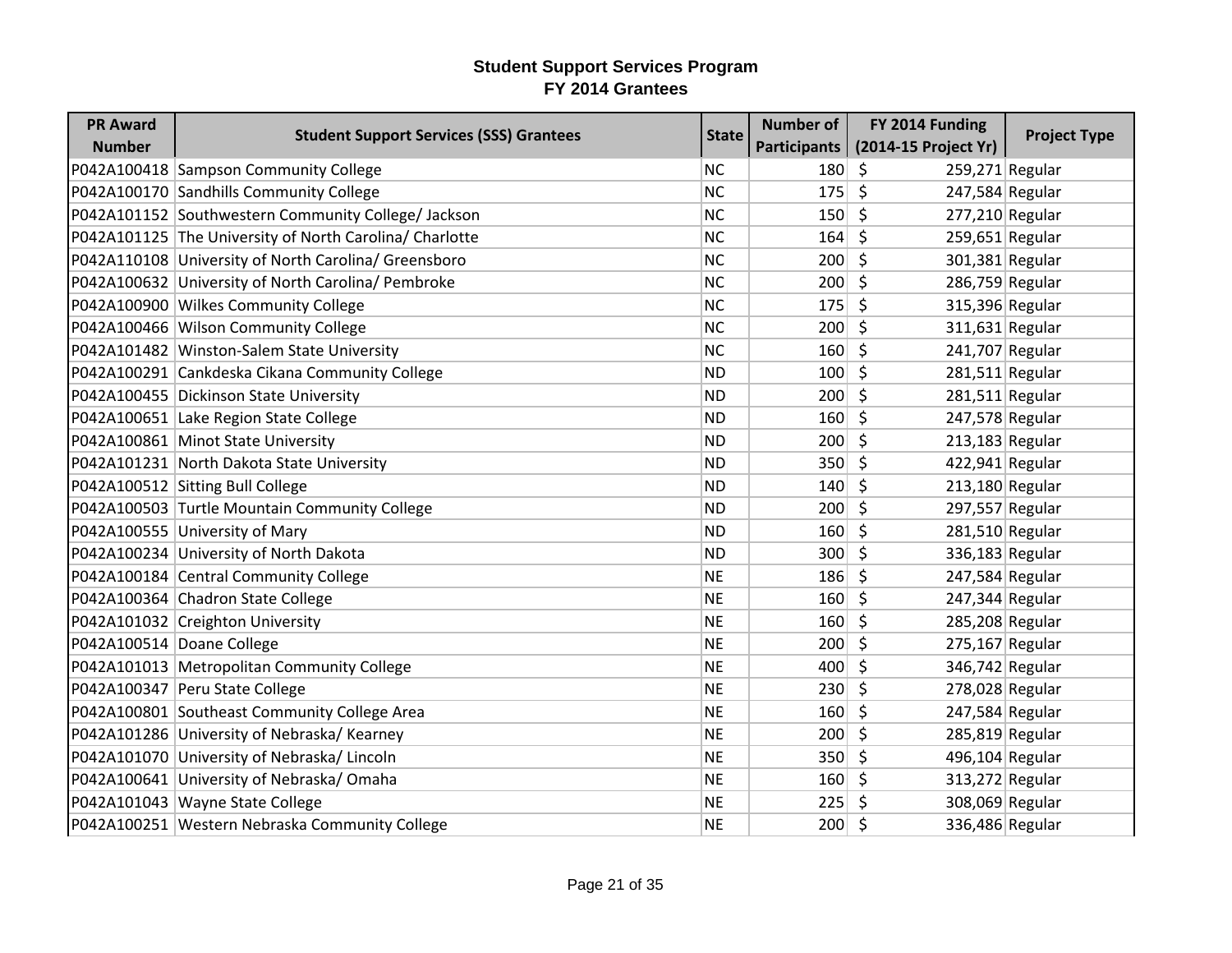| <b>PR Award</b> |                                                                  |              | <b>Number of</b> | FY 2014 Funding            |                     |
|-----------------|------------------------------------------------------------------|--------------|------------------|----------------------------|---------------------|
| <b>Number</b>   | <b>Student Support Services (SSS) Grantees</b>                   | <b>State</b> | Participants     | (2014-15 Project Yr)       | <b>Project Type</b> |
|                 | P042A100009 Keene State College                                  | <b>NH</b>    | 160              | \$<br>306,576 Regular      |                     |
|                 | P042A101144 Plymouth State University                            | <b>NH</b>    | 180              | \$<br>300,409 Regular      |                     |
|                 | P042A100165 University of New Hampshire                          | <b>NH</b>    | 190              | Ś.<br>319,203 Regular      |                     |
|                 | P042A101092 Atlantic Cape Community College/ Mays Landing Main   | NJ           | 200              | \$<br>292,340 Regular      |                     |
|                 | P042A100598 Bloomfield College                                   | NJ           | 160              | \$<br>247,584 Regular      |                     |
|                 | P042A100098 Cumberland County College                            | NJ           | 275              | \$<br>283,729 Regular      |                     |
|                 | P042A101094 Essex County College                                 | NJ           | 350              | \$<br>409,206 Regular      |                     |
|                 | P042A101355 Georgian Court University                            | NJ           | 160              | \$.<br>284,754 Regular     |                     |
|                 | P042A100374 Middlesex County College                             | NJ           | 160              | \$                         | 288,749 Disabled    |
|                 | P042A101089 New Jersey City University                           | NJ           | 175              | \$<br>281,510 Regular      |                     |
|                 | P042A101323 New Jersey Institute of Technology                   | <b>NJ</b>    | 120              | \$<br>213,180 STEM         |                     |
|                 | P042A100720 New Jersey Institute of Technology                   | NJ           | 200              | \$<br>292,336 Regular      |                     |
|                 | P042A100615 Ocean County College                                 | NJ           | 140              | \$<br>213,180 Regular      |                     |
|                 | P042A101188 Passaic County Community College                     | NJ           | 160              | \$<br>231,075 Regular      |                     |
|                 | P042A111216 Ramapo College of New Jersey                         | <b>NJ</b>    | 180              | \$                         | 264,887 Disabled    |
|                 | P042A100772 Rider University                                     | NJ           | 150              | \$<br>292,340 Regular      |                     |
|                 | P042A100556 Rutgers University                                   | NJ           | 400              | \$<br>513,812 Regular      |                     |
|                 | P042A100927 Rutgers University/ Newark                           | NJ           | 160              | \$<br>231,103 Regular      |                     |
|                 | P042A100707 Rutgers, The State University of New Jersey / Camden | NJ           | 160              | \$<br>213,180 Regular      |                     |
|                 | P042A100814 Seton Hall University                                | NJ           | 200              | \$<br>284,887 Regular      |                     |
|                 | P042A101121 Central New Mexico Community College/ Main           | <b>NM</b>    | 165              | \$<br>247,584 Regular      |                     |
|                 | P042A100106 Clovis Community College                             | <b>NM</b>    | 175              | \$<br>247,584 Regular      |                     |
|                 | P042A101007 Eastern New Mexico University                        | <b>NM</b>    | 300              | 353,084 Regular<br>\$.     |                     |
|                 | P042A100293 New Mexico Highlands University                      | <b>NM</b>    | 350              | \$<br>554,770 Regular      |                     |
|                 | P042A100007 New Mexico Junior College                            | <b>NM</b>    | 185              | \$<br>268,485 Regular      |                     |
|                 | P042A100782 New Mexico State University                          | <b>NM</b>    | 350              | \$<br>390,463 Regular      |                     |
|                 | P042A100361 San Juan College                                     | <b>NM</b>    | 160              | \$<br>$231,103$ Regular    |                     |
|                 | P042A100283 Santa Fe Community College                           | <b>NM</b>    | 160              | \$<br>231,103 Regular      |                     |
|                 | P042A100499 University of New Mexico                             | ΝM           | 160              | 247,583 Regular<br>\$.     |                     |
|                 | P042A100384 University of New Mexico/ Gallup                     | <b>NM</b>    | 160              | $\zeta$<br>166,140 Regular |                     |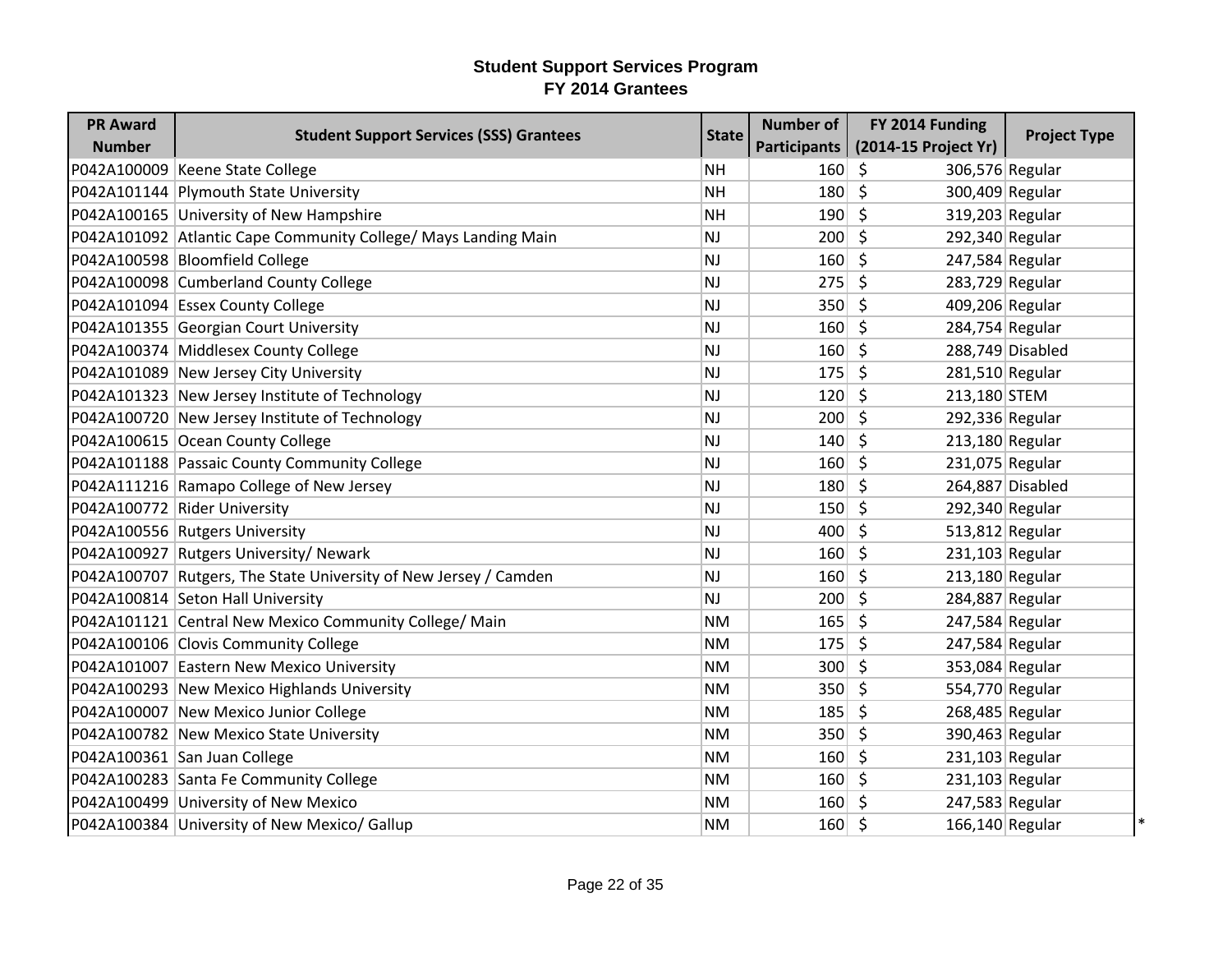| <b>PR Award</b>            | <b>Student Support Services (SSS) Grantees</b>   | <b>State</b> | <b>Number of</b> | FY 2014 Funding                       | <b>Project Type</b>     |
|----------------------------|--------------------------------------------------|--------------|------------------|---------------------------------------|-------------------------|
| <b>Number</b>              |                                                  |              | Participants     | (2014-15 Project Yr)                  |                         |
|                            | P042A100417 University of New Mexico/ Valencia   | <b>NM</b>    | $160 \mid 5$     | 247,577 Regular                       |                         |
|                            | P042A100409 College of Southern Nevada           | <b>NV</b>    | 200              | $\zeta$<br>247,584 Regular            |                         |
|                            | P042A100327 University of Nevada/ Las Vegas      | <b>NV</b>    | 265              | $\zeta$<br>331,630 Regular            |                         |
|                            | P042A100328 University of Nevada/ Las Vegas      | <b>NV</b>    | 120              | Ŝ.                                    | 193,799 Health Sciences |
|                            | P042A100329 University of Nevada/ Las Vegas      | <b>NV</b>    | 120              | $\zeta$<br>213,179 STEM               |                         |
|                            | P042A100434 University of Nevada/ Reno           | <b>NV</b>    | 175              | $\zeta$<br>344,465 Regular            |                         |
|                            | P042A100355 Broome Community College             | <b>NY</b>    | 250              | \$<br>257,077 Regular                 |                         |
|                            | P042A100005 Cazenovia College                    | <b>NY</b>    | 160              | $\zeta$<br>294,495 Regular            |                         |
|                            | P042A100438 Clarkson University                  | <b>NY</b>    | 160              | $\zeta$<br>266,684 Regular            |                         |
|                            | P042A101024 College of Mount Saint Vincent       | <b>NY</b>    | 160              | \$<br>278,539 Regular                 |                         |
|                            | P042A101228 Corning Community College            | <b>NY</b>    | 205              | $\zeta$<br>267,337 Regular            |                         |
|                            | P042A100617 CUNY/ City College                   | <b>NY</b>    | 500              | $\mathsf{\dot{S}}$<br>525,909 Regular |                         |
|                            | P042A100809 CUNY/ Kingsborough Community College | <b>NY</b>    | 250              | \$<br>232,115 Regular                 |                         |
|                            | P042A101271 CUNY/ Lehman College                 | <b>NY</b>    | 140              | $\zeta$                               | 213,180 Teacher Prep    |
|                            | P042A101263 CUNY/ Lehman College                 | <b>NY</b>    | 140              | $\zeta$<br>212,972 Regular            |                         |
|                            | P042A100290 CUNY/ Queens College                 | <b>NY</b>    | 100              | Ŝ.                                    | 213,180 Disabled        |
|                            | P042A101071 CUNY/ York College                   | <b>NY</b>    | 300              | $\zeta$<br>376,496 Regular            |                         |
|                            | P042A101068 CUNY/ York College                   | <b>NY</b>    | 80 <sup>2</sup>  | $\zeta$                               | 281,498 Disabled        |
|                            | P042A100222 Dowling College/ Rudolph Campus      | <b>NY</b>    | 160              | $\zeta$<br>243,636 Regular            |                         |
|                            | P042A101332 Finger Lakes Community College       | <b>NY</b>    | 141              | $\zeta$<br>213,180 Regular            |                         |
|                            | P042A101097 Fulton Montgomery Community College  | <b>NY</b>    | 160              | $\zeta$<br>231,103 Regular            |                         |
|                            | P042A100431 Genesee Community College            | <b>NY</b>    | 250              | Ŝ.<br>292,340 Regular                 |                         |
|                            | P042A100371 Jefferson Community College          | <b>NY</b>    | 160              | $\mathsf{\hat{S}}$<br>235,234 Regular |                         |
|                            | P042A110659 Long Island University               | <b>NY</b>    | 350              | $\zeta$<br>459,026 Regular            |                         |
| P042A100725 Marist College |                                                  | <b>NY</b>    | 115              | $\zeta$                               | 242,402 Disabled        |
|                            | P042A100857 Medaille College                     | <b>NY</b>    | 200              | $\zeta$<br>281,172 Regular            |                         |
|                            | P042A100714 Mercy College/ Dobbs Ferry & Bronx   | <b>NY</b>    | 250              | $\zeta$<br>284,754 Regular            |                         |
|                            | P042A101303 Molloy College                       | <b>NY</b>    | 160              | Ŝ.<br>234,745 Regular                 |                         |
|                            | P042A100114 Monroe Community College             | <b>NY</b>    | $300 \mid 5$     | 258,285 Regular                       |                         |
|                            | P042A101230 Nassau Community College             | <b>NY</b>    | $450 \mid 5$     |                                       | 377,588 Disabled        |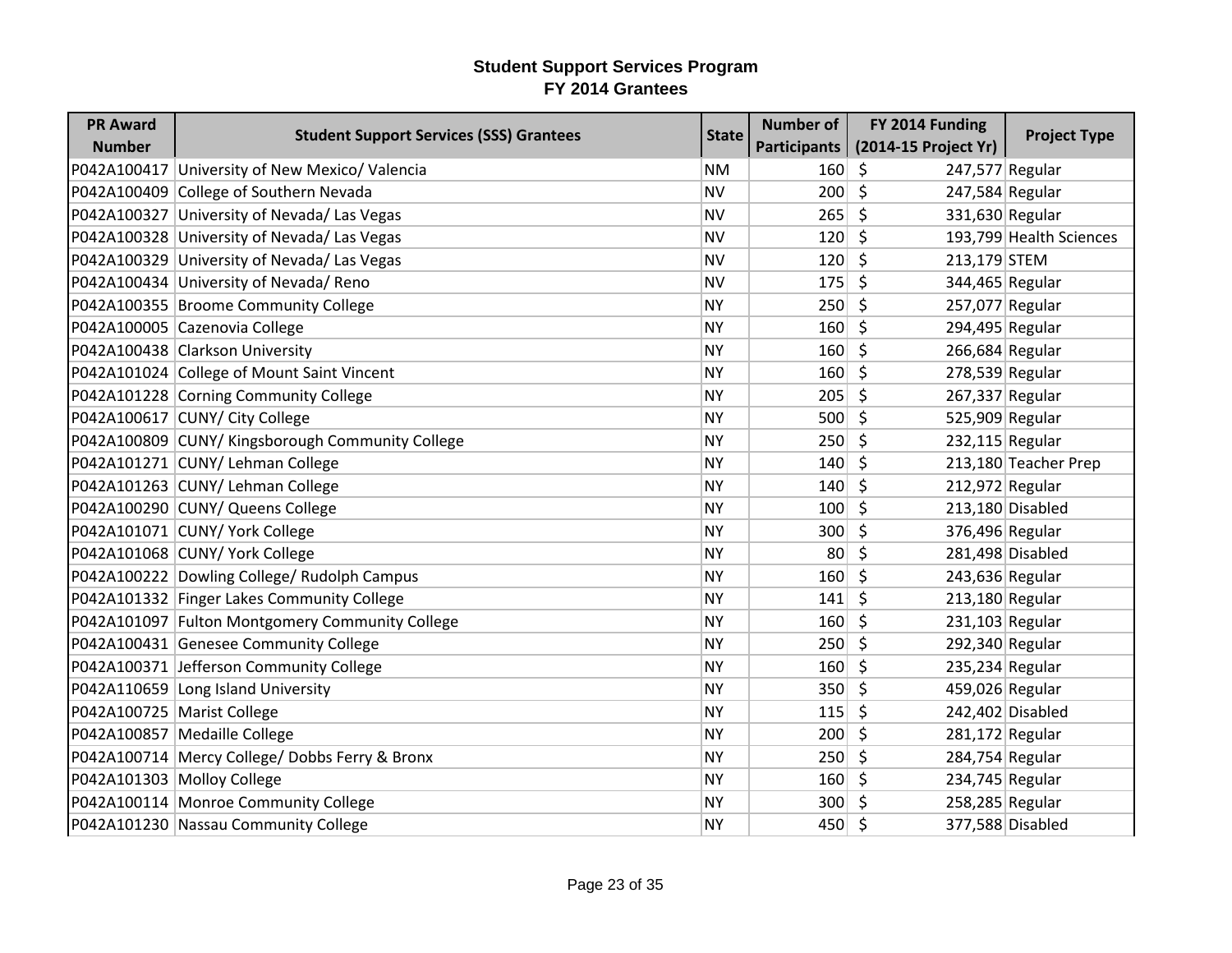| <b>PR Award</b>           | <b>Student Support Services (SSS) Grantees</b>                  | <b>State</b> | <b>Number of</b> | FY 2014 Funding            | <b>Project Type</b> |
|---------------------------|-----------------------------------------------------------------|--------------|------------------|----------------------------|---------------------|
| <b>Number</b>             |                                                                 |              | Participants     | (2014-15 Project Yr)       |                     |
|                           | P042A100014 Paul Smith's College                                | <b>NY</b>    | 160              | \$<br>236,074 Regular      |                     |
|                           | P042A100041 Polytechnic Institute of New York University        | <b>NY</b>    | 250              | \$<br>361,289 Regular      |                     |
|                           | P042A101061 Rochester Institute of Technology                   | <b>NY</b>    | 184              | \$<br>227,050 Regular      |                     |
|                           | P042A100567 Schenectady County Community College                | <b>NY</b>    | 175              | \$<br>$281,511$ Regular    |                     |
|                           | P042A101339 St. John's University                               | NY           | 180              | -S                         | $75,315$ Regular    |
|                           | P042A100980 Suffolk County Community College                    | <b>NY</b>    | 210              | \$<br>281,510 Regular      |                     |
|                           | P042A100388 SUNY/ Buffalo State College                         | <b>NY</b>    | 200              | \$<br>284,513 Regular      |                     |
| P042A100653 SUNY/ Albany  |                                                                 | <b>NY</b>    | 200              | \$<br>235,234 Regular      |                     |
|                           | P042A101083 SUNY/ Binghamton University                         | <b>NY</b>    | 120              | \$<br>213,180 STEM         |                     |
|                           | P042A110316 SUNY/ Binghamton University                         | <b>NY</b>    | 400              | \$<br>362,231 Regular      |                     |
| P042A100368 SUNY/ Buffalo |                                                                 | <b>NY</b>    | 275              | 264,273 Regular<br>\$.     |                     |
|                           | P042A100435 SUNY/ College of Technology/ Canton                 | <b>NY</b>    | 210              | \$<br>259,961 Regular      |                     |
|                           | P042A101376 SUNY/ Farmingdale State College                     | <b>NY</b>    | 180              | \$<br>213,180 Regular      |                     |
|                           | P042A101224 SUNY/ New Paltz                                     | NY           | 515              | $412,919$ Regular<br>\$.   |                     |
|                           | P042A100057 SUNY/ Plattsburgh                                   | <b>NY</b>    | 375              | \$<br>514,426 Regular      |                     |
|                           | P042A100042 SUNY/ Potsdam                                       | <b>NY</b>    | 200              | $\zeta$<br>279,330 Regular |                     |
|                           | P042A100649 Syracuse University                                 | <b>NY</b>    | 250              | 346,012 Regular<br>\$      |                     |
|                           | P042A101025 Ulster County Community College                     | <b>NY</b>    | 220              | $\zeta$<br>291,589 Regular |                     |
|                           | P042A101479 Ulster County Community College                     | <b>NY</b>    | 100              | \$                         | 213,180 Disabled    |
|                           | P042A100897 Westchester Community College                       | <b>NY</b>    | 165              | \$<br>247,584 Regular      |                     |
|                           | P042A101256 Bowling Green State University                      | OН           | 350              | $\zeta$<br>567,541 Regular |                     |
|                           | P042A101117 Central State University                            | OH           | 250              | \$<br>372,549 Regular      |                     |
|                           | P042A101019 Cincinnati State Technical and Community College    | OН           | 180              | \$<br>273,271 Regular      |                     |
|                           | P042A101486 Clark State Community College                       | OH           | 170              | \$<br>245,112 Regular      |                     |
|                           | P042A100703 Cleveland State University                          | OH           | 500              | \$<br>520,025 Regular      |                     |
|                           | P042A101171 Columbus State Community College                    | OН           | 160              | \$.<br>247,584 Regular     |                     |
|                           | P042A101386 Cuyahoga Community College District                 | OH           | 140              | \$<br>$213,180$ Regular    |                     |
|                           | P042A101378 Cuyahoga Community College District                 | OH           | 200              | $\zeta$<br>292,340 Regular |                     |
|                           | P042A101112 Eastern Gateway Community College/ Jefferson County | OH           | 160              | 230,666 Regular<br>\$      |                     |
|                           | P042A100978 Hocking Technical College                           | OH           | $190 \mid 5$     | 281,511 Regular            |                     |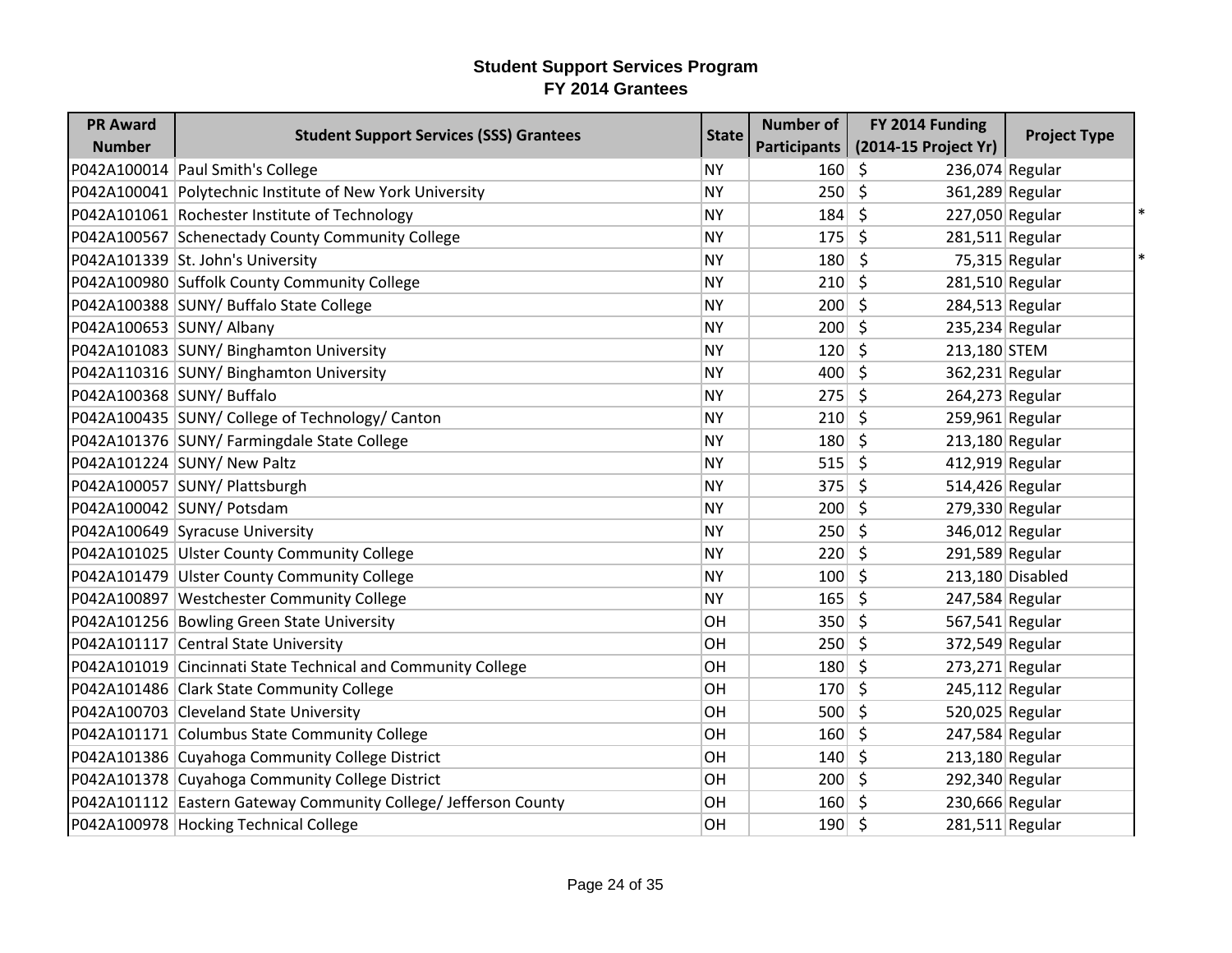| <b>PR Award</b> | <b>Student Support Services (SSS) Grantees</b>          | <b>State</b> | <b>Number of</b> | FY 2014 Funding         | <b>Project Type</b>     |
|-----------------|---------------------------------------------------------|--------------|------------------|-------------------------|-------------------------|
| <b>Number</b>   |                                                         |              | Participants     | (2014-15 Project Yr)    |                         |
|                 | P042A101185 Kent State University                       | OH           | 300              | \$<br>443,212 Regular   |                         |
|                 | P042A100230 Lourdes College                             | OH           | 160              | \$<br>271,404 Regular   |                         |
|                 | P042A101365 North Central State College                 | <b>OH</b>    | 140              | \$<br>213,180 Regular   |                         |
|                 | P042A100511 Ohio University                             | OH           | 275              | \$<br>$315,141$ Regular |                         |
|                 | P042A100275 Shawnee State University                    | OH           | 185              | \$.<br>292,340 Regular  |                         |
|                 | P042A100478 Sinclair Community College/ Dayton          | OH           | 160              | \$<br>281,511 Regular   |                         |
|                 | P042A101129 Stark State College of Technology           | OH           | 160              | \$<br>231,103 Regular   |                         |
|                 | P042A100284 The Ohio State University                   | OH           | 210              | \$<br>300,830 Regular   |                         |
|                 | P042A101059 University of Cincinnati                    | OH           | 180              | Ś.<br>247,584 Regular   |                         |
|                 | P042A101389 University of Toledo                        | OH           | 160              | \$<br>$231,103$ Regular |                         |
|                 | P042A101368 Xavier University                           | OH           | 160              | 224,371 Regular<br>\$.  |                         |
|                 | P042A101478 Zane State College                          | OН           | 140              | Ŝ.<br>213,180 Regular   |                         |
|                 | P042A100820 Bacone College                              | OK           | 160              | \$<br>153,201 Regular   |                         |
|                 | P042A100396 Cameron University                          | OK           | 235              | 386,995 Regular<br>\$   |                         |
|                 | P042A100502 Carl Albert State College/ Poteau& Sallisaw | OK           | 285              | \$<br>423,282 Regular   |                         |
|                 | P042A100838 Connors State College                       | OK           | 175              | \$<br>247,584 Regular   |                         |
|                 | P042A101138 East Central University                     | ОK           | 140              | 213,180 Regular<br>\$   |                         |
|                 | P042A100849 Eastern Oklahoma State College              | OK           | 250              | Ś.<br>281,511 Regular   |                         |
|                 | P042A100771 Murray State College                        | ОK           | 250              | \$<br>355,059 Regular   |                         |
|                 | P042A100152 Northeastern Oklahoma A&M College           | OK           | 160              | \$<br>252,836 Regular   |                         |
|                 | P042A100730 Northeastern State University               | <b>OK</b>    | 175              | \$<br>288,684 Regular   |                         |
|                 | P042A100319 Oklahoma City Community College             | OK           | 160              | \$<br>229,622 Regular   |                         |
|                 | P042A100302 Oklahoma State University                   | OK           | 140              | \$<br>212,955 Regular   |                         |
|                 | P042A100144 Oklahoma State University/ Oklahoma City    | OK           | 200              | \$<br>290,995 Regular   |                         |
|                 | P042A100128 Redlands Community College                  | OK           | 200              | \$<br>253,028 Regular   |                         |
|                 | P042A100173 Rose State College                          | ОK           | 140              | \$.<br>213,180 Regular  |                         |
|                 | P042A100045 Seminole State College                      | OK           | 160              | \$<br>247,584 Regular   |                         |
|                 | P042A100220 Seminole State College                      | <b>OK</b>    | 120              | $\zeta$                 | 193,800 Health Sciences |
|                 | P042A100101 Southeastern Oklahoma State University      | ОK           | 300              | 345,130 Regular<br>\$   |                         |
|                 | P042A100476 Southeastern Oklahoma State University      | OK           | 140              | $\zeta$                 | 213,180 Teacher Prep    |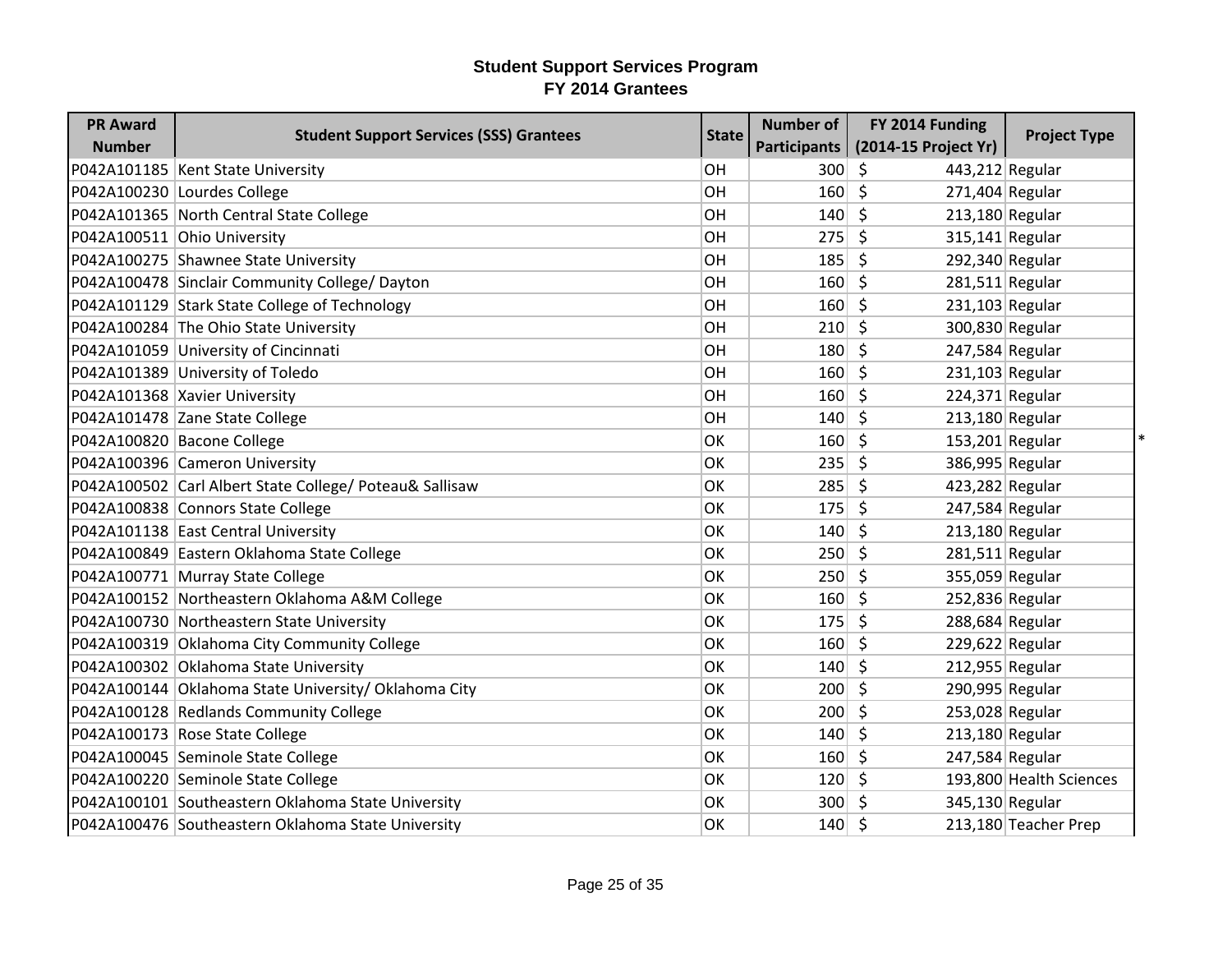| <b>PR Award</b> | <b>Student Support Services (SSS) Grantees</b>                        | <b>State</b> | <b>Number of</b> | FY 2014 Funding                       | <b>Project Type</b> |
|-----------------|-----------------------------------------------------------------------|--------------|------------------|---------------------------------------|---------------------|
| <b>Number</b>   |                                                                       |              | Participants     | (2014-15 Project Yr)                  |                     |
|                 | P042A110935 Southern Nazarene University                              | <b>OK</b>    | $160 \mid 5$     | 230,350 Regular                       |                     |
|                 | P042A100130 Tulsa Community College                                   | <b>OK</b>    | 160              | $\zeta$<br>219,571 Regular            |                     |
|                 | P042A100988 University of Central Oklahoma                            | <b>OK</b>    | 160              | $\zeta$<br>231,103 Regular            |                     |
|                 | P042A101239 University of Central Oklahoma                            | OK           | $120 \mid 5$     | 213,180 STEM                          |                     |
|                 | P042A121009 University of Oklahoma                                    | <b>OK</b>    | 300              | $\zeta$<br>433,481 Regular            |                     |
|                 | P042A100078 Western Oklahoma State College                            | OK           | 180              | $\zeta$<br>242,238 Regular            |                     |
|                 | P042A100154 Blue Mountain Community College                           | OR           | 165              | \$<br>231,601 Regular                 |                     |
|                 | P042A100430 Chemeketa Community College                               | <b>OR</b>    | 200              | $\zeta$<br>273,100 Regular            |                     |
|                 | P042A110920 Chemeketa Community College                               | OR           | 100              | $\zeta$                               | 235,911 Disabled    |
|                 | P042A100038 Clatsop Community College                                 | OR           | $160 \mid 5$     | 292,379 Regular                       |                     |
|                 | P042A100694 Klamath Community College                                 | OR           | 140              | $\zeta$<br>213,013 Regular            |                     |
|                 | P042A110479 Lane Community College                                    | <b>OR</b>    | 180              | $\mathsf{\hat{S}}$<br>257,087 Regular |                     |
|                 | P042A100972 Lane Community College                                    | <b>OR</b>    | 120              | 212,841 STEM<br>Ŝ.                    |                     |
|                 | P042A100711 Mt. Hood Community College                                | OR           | 160              | $\zeta$<br>247,583 Regular            |                     |
|                 | P042A100912 Oregon Institute of Technology                            | OR           | 160              | $\zeta$<br>247,294 Regular            |                     |
|                 | P042A100952 Oregon State University                                   | <b>OR</b>    | 175              | Ŝ.<br>240,378 Regular                 |                     |
|                 | P042A101041 Portland Community College/ Cascade                       | OR           | 140              | $\mathsf{\hat{S}}$<br>213,180 Regular |                     |
|                 | P042A101051 Portland Community College/ Sylvania                      | OR           | 170              | $\zeta$<br>247,584 Regular            |                     |
|                 | P042A100537 Portland State University                                 | OR           | 265              | \$<br>358,546 Regular                 |                     |
|                 | P042A100459 Rogue Community College District                          | OR           | 171              | $\mathsf{\dot{S}}$<br>247,584 Regular |                     |
|                 | P042A110169 Southern Oregon University                                | OR           | 190              | $\zeta$<br>273,518 Regular            |                     |
|                 | P042A120891 Southwestern Oregon Community College                     | OR           | 160              | Ŝ.<br>291,359 Regular                 |                     |
|                 | P042A100810 Umpqua Community College                                  | OR           | $160 \mid 5$     | 269,486 Regular                       |                     |
|                 | P042A100917 University of Oregon                                      | OR           | 360              | $\mathsf{\hat{S}}$<br>524,444 Regular |                     |
|                 | P042A100876 Western Oregon University                                 | OR           | 250              | $\zeta$<br>330,446 Regular            |                     |
|                 | P042A101265 Bloomsburg University of Pennsylvania                     | PA           | 200              | \$<br>268,487 Regular                 |                     |
|                 | P042A100147 California University of Pennsylvania                     | PA           | 175              | $\zeta$<br>284,754 Regular            |                     |
|                 | P042A100469 Clarion University of Pennsylvania                        | PA           | 206              | $\zeta$<br>329,685 Regular            |                     |
|                 | P042A100722 Commonwealth Technical Institute/ Hiram G. Andrews Center | PA           | 140              | Ŝ.                                    | 213,180 Disabled    |
|                 | P042A100366 Community College of Philadelphia                         | PA           | $225 \mid 5$     | 257,087 Regular                       |                     |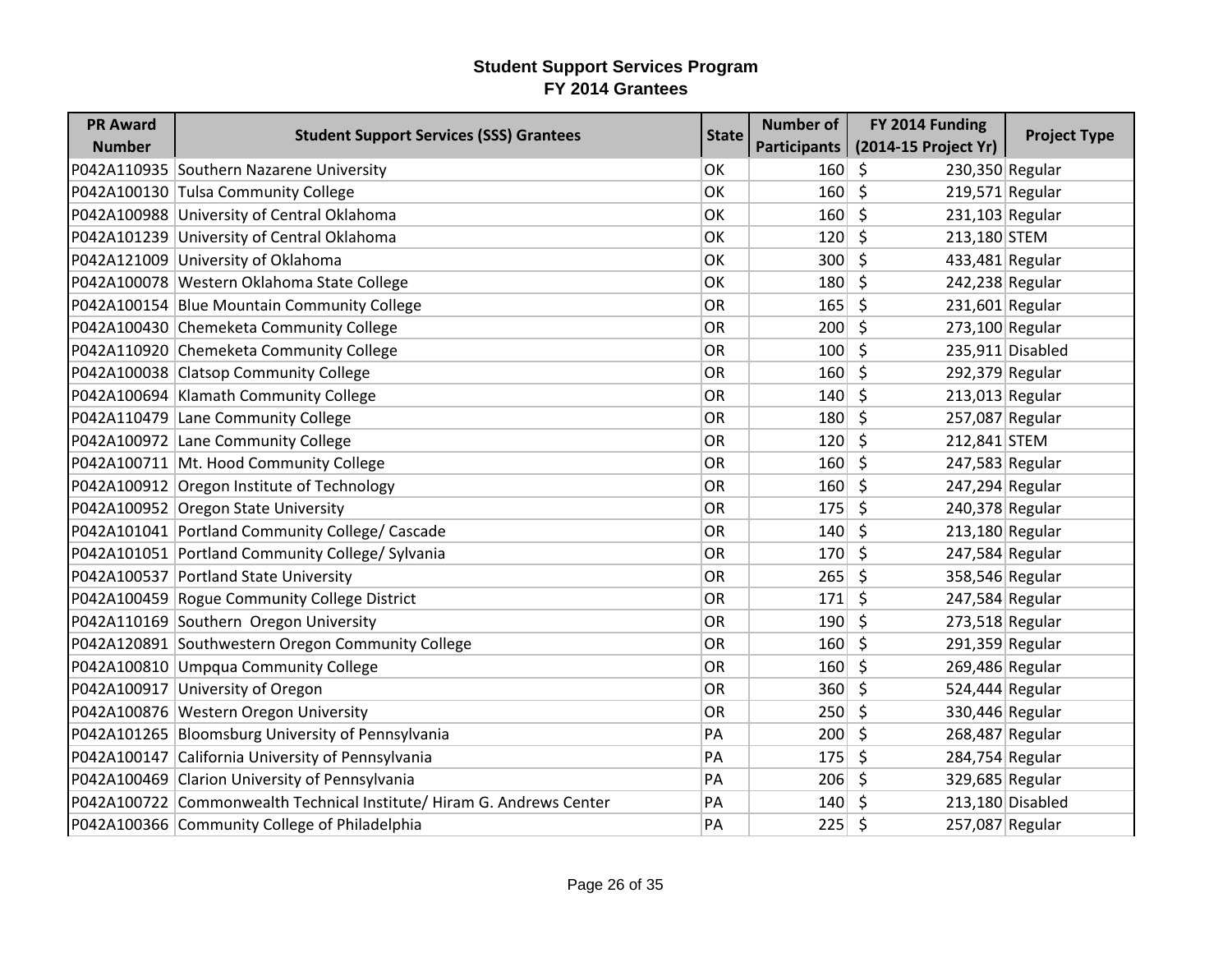| <b>PR Award</b> | <b>Student Support Services (SSS) Grantees</b>                   | <b>State</b> | <b>Number of</b> | FY 2014 Funding            | <b>Project Type</b> |
|-----------------|------------------------------------------------------------------|--------------|------------------|----------------------------|---------------------|
| <b>Number</b>   |                                                                  |              | Participants     | (2014-15 Project Yr)       |                     |
|                 | P042A100594 East Stroudsburg University of Pennsylvania          | PA           | 160              | \$<br>$231,103$ Regular    |                     |
|                 | P042A100401 Gannon University                                    | PA           | 150              | \$<br>213,180 Regular      |                     |
|                 | P042A100242 Harcum College                                       | PA           | 170              | \$<br>292,676 Regular      |                     |
|                 | P042A101003 Kutztown University                                  | PA           | 175              | \$<br>292,345 Regular      |                     |
|                 | P042A100997 Lock Haven University of Pennsylvania                | PA           | 230              | \$.<br>284,753 Regular     |                     |
|                 | P042A100342 Mansfield University of Pennsylvania                 | PA           | 173              | \$<br>231,103 Regular      |                     |
|                 | P042A101280 Neumann University                                   | PA           | 140              | \$<br>213,180 Regular      |                     |
|                 | P042A100155 Pennsylvania Institute of Technology                 | PA           | 180              | \$<br>315,136 Regular      |                     |
|                 | P042A100109 Pennsylvania State University                        | PA           | 175              | \$<br>$291,412$ Regular    |                     |
|                 | P042A101154 Pennsylvania State University/ University Park       | PA           | 180              | \$<br>292,340 Regular      |                     |
|                 | P042A100330 Pennsylvania State University/ Wilkes Barre          | PA           | 160              | 281,510 Regular<br>\$      |                     |
|                 | P042A100061 Reading Area Community College                       | PA           | 250              | \$<br>332,075 Regular      |                     |
|                 | P042A101400 Saint Vincent College                                | PA           | 75               | \$<br>109,013 Regular      |                     |
|                 | P042A110490 Seton Hill University                                | PA           | 170              | $\zeta$<br>278,646 Regular |                     |
|                 | P042A101320 Temple University                                    | PA           | 120              | \$<br>72,411 STEM          |                     |
|                 | P042A101270 Temple University                                    | PA           | 200              | \$<br>104,123 Regular      |                     |
|                 | P042A100716 University of Pennsylvania                           | PA           | 175              | 277,857 Regular<br>\$      |                     |
|                 | P042A100383 University of Pittsburgh                             | PA           | 250              | \$<br>185,052 Regular      |                     |
|                 | P042A100395 University of Pittsburgh / Bradford                  | PA           | 160              | \$<br>231,098 Regular      |                     |
|                 | P042A100378 West Chester University of Pennsylvania              | PA           | 160              | \$                         | 253,962 Disabled    |
|                 | P042A101334 Westmoreland County Community College                | PA           | 225              | \$<br>270,214 Regular      |                     |
|                 | P042A100766 Caribbean University                                 | PR           | 265              | \$<br>386,077 Regular      |                     |
|                 | P042A100692 Inter American University of Puerto Rico             | PR           | 225              | \$<br>284,754 Regular      |                     |
|                 | P042A100668   Inter American University of Puerto Rico           | PR           | 210              | \$<br>292,340 Regular      |                     |
|                 | P042A100566 Inter American University of Puerto Rico             | PR           | 220              | \$<br>308,833 Regular      |                     |
|                 | P042A100776 Inter American University of Puerto Rico/ Arecibo    | PR           | 160              | \$<br>246,744 Regular      |                     |
|                 | P042A101088   Inter American University of Puerto Rico/ Ponce    | PR           | 180              | \$<br>$213,180$ Regular    |                     |
|                 | P042A100644 Pontifical Catholic University of Puerto Rico/ Ponce | <b>PR</b>    | 400              | $\zeta$<br>513,021 Regular |                     |
|                 | P042A100658 San Juan University College                          | PR           | 315              | \$                         | 323,776 Regular     |
|                 | P042A101098 Universidad Adventista De Las Antillas               | PR           | 140              | \$<br>213,180 Regular      |                     |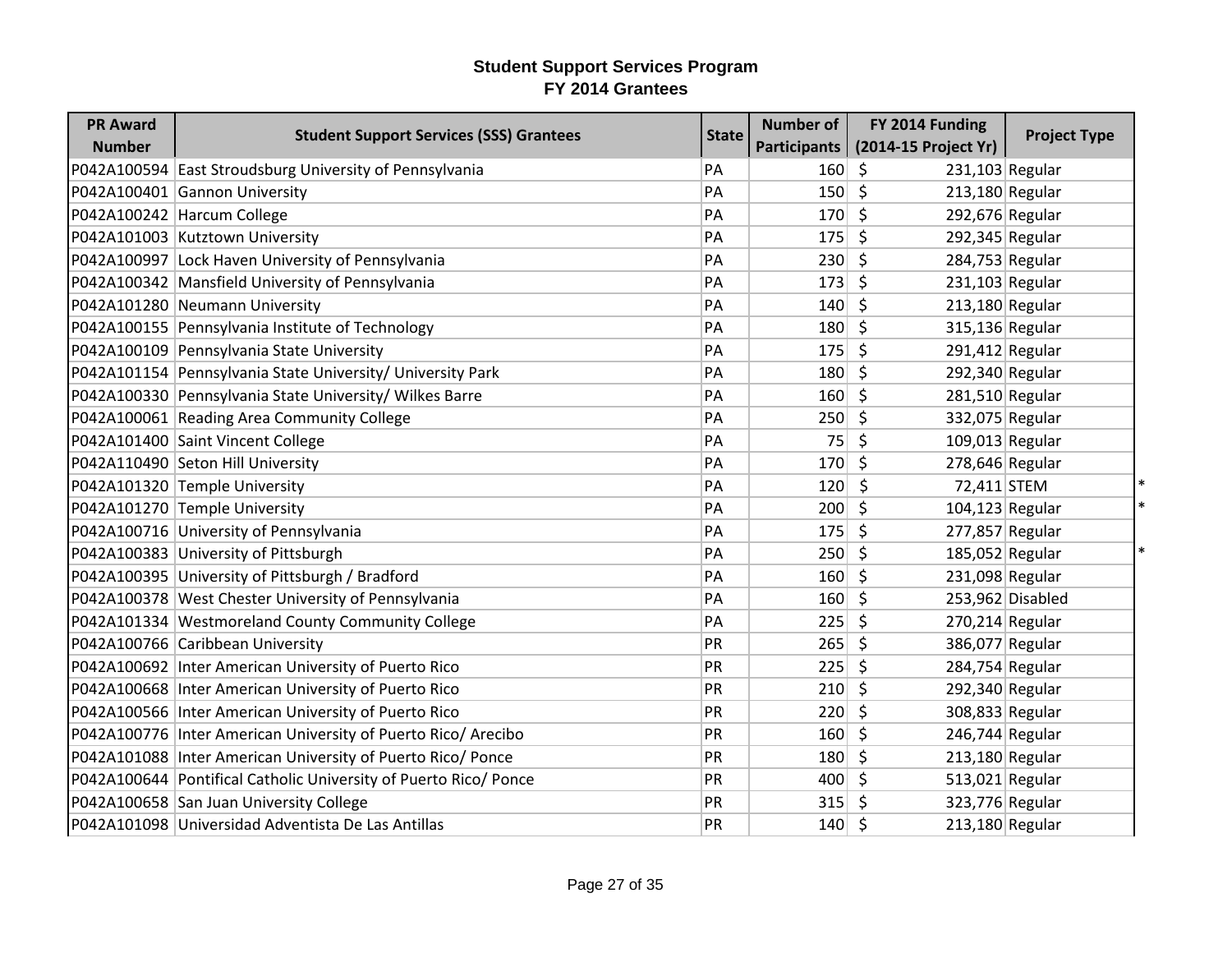| <b>PR Award</b>            | <b>Student Support Services (SSS) Grantees</b>               | <b>State</b>   | <b>Number of</b> | FY 2014 Funding              | <b>Project Type</b> |
|----------------------------|--------------------------------------------------------------|----------------|------------------|------------------------------|---------------------|
| <b>Number</b>              |                                                              |                | Participants     | (2014-15 Project Yr)         |                     |
|                            | P042A101327 Universidad Adventista De Las Antillas           | PR             | 140              | -\$<br>213,180 ESL           |                     |
|                            | P042A100603 Universidad Del Este/ Main                       | PR             | 384              | $\zeta$<br>372,870 Regular   |                     |
|                            | P042A100424 Universidad Del Sagrado Corazon                  | PR             | 600              | $\zeta$<br>573,080 Regular   |                     |
|                            | P042A100660 Universidad Del Turabo/ Gurabo                   | PR             | 275              | Ŝ.<br>$290,511$ Regular      |                     |
|                            | P042A120051 Universidad Metropolitana                        | PR             | 200              | $\zeta$<br>292,337 Regular   |                     |
|                            | P042A101106 Universidad Politecnica De Puerto Rico/ San Juan | PR             | 230              | $\zeta$<br>298,165 Regular   |                     |
|                            | P042A110680 University of Puerto Rico                        | PR             | 300              | Ŝ.<br>441,006 Regular        |                     |
|                            | P042A100579 University of Puerto Rico                        | PR             | 400              | $\zeta$                      | 368,543 Regular     |
|                            | P042A100998 University of Puerto Rico/ Arecibo               | PR             | 215              | $\zeta$<br>307,616 Regular   |                     |
|                            | P042A101247 University of Puerto Rico/ Bayamon               | PR             | 240              | Ŝ.<br>292,340 Regular        |                     |
|                            | P042A100197 University of Puerto Rico/ Cayey                 | PR             | 362              | $\zeta$<br>523,035 Regular   |                     |
|                            | P042A100759 University of Puerto Rico/ Humacao               | PR             | $300 \mid 5$     | 385,533 Regular              |                     |
|                            | P042A100407 Community College of Rhode Island                | R1             | 300              | Ŝ.                           | 334,742 Regular     |
|                            | P042A100462 Community College of Rhode Island                | R <sub>l</sub> | 140              | $\zeta$<br>213,180 Regular   |                     |
|                            | P042A100297 Central Carolina Technical College               | <b>SC</b>      | 160              | $\zeta$<br>$231,103$ Regular |                     |
|                            | P042A100946 Claflin University                               | <b>SC</b>      | 160              | Ŝ.<br>281,510 Regular        |                     |
|                            | P042A100345 Clinton Junior College                           | <b>SC</b>      | 90 <sup>1</sup>  | $\zeta$<br>129,969 Regular   |                     |
|                            | P042A100123 College of Charleston                            | <b>SC</b>      | 140              | $\zeta$<br>$213,180$ Regular |                     |
|                            | P042A100269 Florence/ Darlington Technical College           | <b>SC</b>      | 160              | $\zeta$<br>231,103 Regular   |                     |
|                            | P042A101394 Greenville Technical College                     | <b>SC</b>      | 350              | $\zeta$<br>391,157 Regular   |                     |
|                            | P042A100243 Lander University                                | <b>SC</b>      | 160              | $\zeta$<br>224,372 Regular   |                     |
|                            | P042A100500 Midlands Technical College/ Airport and Beltline | <b>SC</b>      | 175              | Ŝ.<br>$281,511$ Regular      |                     |
| P042A100445 Morris College |                                                              | <b>SC</b>      | $200 \mid 5$     | 282,124 Regular              |                     |
|                            | P042A100354 Northeastern Technical College                   | <b>SC</b>      | 160              | $\zeta$<br>253,676 Regular   |                     |
|                            | P042A101100 Orangeburg-Calhoun Technical College             | <b>SC</b>      | 200              | $\zeta$<br>292,336 Regular   |                     |
|                            | P042A111018 Piedmont Technical College                       | <b>SC</b>      | 160              | Ŝ.<br>264,258 Regular        |                     |
|                            | P042A100984 South Carolina State University                  | <b>SC</b>      | 160              | $\zeta$<br>247,582 Regular   |                     |
|                            | P042A100967 Spartanburg Community College                    | SC             | 185              | \$<br>276,570 Regular        |                     |
|                            | P042A100408 Spartanburg Methodist College                    | <b>SC</b>      | $160 \mid 5$     | 248,926 Regular              |                     |
|                            | P042A100411 Technical College of the Low country             | <b>SC</b>      | $160 \mid 5$     | 281,511 Regular              |                     |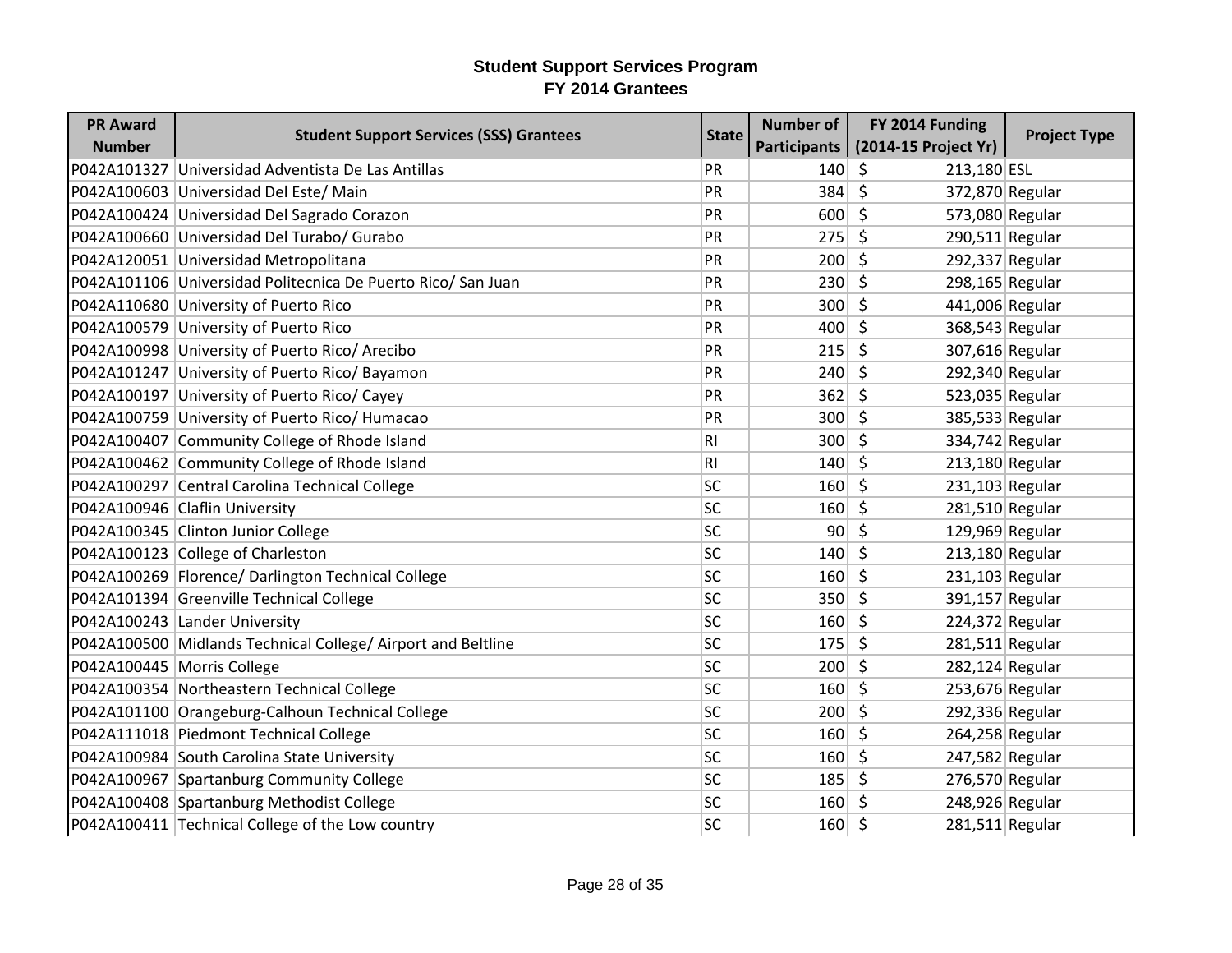| <b>PR Award</b>             | <b>Student Support Services (SSS) Grantees</b>                | <b>State</b> | <b>Number of</b> | FY 2014 Funding                       | <b>Project Type</b>      |
|-----------------------------|---------------------------------------------------------------|--------------|------------------|---------------------------------------|--------------------------|
| <b>Number</b>               |                                                               |              | Participants     | (2014-15 Project Yr)                  |                          |
|                             | P042A100195 Trident Technical College                         | <b>SC</b>    | 200              | \$<br>330,133 Regular                 |                          |
|                             | P042A101438 University of South Carolina                      | <b>SC</b>    | 150              | \$<br>281,511 Regular                 |                          |
|                             | P042A100032 University of South Carolina/ Columbia            | <b>SC</b>    | 350              | $\mathsf{\hat{S}}$<br>334,448 Regular |                          |
|                             | P042A101162 University of South Carolina/ Lancaster           | <b>SC</b>    | 160              | $\zeta$<br>256,809 Regular            |                          |
|                             | P042A101465 University of South Carolina/ Salkehatchie        | <b>SC</b>    | 160              | \$<br>240,064 Regular                 |                          |
|                             | P042A100121 University of South Carolina/ Spartanburg-Upstate | <b>SC</b>    | 160              | \$<br>281,510 Regular                 |                          |
|                             | P042A100582 University of South Carolina/ Union               | <b>SC</b>    | 160              | $\zeta$<br>246,050 Regular            |                          |
|                             | P042A101379 Voorhees College                                  | <b>SC</b>    | 170              | \$<br>246,050 Regular                 |                          |
|                             | P042A100308 Winthrop University                               | <b>SC</b>    | 160              | \$<br>231,103 Regular                 |                          |
|                             | P042A100494 York Technical College/ Rock Hill                 | <b>SC</b>    | 200              | \$<br>284,743 Regular                 |                          |
|                             | P042A120676 Black Hills State University                      | <b>SD</b>    | 200              | \$<br>287,459 Regular                 |                          |
|                             | P042A100254 Dakota Wesleyan University                        | <b>SD</b>    | 160              | \$<br>246,055 Regular                 |                          |
|                             | P042A100526 Northern State University                         | <b>SD</b>    | 165              | \$<br>281,497 Regular                 |                          |
|                             | P042A110404 Oglala Lakota College                             | <b>SD</b>    | 200              | \$<br>301,378 Regular                 |                          |
|                             | P042A110209 Sisseton/ Wahpeton Community College              | <b>SD</b>    | 150              | \$<br>247,583 Regular                 |                          |
|                             | P042A100497 South Dakota State University                     | <b>SD</b>    | 160              | $\zeta$<br>235,235 Regular            |                          |
|                             | P042A100356 Austin Peay State University                      | TN           | 180              | \$<br>257,086 Regular                 |                          |
|                             | P042A101229 Columbia State Community College                  | TN           | 140              | $\zeta$<br>$212,184$ Regular          |                          |
|                             | P042A110858 East Tennessee State University                   | <b>TN</b>    | 225              | \$<br>292,340 Regular                 |                          |
| P042A100657 Fisk University |                                                               | TN           | 200              | \$<br>176,272 Regular                 |                          |
|                             | P042A100350 Lincoln Memorial University                       | TN           | 160              | $\zeta$<br>281,507 Regular            |                          |
|                             | P042A100510 Middle Tennessee State University                 | <b>TN</b>    | 175              | \$<br>247,584 Regular                 |                          |
|                             | P042A100149 Northeast State Community College                 | TN           | 180              | \$<br>270,986 Regular                 |                          |
|                             | P042A101401 Pellissippi State Community College               | TN           | 160              | 247,584 Regular<br>\$                 |                          |
|                             | P042A101298 Tusculum College                                  | <b>TN</b>    | 140              | \$<br>213,180 Regular                 |                          |
|                             | P042A100217 Tusculum College                                  | TN           | 200              | $\zeta$<br>281,511 Regular            |                          |
|                             | P042A101346 University of Memphis                             | <b>TN</b>    | 120              | \$<br>67,954 STEM                     |                          |
|                             | P042A101348 University of Memphis                             | TN           | 200              | \$                                    | 94,199 Regular<br>$\ast$ |
|                             | P042A100675 University of Tennessee/ Chattanooga              | TN           | 200              | \$<br>284,746 Regular                 |                          |
|                             | P042A100339 University of Tennessee/ Knoxville Campus         | <b>TN</b>    | 250              | \$<br>338,103 Regular                 |                          |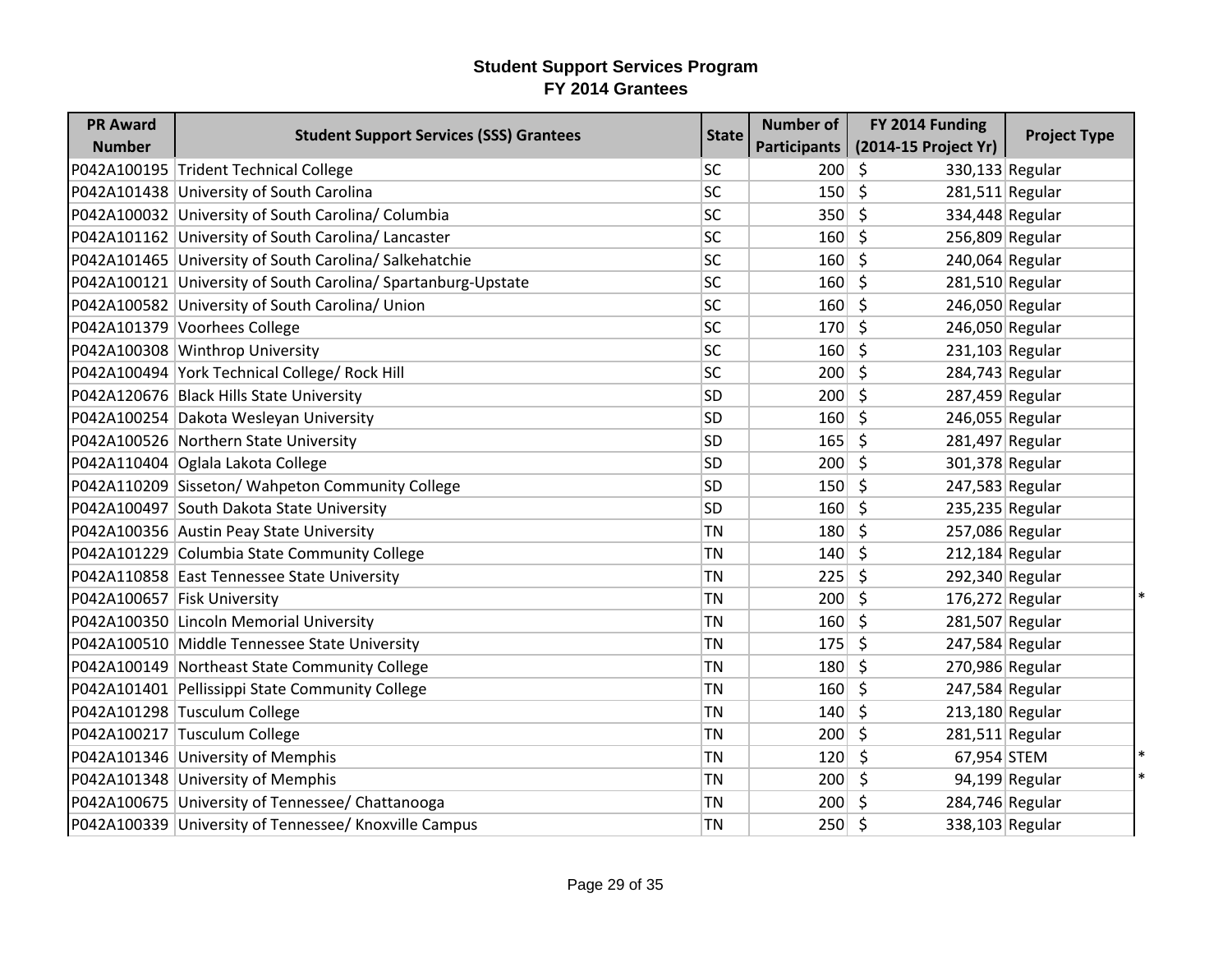| <b>PR Award</b>             | <b>Student Support Services (SSS) Grantees</b>  | <b>State</b> | <b>Number of</b> | FY 2014 Funding         | <b>Project Type</b>     |
|-----------------------------|-------------------------------------------------|--------------|------------------|-------------------------|-------------------------|
| <b>Number</b>               |                                                 |              | Participants     | (2014-15 Project Yr)    |                         |
|                             | P042A100909 Volunteer State Community College   | <b>TN</b>    | 167              | \$<br>$231,103$ Regular |                         |
|                             | P042A101105 Abilene Christian University        | <b>TX</b>    | 200              | $\mathsf{\hat{S}}$      | 303,731 Regular         |
|                             | P042A100848 Amarillo College                    | <b>TX</b>    | 100              | \$<br>178,580 Regular   |                         |
|                             | P042A100590 Amarillo College/ Washington Street | <b>TX</b>    | 120              | \$<br>213,167 STEM      |                         |
|                             | P042A100483 Amarillo College/ West              | <b>TX</b>    | 120              | $\zeta$                 | 193,471 Health Sciences |
|                             | P042A100795 Coastal Bend College                | <b>TX</b>    | 215              | \$                      | $281,511$ Regular       |
|                             | P042A100067 College of the Mainland             | <b>TX</b>    | 185              | \$                      | $245,414$ Regular       |
|                             | P042A100789 Del Mar College                     | <b>TX</b>    | 160              | \$                      | 247,584 Regular         |
|                             | P042A100709 Eastfield College                   | <b>TX</b>    | 275              | \$                      | 302,934 Regular         |
|                             | P042A100695 El Paso Community College           | <b>TX</b>    | 600              | \$                      | 594,461 Regular         |
|                             | P042A100808 Frank Phillips College              | <b>TX</b>    | 160              | $\zeta$                 | $231,103$ Regular       |
|                             | P042A100532 Galveston College                   | <b>TX</b>    | 200              | \$                      | 238,774 Regular         |
| P042A100320 Hill College    |                                                 | <b>TX</b>    | 200              | \$                      | 213,180 Regular         |
|                             | P042A101132 Houston Community College/ Central  | <b>TX</b>    | 200              | \$                      | 402,746 Regular         |
| P042A100937 Kilgore College |                                                 | <b>TX</b>    | 160              | \$                      | 230,506 Regular         |
|                             | P042A100699 Lamar University                    | <b>TX</b>    | 160              | \$<br>$231,100$ Regular |                         |
|                             | P042A100524 Laredo Community College            | <b>TX</b>    | 300              | \$<br>259,948 Regular   |                         |
| P042A100783 Lee College     |                                                 | <b>TX</b>    | 140              | \$                      | $213,180$ Regular       |
|                             | P042A101133 Lone Star College System/ Tomball   | <b>TX</b>    | 140              | \$                      | 213,180 Regular         |
|                             | P042A101148 Lone Star College/ North Harris     | <b>TX</b>    | 160              | \$                      | $226,901$ Regular       |
|                             | P042A100560 Lubbock Christian University        | <b>TX</b>    | 140              | \$                      | $213,180$ Regular       |
|                             | P042A100940 Mclennan Community College          | <b>TX</b>    | 240              | \$                      | 321,886 Regular         |
|                             | P042A100039 Midland College                     | <b>TX</b>    | 160              | \$                      | 247,584 Regular         |
|                             | P042A100770 Midwestern State University         | <b>TX</b>    | 160              | \$                      | 213,180 Regular         |
|                             | P042A100557 Mountain View College               | <b>TX</b>    | 230              | \$                      | 241,715 Regular         |
|                             | P042A100365 Navarro College                     | <b>TX</b>    | 300              | \$                      | 374,335 Regular         |
|                             | P042A100964 North Central Texas College         | <b>TX</b>    | 165              | \$                      | 247,565 Regular         |
|                             | P042A110753 North Lake College                  | <b>TX</b>    | 180              | \$                      | 302,189 Regular         |
|                             | P042A100822 Our Lady of the Lake University     | <b>TX</b>    | 180              | S.                      | $250,271$ Regular       |
|                             | P042A110845 Palo Alto College                   | <b>TX</b>    | $250 \mid 5$     | 283,825 Regular         |                         |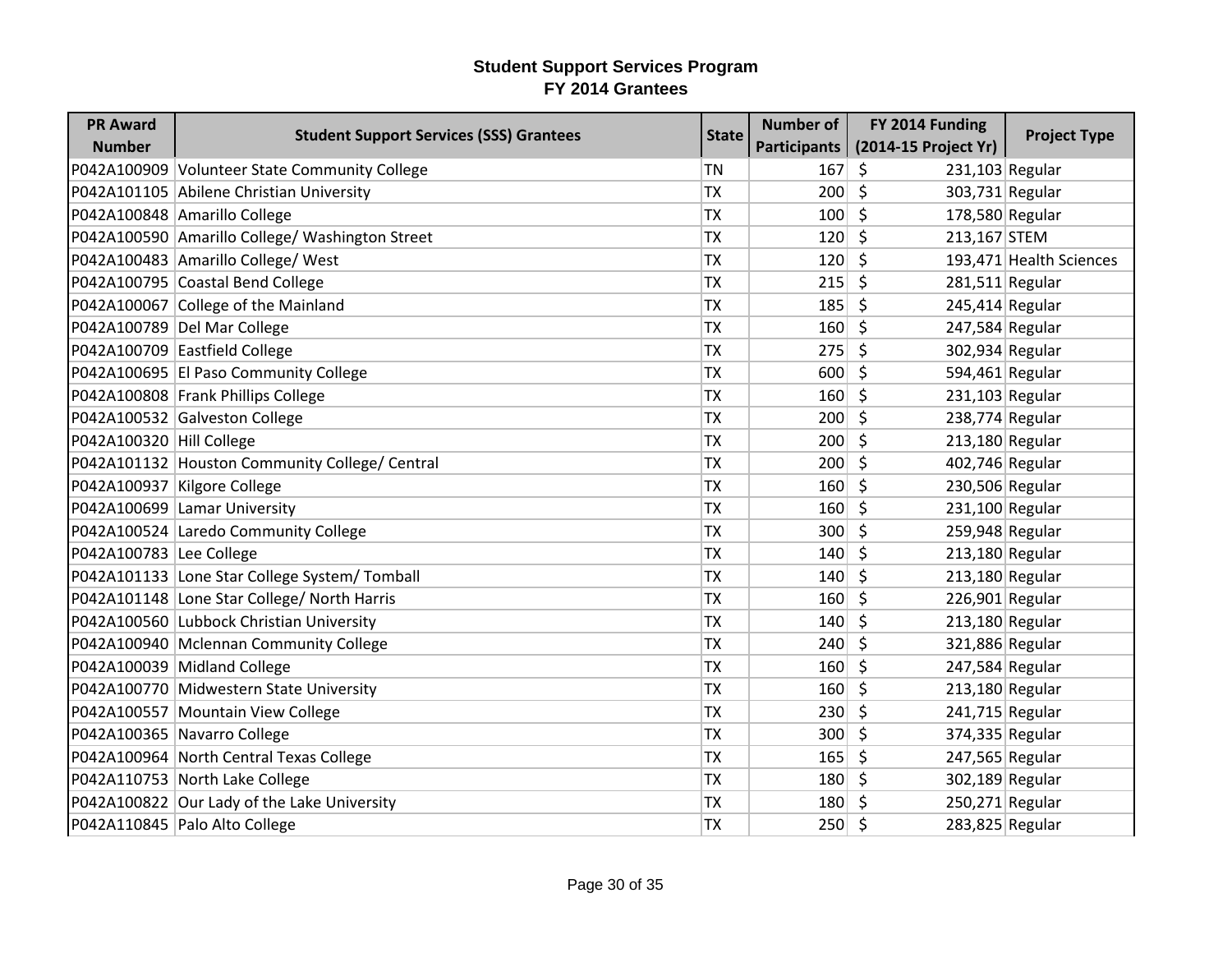| <b>PR Award</b>            | <b>Student Support Services (SSS) Grantees</b>                                  | <b>State</b> | <b>Number of</b> | FY 2014 Funding              | <b>Project Type</b> |
|----------------------------|---------------------------------------------------------------------------------|--------------|------------------|------------------------------|---------------------|
| <b>Number</b>              |                                                                                 |              | Participants     | (2014-15 Project Yr)         |                     |
|                            | P042A100969 Paul Quinn College                                                  | <b>TX</b>    | 150              | $\zeta$<br>$219,164$ Regular |                     |
| P042A101250 Ranger College |                                                                                 | <b>TX</b>    | 140              | $\zeta$<br>$213,180$ Regular |                     |
|                            | P042A100253 Richland College                                                    | <b>TX</b>    | 270              | $\zeta$<br>292,340 Regular   |                     |
|                            | P042A101337 Sam Houston State University                                        | <b>TX</b>    | 165              | \$<br>$231,103$ Regular      |                     |
|                            | P042A101031 South Plains College                                                | <b>TX</b>    | 160              | $\zeta$                      | $247,584$ Regular   |
|                            | P042A100605 Southwest Texas Junior College                                      | <b>TX</b>    | 270              | $\zeta$<br>300,923 Regular   |                     |
|                            | P042A100926 Sul Ross State University                                           | <b>TX</b>    | 160              | $231,103$ Regular<br>\$      |                     |
|                            | P042A101357 Tarrant County College                                              | <b>TX</b>    | 165              | $\zeta$                      | $281,511$ Regular   |
|                            | P042A100581 Temple College                                                      | <b>TX</b>    | 160              | $\zeta$<br>$216,126$ Regular |                     |
|                            | P042A110002 Texarkana College                                                   | <b>TX</b>    | 225              | 254,527 Regular<br>\$        |                     |
|                            | P042A101140 Texas A&M International University                                  | <b>TX</b>    | 160              | $\zeta$<br>247,584 Regular   |                     |
|                            | P042A100908 Texas A&M University/ Commerce                                      | <b>TX</b>    | 425              | \$<br>481,656 Regular        |                     |
|                            | P042A101122 Texas A&M University/ Corpus Christi                                | <b>TX</b>    | 160              | \$<br>247,583 Regular        |                     |
|                            | P042A101211 Texas A&M University/ Kingsville                                    | <b>TX</b>    | 240              | \$<br>290,793 Regular        |                     |
|                            | P042A100357 Texas Christian University                                          | <b>TX</b>    | 160              | $\zeta$<br>257,087 Regular   |                     |
|                            | P042A100471 Texas State University/ San Marcos                                  | <b>TX</b>    | 200              | $\zeta$<br>284,754 Regular   |                     |
|                            | P042A100043 Tyler Junior College                                                | <b>TX</b>    | 200              | $\zeta$<br>230,393 Regular   |                     |
|                            | P042A100825 University of Houston                                               | <b>TX</b>    | 215              | $\zeta$<br>301,376 Regular   |                     |
|                            | P042A101415 University of North Texas/ Wooten Hall                              | <b>TX</b>    | 250              | $\zeta$<br>344,094 Regular   |                     |
|                            | P042A100167 University of Texas/ Arlington                                      | <b>TX</b>    | 275              | \$<br>362,566 Regular        |                     |
|                            | P042A100673 University of Texas/ Austin                                         | <b>TX</b>    | 160              | $231,103$ Regular<br>$\zeta$ |                     |
|                            | P042A101184 University of Texas/ Brownsville & Texas Southmost College          | <b>TX</b>    | 275              | $\zeta$<br>292,340 Regular   |                     |
|                            | P042A100228 University of Texas/ El Paso                                        | <b>TX</b>    | 200              | 291,560 Regular<br>\$        |                     |
|                            | P042A100148 University of the Incarnate Word                                    | <b>TX</b>    | 200              | $\zeta$                      | 235,059 Regular     |
|                            | P042A101246 Victoria County Junior College District                             | <b>TX</b>    | 160              | \$<br>247,584 Regular        |                     |
|                            | P042A100888 Weatherford College of the Parker County Community College District | <b>TX</b>    | 160              | \$<br>247,583 Regular        |                     |
|                            | P042A100647 Western Texas College                                               | <b>TX</b>    | 160              | \$<br>$231,103$ Regular      |                     |
| P042A111203 Wiley College  |                                                                                 | <b>TX</b>    | 200              | 235,136 Regular<br>S.        |                     |
|                            | P042A110585 College of Eastern Utah/ San Juan                                   | UT           | $200 \mid 5$     |                              | 345,521 Regular     |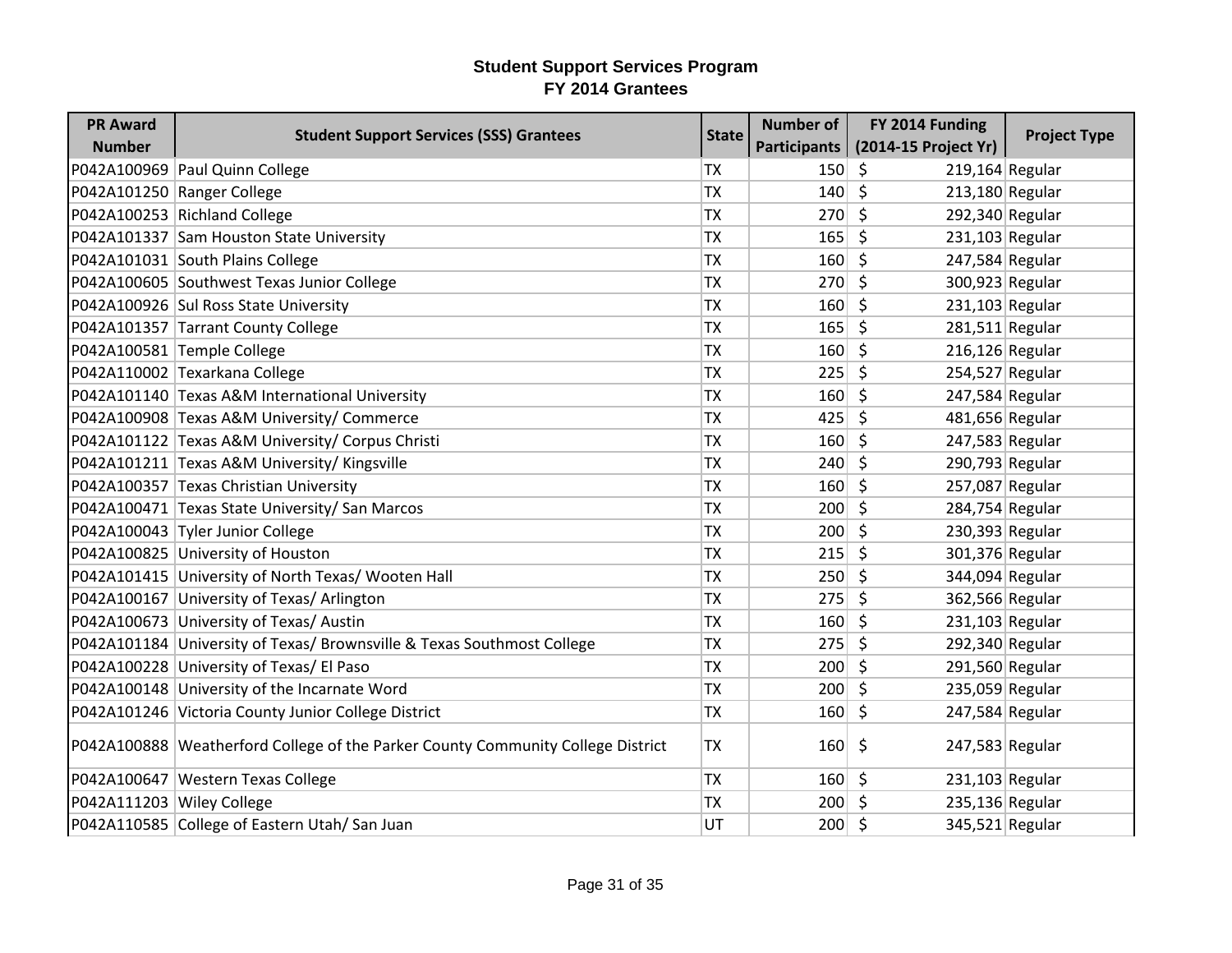| <b>PR Award</b>          | <b>Student Support Services (SSS) Grantees</b>    | <b>State</b> | <b>Number of</b> | FY 2014 Funding                 | <b>Project Type</b>  |
|--------------------------|---------------------------------------------------|--------------|------------------|---------------------------------|----------------------|
| <b>Number</b>            |                                                   |              | Participants     | (2014-15 Project Yr)            |                      |
|                          | P042A100174 Dixie State College of Utah           | <b>UT</b>    | $200 \mid 5$     | 309,293 Regular                 |                      |
|                          | P042A100798 Salt Lake Community College           | UT           | 200              | $\zeta$<br>319,006 Regular      |                      |
| P042A100332 Snow College |                                                   | UT           | 200              | $\zeta$<br>340,944 Regular      |                      |
|                          | P042A100301 Southern Utah University              | UT           | $160 \mid 5$     | 284,754 Regular                 |                      |
|                          | P042A100856 University of Utah                    | UT           | 225              | $\zeta$<br>330,421 Regular      |                      |
|                          | P042A110004 Utah State University/ Logan          | UT           | 190              | $\zeta$<br>292,340 Regular      |                      |
|                          | P042A101437 Utah Valley University                | UT           | 150              | Ŝ.<br>246,049 Regular           |                      |
|                          | P042A101501 Weber State University                | UT           | 285              | $\zeta$<br>401,130 Regular      |                      |
|                          | P042A100158 Dabney S. Lancaster Community College | VA           | 250              | $\zeta$<br>288,827 Regular      |                      |
|                          | P042A111134 Hampton University                    | VA           | 190              | \$<br>292,340 Regular           |                      |
|                          | P042A100011 Lord Fairfax Community College        | VA           | 160              | $\zeta$<br>247,584 Regular      |                      |
|                          | P042A100105 Mountain Empire Community College     | VA           | 175              | $\zeta$<br>289,505 Regular      |                      |
|                          | P042A100816 Norfolk State University              | VA           | 400              | 420,631 Regular<br>\$.          |                      |
|                          | P042A101273 Norfolk State University              | VA           | 140              | \$                              | 193,800 Teacher Prep |
|                          | P042A100124 Old Dominion University               | VA           | 200              | $\zeta$<br>315,990 Regular      |                      |
|                          | P042A110914 Patrick Henry Community College       | VA           | 225              | \$                              | 318,050 Regular      |
|                          | P042A100073 Paul D. Camp Community College        | VA           | 175              | $\zeta$<br>266,684 Regular      |                      |
|                          | P042A111210 Radford University                    | VA           | 200              | $\zeta$<br>292,343 Regular      |                      |
|                          | P042A101066 Rappahannock Community College        | VA           | 175              | \$<br>293,643 Regular           |                      |
|                          | P042A110991 Southwest Virginia Community College  | VA           | 300              | $\zeta$<br>375,153 Regular      |                      |
|                          | P042A100420 Thomas Nelson Community College       | VA           | 160              | $\zeta$<br>231,103 Regular      |                      |
|                          | P042A100060 Tidewater Community College           | VA           | 200              | Ŝ.<br>$281,511$ Regular         |                      |
|                          | P042A110477 University of Virginia/ Wise          | VA           | 190              | S.<br>284,754 Regular           |                      |
|                          | P042A100600 Virginia Highlands Community College  | VA           | 210              | $\zeta$<br>360,223 Regular      |                      |
|                          | P042A100761 Virginia Union University             | VA           | 140              | $\zeta$<br>213,180 Regular      |                      |
|                          | P042A100263 Virginia Western Community College    | VA           | 250              | \$<br>281,210 Regular           |                      |
|                          | P042A100446 Wytheville Community College          | VA           | 235              | \$<br>376,607 Regular           |                      |
|                          | P042A100024 Castleton State College               | VT           | 230              | $\zeta$<br>292,341 Regular      |                      |
|                          | P042A100211 Community College of Vermont          | VT           | 225              | 345,733 Regular<br><sup>S</sup> |                      |
|                          | P042A100058 Johnson State College                 | VT           | 235              | $\zeta$                         | 393,484 Regular      |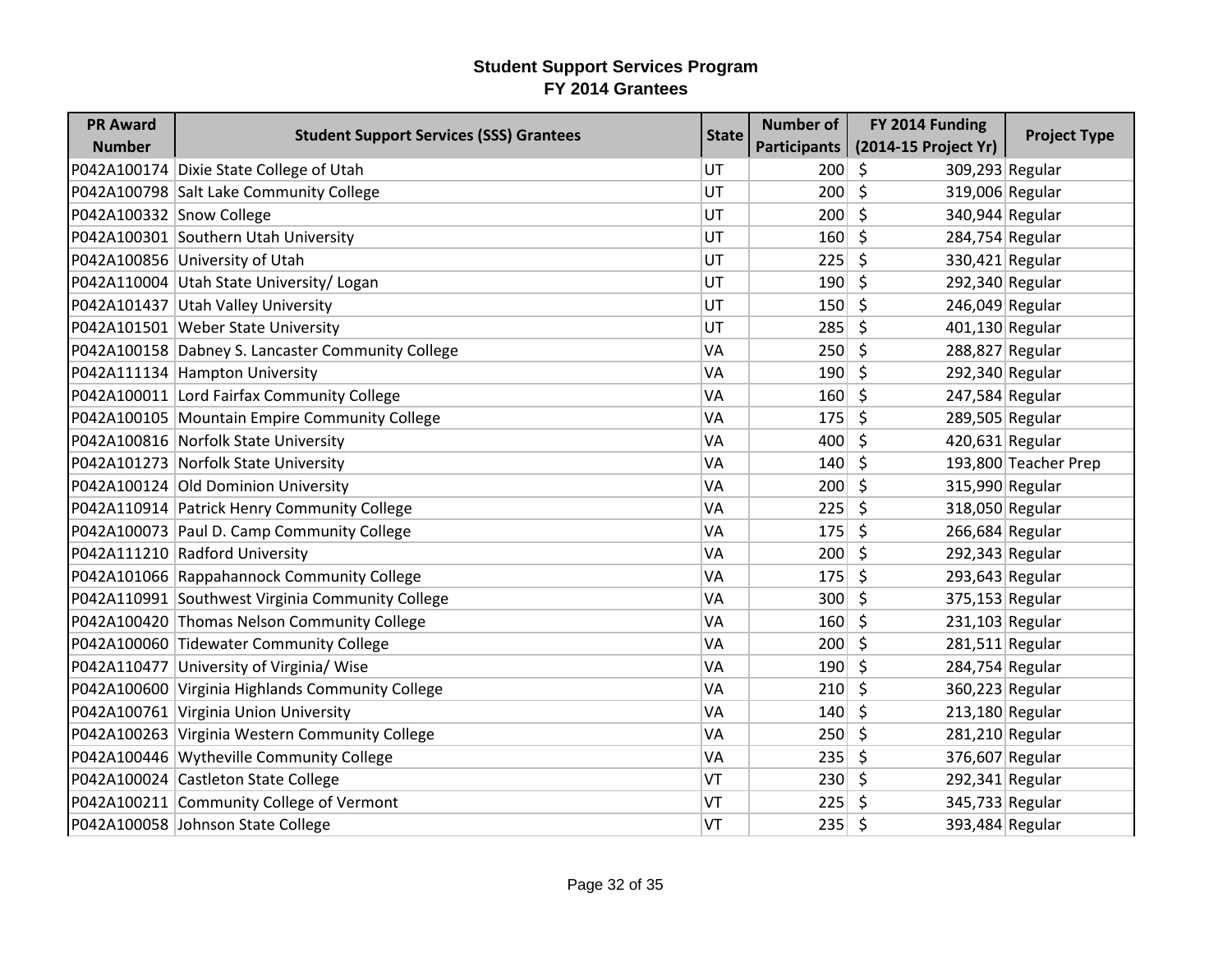| <b>PR Award</b> | <b>Student Support Services (SSS) Grantees</b>    | <b>State</b> | <b>Number of</b> | FY 2014 Funding                       | <b>Project Type</b> |
|-----------------|---------------------------------------------------|--------------|------------------|---------------------------------------|---------------------|
| <b>Number</b>   |                                                   |              | Participants     | (2014-15 Project Yr)                  |                     |
|                 | P042A100193 Lyndon State College                  | VT           | 190              | \$<br>279,757 Regular                 |                     |
|                 | P042A100884 Southern Vermont College              | VT           | 200              | $\mathsf{\hat{S}}$<br>261,030 Regular |                     |
|                 | P042A100143 University of Vermont                 | VT           | 225              | \$<br>310,377 Regular                 |                     |
|                 | P042A100020 Vermont Technical College             | VT           | 190              | \$<br>286,140 Regular                 |                     |
|                 | P042A100012 Bellevue College                      | <b>WA</b>    | 175              | \$<br>247,584 Regular                 |                     |
|                 | P042A110748 Big Bend Community College            | <b>WA</b>    | 190              | \$<br>281,462 Regular                 |                     |
|                 | P042A100083 Central Washington University         | <b>WA</b>    | 225              | \$<br>$281,219$ Regular               |                     |
|                 | P042A100113 Centralia College                     | <b>WA</b>    | 220              | \$                                    | 320,351 Regular     |
|                 | P042A100385 Columbia Basin College                | <b>WA</b>    | 200              | \$<br>292,005 Regular                 |                     |
|                 | P042A100036 Eastern Washington University/ Cheney | WA           | 290              | \$<br>397,367 Regular                 |                     |
|                 | P042A100166 Edmonds Community College             | <b>WA</b>    | 160              | $\zeta$<br>$231,101$ Regular          |                     |
|                 | P042A100898 Evergreen State College               | <b>WA</b>    | 180              | \$                                    | 300,526 Regular     |
|                 | P042A100192 Grays Harbor College                  | <b>WA</b>    | 160              | \$<br>$231,103$ Regular               |                     |
|                 | P042A100527 Green River Community College         | <b>WA</b>    | 200              | \$<br>292,340 Regular                 |                     |
|                 | P042A100314 Heritage University                   | <b>WA</b>    | 160              | \$<br>230,983 Regular                 |                     |
|                 | P042A100634 Highline Community College            | <b>WA</b>    | 140              | \$<br>213,180 Regular                 |                     |
|                 | P042A100081 Lake Washington Technical College     | <b>WA</b>    | 140              | \$<br>213,180 Regular                 |                     |
|                 | P042A100082 Lake Washington Technical College     | <b>WA</b>    | 160              | \$                                    | 230,884 Disabled    |
|                 | P042A111002 Lower Columbia College                | WA           | 220              | \$<br>357,514 Regular                 |                     |
|                 | P042A100558 Peirce College/ Fort Steilacoom       | <b>WA</b>    | 160              | Ś.<br>231,103 Regular                 |                     |
|                 | P042A100749 Seattle Central Community College     | <b>WA</b>    | 350              | \$<br>466,632 Regular                 |                     |
|                 | P042A110138 Skagit Valley College                 | <b>WA</b>    | 230              | \$                                    | 343,993 Regular     |
|                 | P042A100880 South Seattle Community College       | <b>WA</b>    | 185              | \$<br>295,381 Regular                 |                     |
|                 | P042A111240 Tacoma Community College              | <b>WA</b>    | 200              | $\zeta$<br>281,510 Regular            |                     |
|                 | P042A110540 University of Washington              | <b>WA</b>    | 300              | \$<br>445,184 Regular                 |                     |
|                 | P042A100541 University of Washington/Seattle      | <b>WA</b>    | 120              | \$<br>213,180 STEM                    |                     |
|                 | P042A100096 Walla Walla Community College         | <b>WA</b>    | 280              | \$                                    | 398,840 Regular     |
|                 | P042A101207 Washington State University           | <b>WA</b>    | 160              | \$<br>$231,103$ Regular               |                     |
|                 | P042A101218 Washington State University           | <b>WA</b>    | 140              | $213,180$ Regular<br><sup>S</sup>     |                     |
|                 | P042A100599 Yakima Valley Community College       | <b>WA</b>    | $200 \mid 5$     | 295,998 Regular                       |                     |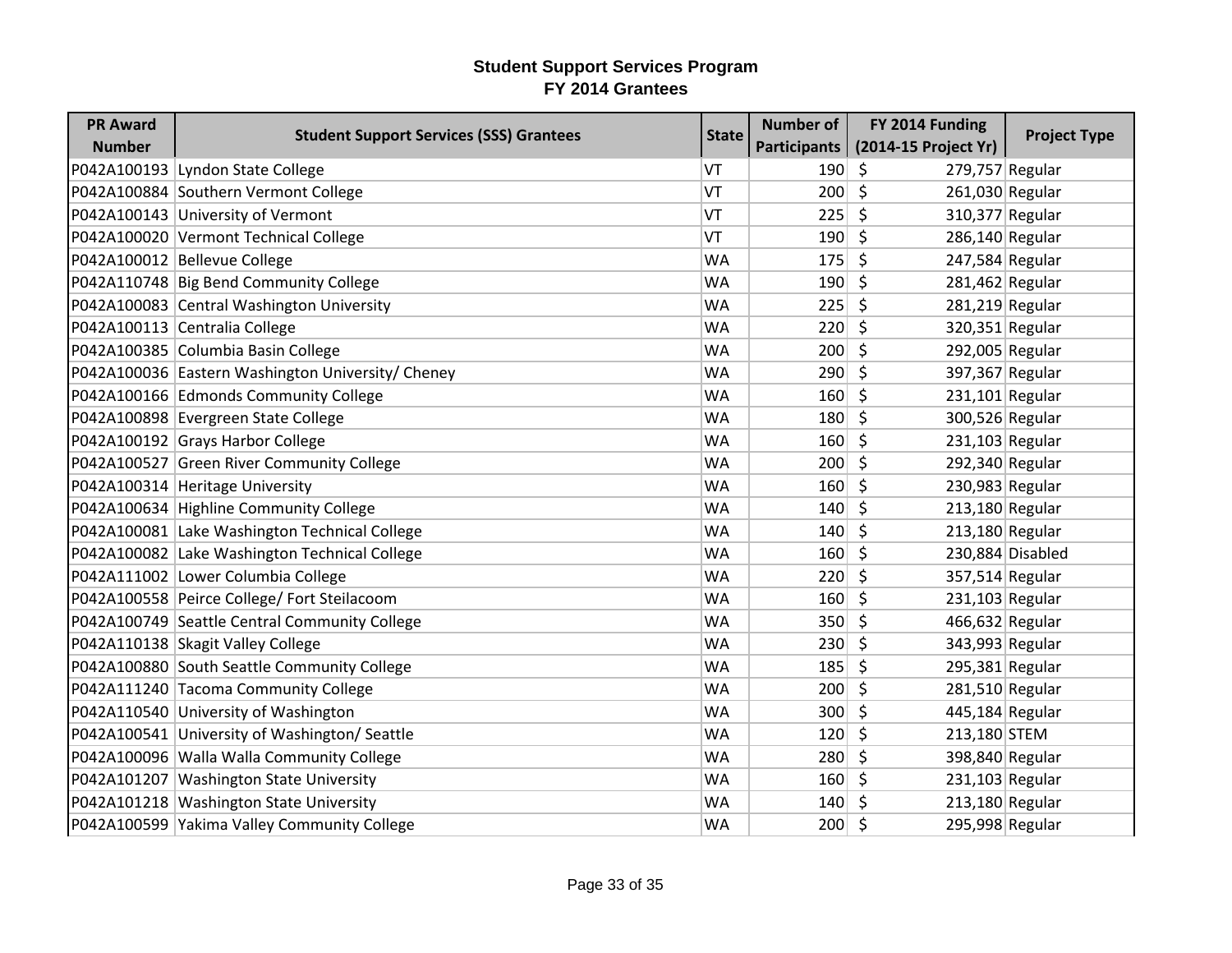| <b>PR Award</b>            | <b>Student Support Services (SSS) Grantees</b>            | <b>State</b> | <b>Number of</b>    | FY 2014 Funding            | <b>Project Type</b> |
|----------------------------|-----------------------------------------------------------|--------------|---------------------|----------------------------|---------------------|
| <b>Number</b>              |                                                           |              | <b>Participants</b> | (2014-15 Project Yr)       |                     |
| P042A101304 Beloit College |                                                           | WI           | 125                 | \$<br>237,510 Regular      |                     |
|                            | P042A110841 College of Menominee Nation                   | WI           | 152                 | \$<br>$219,575$ Regular    |                     |
|                            | P042A100069 Gateway Technical College                     | WI           | 100                 | $\mathsf{\hat{S}}$         | $213,138$ Disabled  |
|                            | P042A100017 Lac Courte Oreilles Ojibwa Community College  | WI           | 160                 | \$<br>284,640 Regular      |                     |
|                            | P042A100583 Lakeshore Technical College                   | WI           | 140                 | \$<br>213,180 Regular      |                     |
|                            | P042A101136 Madison Area Technical College                | WI           | 140                 | \$<br>213,176 Regular      |                     |
|                            | P042A100681 Marian University, Inc.                       | WI           | 140                 | $\zeta$<br>213,180 Regular |                     |
|                            | P042A100747 Marquette University                          | WI           | 100                 | \$                         | 212,955 Disabled    |
|                            | P042A100529 Marquette University                          | WI           | 280                 | \$<br>511,176 Regular      |                     |
|                            | P042A100953 Milwaukee School of Engineering               | WI           | 140                 | \$<br>247,584 Regular      |                     |
|                            | P042A100735 Moraine Park Technical College District       | WI           | 140                 | \$<br>213,180 Regular      |                     |
|                            | P042A101325 Mount Mary College                            | WI           | 140                 | $\zeta$<br>213,180 Regular |                     |
| P042A100240 Ripon College  |                                                           | WI           | 160                 | \$<br>244,257 Regular      |                     |
|                            | P042A120448 University of Wisconsin Colleges/ Rock County | WI           | 450                 | \$<br>553,207 Regular      |                     |
|                            | P042A100229 University of Wisconsin/ Eau Claire           | WI           | 100                 | \$                         | 213,180 Disabled    |
|                            | P042A100221 University of Wisconsin/ Eau Claire           | WI           | 300                 | $\zeta$<br>378,511 Regular |                     |
|                            | P042A100589 University of Wisconsin/ La Crosse            | WI           | 350                 | \$<br>377,786 Regular      |                     |
|                            | P042A100453 University of Wisconsin/ Madison              | WI           | 275                 | \$<br>292,340 Regular      |                     |
|                            | P042A100723 University of Wisconsin/ Milwaukee            | WI           | 250                 | \$<br>306,229 Regular      |                     |
|                            | P042A100672 University of Wisconsin/ Oshkosh              | WI           | 300                 | \$<br>385,635 Regular      |                     |
|                            | P042A100985 University of Wisconsin/ Parkside             | WI           | 160                 | $\zeta$<br>245,737 Regular |                     |
|                            | P042A100619 University of Wisconsin/ Platteville          | WI           | 300                 | \$<br>366,105 Regular      |                     |
|                            | P042A101196 University of Wisconsin/ River Falls          | WI           | 200                 | \$<br>292,337 Regular      |                     |
|                            | P042A100273 University of Wisconsin/ Stout                | WI           | 160                 | \$                         | 247,561 Disabled    |
|                            | P042A100278 University of Wisconsin/ Stout                | WI           | 270                 | \$<br>311,398 Regular      |                     |
|                            | P042A100066 University of Wisconsin/Superior              | WI           | 160                 | \$<br>292,340 Regular      |                     |
|                            | P042A100135 Viterbo University                            | WI           | 200                 | \$<br>294,847 Regular      |                     |
|                            | P042A100199 Bluefield State College                       | WV           | 265                 | \$<br>356,760 Regular      |                     |
|                            | P042A110806 Concord University                            | <b>WV</b>    | 200                 | \$<br>300,245 Regular      |                     |
|                            | P042A101384 Glenville State College                       | WV           | 160                 | \$<br>231,079 Regular      |                     |